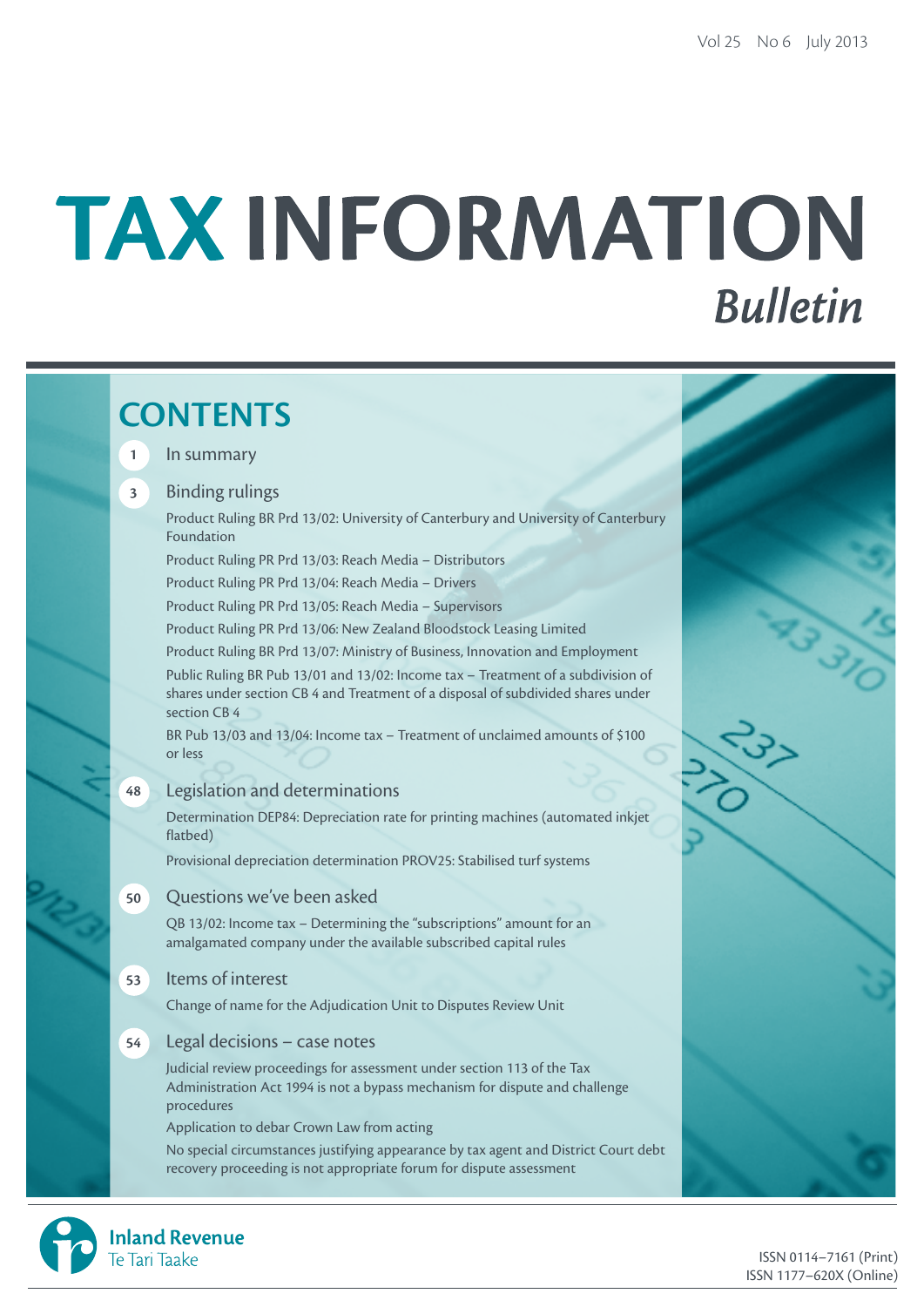# YOUR OPPORTUNITY TO COMMENT

Inland Revenue regularly produces a number of statements and rulings aimed at explaining how taxation law affects taxpayers and their agents. Because we are keen to produce items that accurately and fairly reflect taxation legislation and are useful in practical situations, your input into the process, as a user of that legislation, is highly valued.

A list of the items we are currently inviting submissions on can be found at **www.ird.govt.nz**. On the homepage, click on "Public consultation" in the right-hand navigation. Here you will find drafts we are currently consulting on as well as a list of expired items. You can email your submissions to us at **public.consultation@ird.govt.nz** or post them to:

Public Consultation Office of the Chief Tax Counsel Inland Revenue PO Box 2198 Wellington 6140

You can also subscribe to receive regular email updates when we publish new draft items for comment.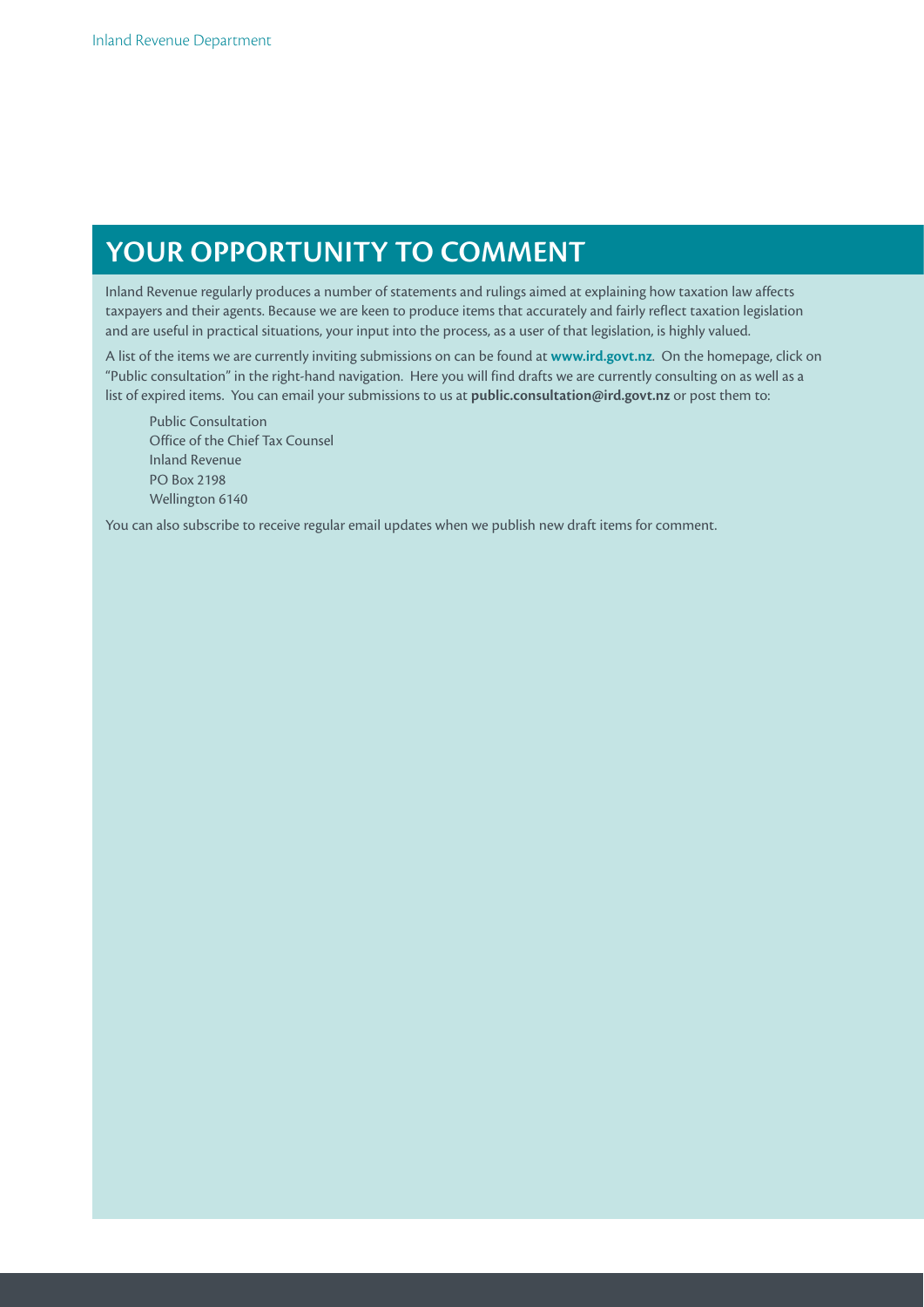# **IN SUMMARY**

# Binding rulings

| Product Ruling BR Prd 13/02: University of Canterbury and University of Canterbury Foundation                                                                                                                                                                                                                                                                                           | 3              |
|-----------------------------------------------------------------------------------------------------------------------------------------------------------------------------------------------------------------------------------------------------------------------------------------------------------------------------------------------------------------------------------------|----------------|
| This product ruling applies to the raising of funds by the University for its capital works programme for the<br>advancement of education and excellence at the University. The University has issued philanthropic bonds to the<br>public, with university alumni being a focus of the offer.                                                                                          |                |
| Product Ruling BR Prd 13/03: Reach Media - Distributors                                                                                                                                                                                                                                                                                                                                 | $\overline{7}$ |
| This product ruling applies to the engagement of Distributors by Reach Media to physically deliver unaddressed<br>mail (newspapers, circulars, leaflets, brochures, catalogues, advertising material, samples and other such items)<br>from drop-off locations to households and other premises throughout New Zealand.                                                                 |                |
| Product Ruling BR Prd 13/04: Reach Media - Drivers                                                                                                                                                                                                                                                                                                                                      | 10             |
| This product ruling applies to the engagement of drivers by Reach Media to transport unaddressed mail<br>(newspapers, circulars, leaflets, brochures, catalogues, advertising material, samples and other such items) from<br>Reach Media's premises to a number of pre-determined drop-off locations.                                                                                  |                |
| Product Ruling BR Prd 13/05: Reach Media - Supervisors                                                                                                                                                                                                                                                                                                                                  | 13             |
| This product ruling applies to the engagement of supervisors by Reach Media to provide certain supervisory<br>services in metropolitan and rural areas in relation to the delivery of newspapers, circulars, leaflets, brochures,<br>catalogues, advertising material, samples and other such items.                                                                                    |                |
| Product Ruling BR Prd 13/06: New Zealand Bloodstock Leasing Limited                                                                                                                                                                                                                                                                                                                     | 16             |
| This product ruling applies to the leasing of a thoroughbred breed of horse (bloodstock) on the terms provided<br>in the Bloodstock Lease to Purchase Agreement entered into by New Zealand Bloodstock Leasing Limited and its<br>customers for customers to use in breeding bloodstock progeny.                                                                                        |                |
| Product Ruling BR Prd 13/07: Ministry of Business, Innovation and Employment                                                                                                                                                                                                                                                                                                            | 19             |
| This product ruling applies to the charging of an annual telecommunication operators levy on liable<br>telecommunication operators under the Telecommunication Operators (Commerce Commission Costs) Levy<br>Regulations 2011 which is collected by the Ministry of Business, Innovation and Enterprise, the Ministry responsible<br>for administering the Telecommunications Act 2001. |                |
| Public Ruling BR Pub 13/01 and 13/02: Income tax - Treatment of a subdivision of shares under section<br>CB 4 and treatment of a disposal of subdivided shares under section CB 4                                                                                                                                                                                                       | 26             |
| These rulings consider the treatment of a subdivision of shares and a disposal of subdivided shares (where the<br>original shares were acquired for the purpose of disposal) under section CB 4 of the Income Tax Act 2007.                                                                                                                                                             |                |
| BR Pub 13/03 and 13/04: Income tax - Treatment of unclaimed amounts of \$100 or less                                                                                                                                                                                                                                                                                                    | 33             |
| These rulings consider the income tax treatment of amounts of unclaimed money of \$100 or less. BR Pub 13/03<br>considers when unclaimed amounts not held on trust will be business income of the holder, and BR Pub 13/04<br>provides that unclaimed amounts held on trust will not be business income of the holder.                                                                  |                |
|                                                                                                                                                                                                                                                                                                                                                                                         |                |
| Legislation and determinations                                                                                                                                                                                                                                                                                                                                                          |                |
| Determination DEP84: Depreciation rate for printing machines (automated inkjet flatbed)                                                                                                                                                                                                                                                                                                 | 48             |

Determination DEP84 sets a depreciation rate for printing machines that use integrated technologies that consist of a screen printer type base with a multiple-head inkjet print shuttle to form a new hybrid machine.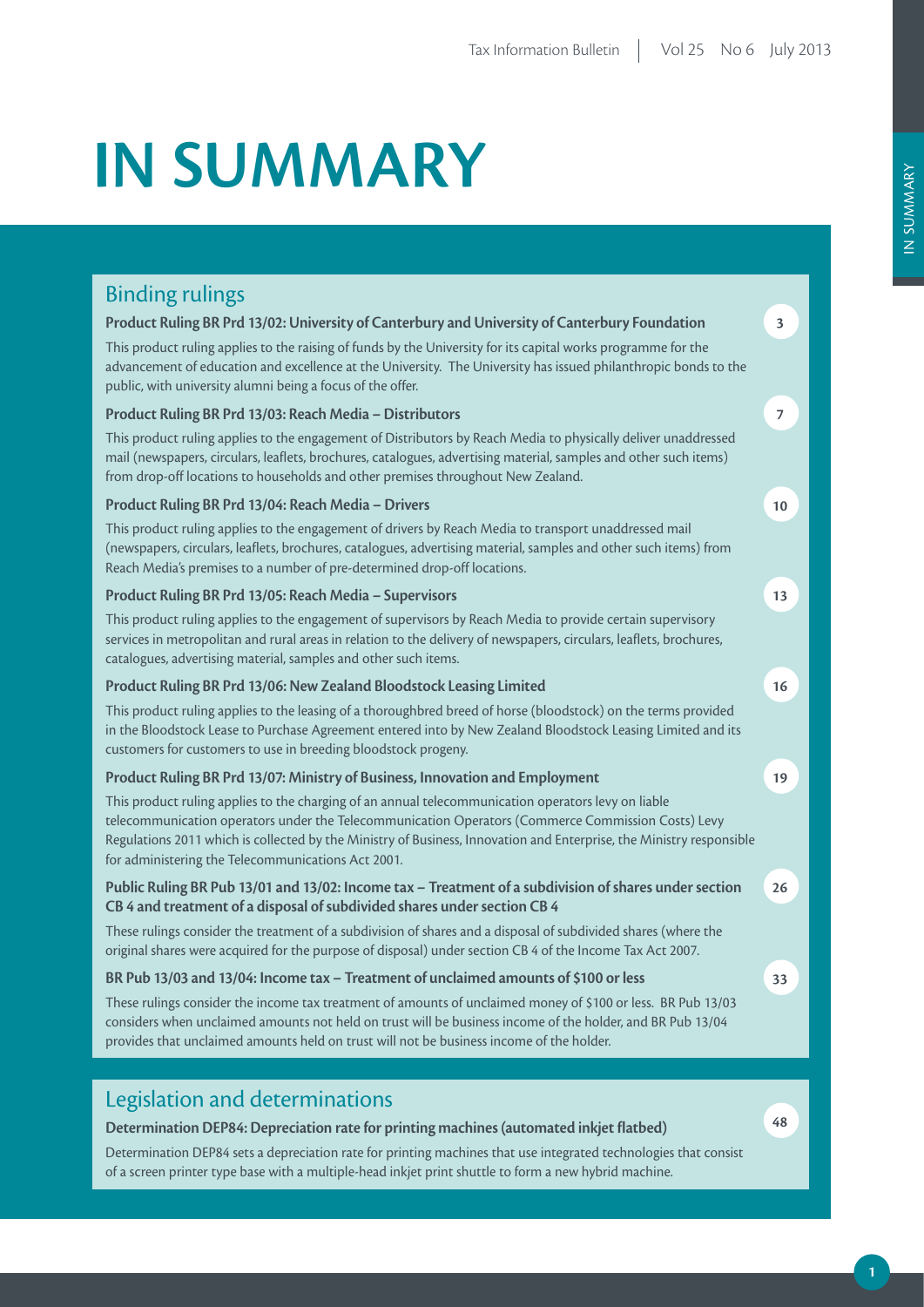# Legislation and determinations (continued)

**Provisional depreciation determination PROV25: Stabilised turf systems**

Determination PROV25 sets a depreciation rate for stabilised turf systems used in the playing surfaces of some sports stadiums.

**49**

**50**

**53**

**54**

**56**

**58**

# Questions we've been asked

**QB 13/02: Income tax – Determining the "subscriptions" amount for an amalgamated company under the available subscribed capital rules**

This question we've been asked clarifies the effect of section CD 43(15)(a)(iii) of the Income Tax Act 2007. The item concludes that section CD 43(15)(a)(iii) operates to prevent the double-counting of an amalgamated company's "subscriptions".

# Items of interest

**Change of name for the Adjudication Unit to Disputes Review Unit**

The Adjudication Unit in the Office of the Chief Tax Counsel is now called the Disputes Review Unit (Wāhanga Arotake Wenewene) from 1 July 2013.

# Legal decisions – case notes

**Judicial review proceedings for assessment under section 113 of the Tax Administration Act 1994 is not a bypass mechanism for dispute and challenge procedures**

Arai Korp Ltd sought to judicially review the Commissioner of Inland Revenue's decision not to invoke section 113 of the Tax Administration Act 1994 in respect of the applicant's income tax assessments for the 2004 and 2005 income years.

# **Application to debar Crown Law from acting**

An unsuccessful appeal by the taxpayers of the High Court judgment dismissing their application to debar Crown Law from acting for the Commissioner in certain proceedings relating to the Trinity tax avoidance scheme.

# **No special circumstances justifying appearance by tax agent and District Court debt recovery proceeding is not appropriate forum for dispute assessment**

There were no special circumstances justifying the appearance by the appellant's tax agent on the appellant's behalf in the District Court. The effect of section 109 and *Tannadyce Investments Limited v The Commissioner of Inland Revenue* is that the District Court debt recovery proceeding is not the appropriate forum for assessment matters to be raised.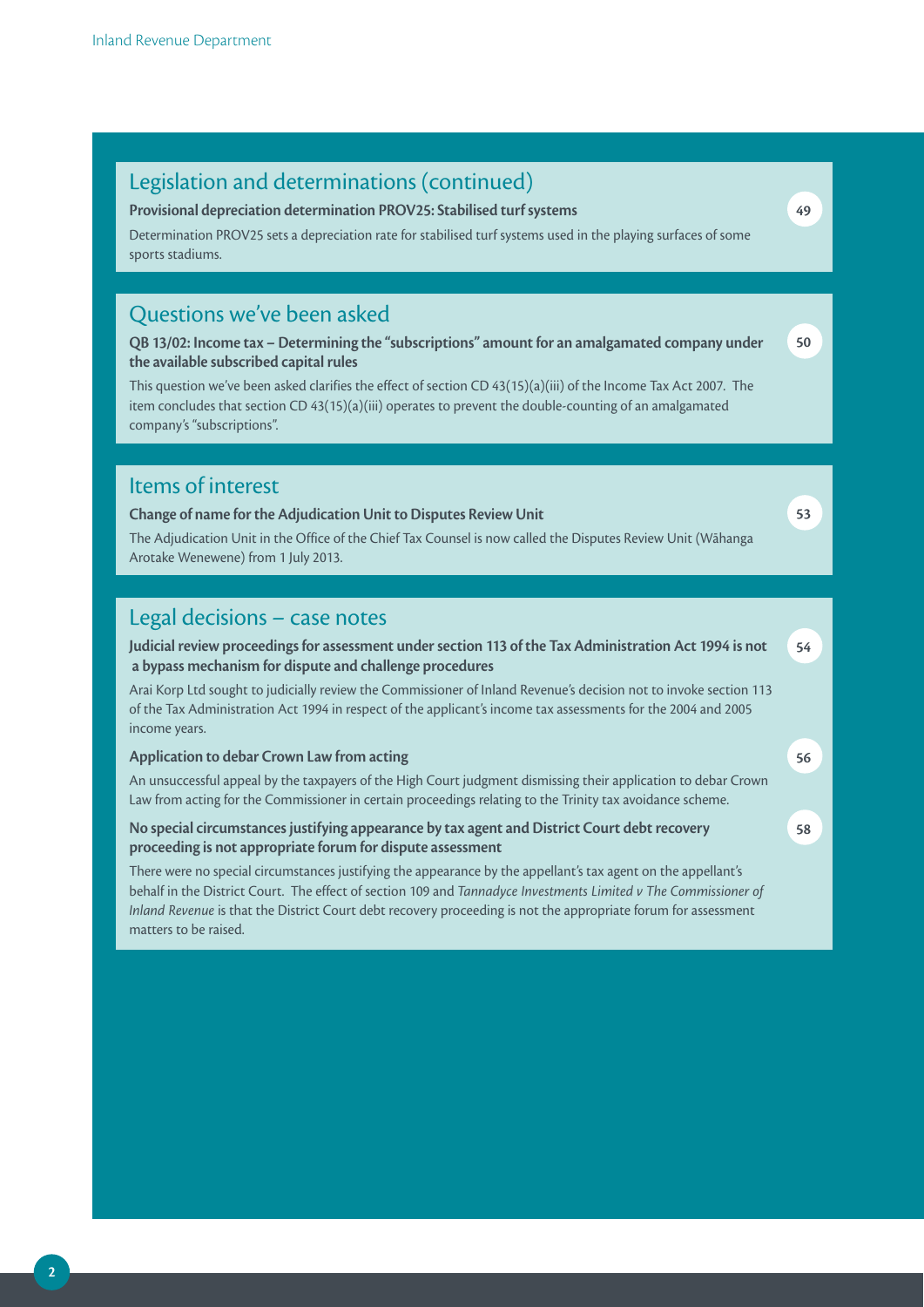# **BINDING RULINGS**

This section of the *TIB* contains binding rulings that the Commissioner of Inland Revenue has issued recently. The Commissioner can issue binding rulings in certain situations. Inland Revenue is bound to follow such a ruling if a taxpayer to whom the ruling applies calculates their tax liability based on it.

For full details of how binding rulings work, see *Binding rulings: How to get certainty on the tax position of your transaction (IR 715)*. You can download this publication free from our website at **www.ird.govt.nz**

# PRODUCT RULING BR PRD 13/02: UNIVERSITY OF CANTERBURY AND UNIVERSITY OF CANTERBURY FOUNDATION

This is a product ruling made under s 91F of the Tax Administration Act 1994.

# **Name of the Person who applied for the Ruling**

This Ruling has been applied for by the:

- **•** University of Canterbury (University); and
- **•** University of Canterbury Foundation (Foundation).

# **Taxation Laws**

All legislative references are to the Income Tax Act 2007 unless otherwise stated.

This Ruling applies in respect of:

- **•** ss BG 1, CA 1(2), CC 3, CC 4, DB 41, EW 15, EW 31, GA 1 and LD 1, and the definition of "interest" in s YA 1;
- **•** s 73 and the definition of "gift" in s 2 of the Estate and Gift Duties Act 1968.

# **The Arrangement to which this Ruling applies**

The Arrangement is the raising of funds by the University for its capital works programme for the advancement of education and excellence at the University. The University has issued philanthropic bonds to the public, with university alumni being a focus of the offer.

The parties to the Arrangement are:

- **•** the University, a tertiary education institution and registered charitable institution, as issuer;
- **•** the Foundation, a registered charitable trust, as promoter;
- **•** the Philanthropic Bond Trust (the Trust), a special purpose sub-trust fund the Foundation established to hold gifts of bond principal for special charitable purposes, being the capital works programme;
- **•** bondholders.

Further details of the Arrangement are set out in the paragraphs below.

## *Background*

- 1. The University offered up to \$50 million fixed rate unsubordinated unsecured bonds (the Bonds) (with the provision for a further \$50 million for oversubscriptions). The Bonds are fully subscribed. Bonds are listed on the New Zealand Debt Market.
- 2. The Bonds are conventional bonds, in that the University will pay interest at a fixed rate and will be required to repay the principal after a fixed term. However, the Bonds also have novel features designed to encourage bondholders to make philanthropic gifts to the University. In particular:
	- **•** Bondholders are invited to agree to receive bond interest at a rate of 0% per year for one or more interest periods (a Bond Interest Adjustment).
	- **•** Bondholders are invited to request repayment of the Bond principal amount at any time during the term of a Bond for the sole purpose of making a cash donation to the Foundation (a Bond Principal Donation).
	- **•** Bondholders are invited to agree to bequeath their Bonds to the Foundation in their will.
- 3. The material terms of the Arrangement are governed by the:
	- **•** University of Canterbury Foundation Trust Deed dated 17 September 2001;
	- **•** Registered Prospectus dated 5 October 2009;
	- **•** Investment Statement dated 5 October 2009;
	- **•** Trust Deed for the Issue of Bonds dated 5 October 2009 (Trust Deed);
	- **•** Amended Trust Deed for the Issue of Bonds dated 29 November 2012 (Amended Trust Deed);
	- **•** Memorandum of Understanding In Relation to Issue of Philanthropic Bonds and Supplemental Deed to Foundation Trust Deed dated 5 October 2009 (Memorandum of Understanding);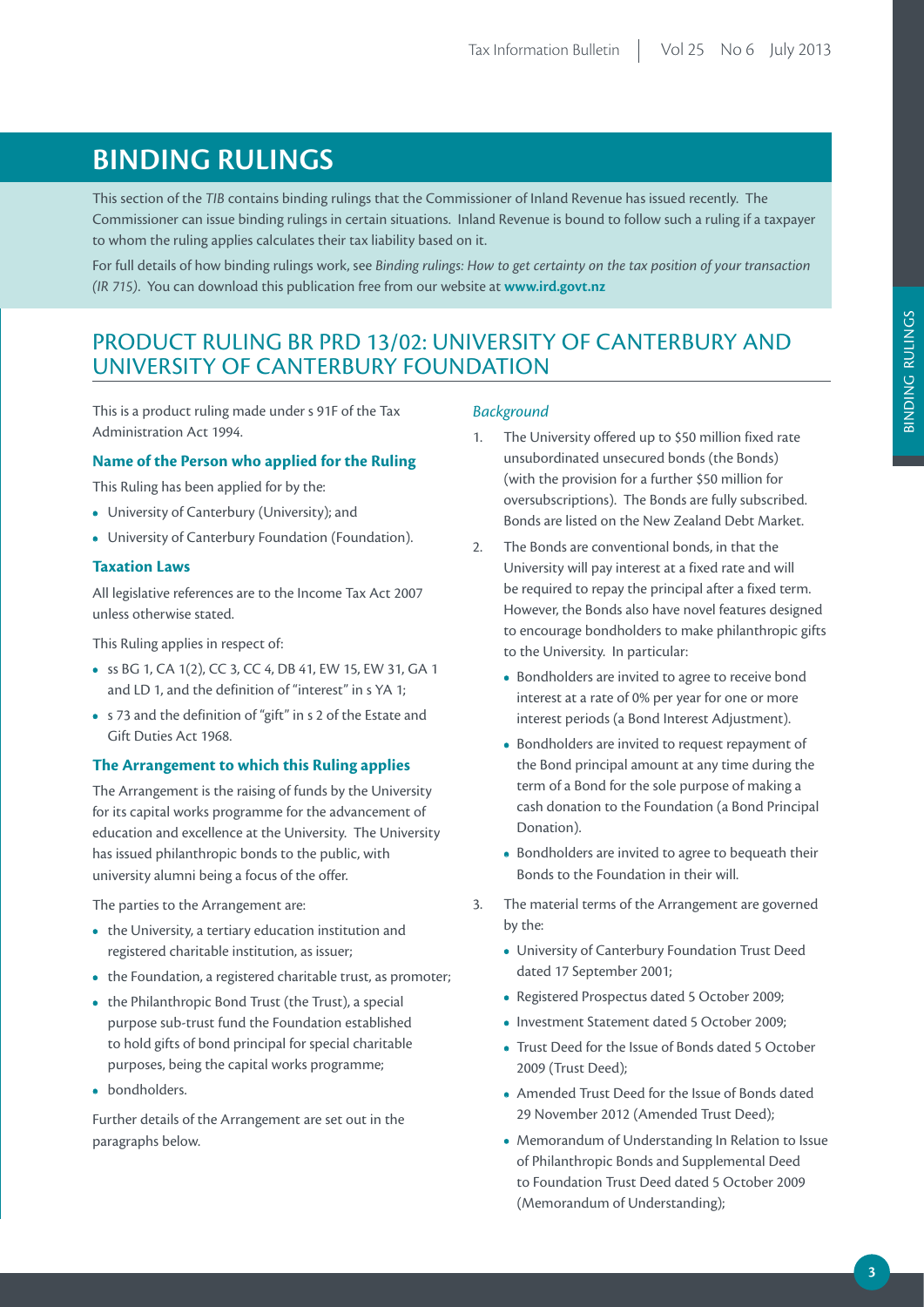**•** First Amended Memorandum of Understanding In Relation to Issue of Philanthropic Bonds and Supplemental Deed to Foundation Trust Deed dated 18 October 2012 (Amended Memorandum of Understanding).

# *University of Canterbury*

- 4. The University is a tertiary education institution established under the Education Act 1989 and University of Canterbury Act 1961. The University is also a charity, because its purposes relate to the advancement of education for the benefit of the general public. The University is registered as a charity with the Charities Commission in accordance with the Charities Act 2005.
- 5. The University's purposes are set out in the Education Act 1989. In particular:
	- **•** the powers of the University's council can be exercised only to advance its charitable purposes (s 181 of the Education Act 1989 – Duties of Councils);
	- **•** if the University is disestablished, its assets vest in the Minister of Education (s 217 of the Education Act 1989 – Effect of Disestablishment).

# *University of Canterbury Foundation and Philanthropic Bond Trust*

6. The Foundation is a charitable trust established in 2001 to raise capital for the advancement of education at the University. The Foundation is registered as a board under the Charitable Trusts Act 1957 and registered as a charitable entity under the Charities Act 2005. The Foundation creates opportunities for supporters of the University and, in particular, alumni, to make gifts for the benefit of advancing education and excellence at the University. The Foundation also enables those gifted funds to be kept separate from the University's general operating budget. The Foundation's mission statement is:

> *To support the University in its quest for excellence and international reputation in education and research by creating mutual benefit partnerships and opportunities for giving.*

- 7. The Memorandum of Understanding between the University and the Foundation established the Trust fund for the benefit of the University. The Trust is a special purpose sub-trust of the Foundation. This subtrust has its own trustees and is a separate trust fund, but the Registered Prospectus makes it clear that the Trust is and remains part of the Foundation.
- 8. The Trust will hold donated bond principal amounts and the asset and cash proceeds arising from

repayment of the bond principal by the University. The establishment of the Trust ensures the benefits resulting from Bond Principal Donations can be separately identified (from the other funds of the Foundation) and used for certain special purposes stated in the Memorandum of Understanding. Those special purposes, as the trustees decide, are the advancing and promoting of the capital works programme, namely for the construction, acquisition and provision of buildings, plant, equipment, libraries, texts, learning and research tools and capital facilities for the University. These special purposes are charitable because they are for the advancement of education.

- 9. Clause 6.4 of the Memorandum of Understanding prohibits the trustees of the Trust from paying any part of the Bond Principal Donations to the University for unrestricted application to the general purposes of the University. Accordingly, the Trust funds are to be applied exclusively for charitable purposes. If, for some reason, the Trust funds cannot be applied to the special purposes, they must still be used in accordance with the objects of the Foundation.
- 10. The Foundation's objects are exclusively charitable, and limited to New Zealand (cls 4 and 5 of the Trust Deed of the University of Canterbury Foundation). Clauses 10 and 11 of the Foundation's trust deed also prohibit any individual from benefiting or profiting from the trust or trust fund and require that trust funds be applied only to charitable purposes if the Foundation is wound up or dissolved. Further, the Foundation's rules cannot be amended if it would cause the board to be declared non-charitable (cl 10 of Schedule 2 of the Foundation's trust deed).

# *Bonds*

- 11. The University is the issuer of the Bonds. The Bonds are 10-year fixed rate, unsubordinated, unsecured bonds. The offer period for subscribing for the bonds was from 9 October 2009 to 30 November 2009. Over this period, bondholders subscribed for 50,010,000 Bonds at an issue price of \$1 per bond. A total of \$50,010,000 was raised.
- 12. The Bonds were issued on 7 December 2009 pursuant to the Trust Deed, and currently pay a coupon of 7.25% per year fixed for five years. The coupon payable on the Bonds is reset after five years at 1.75% above the then-prevailing five-year swap rate. Interest is paid six monthly in arrears on each interest payment date (being 15 June and 15 December of each year). The first interest payment date is 15 June 2010. The Bonds mature on 15 December 2019.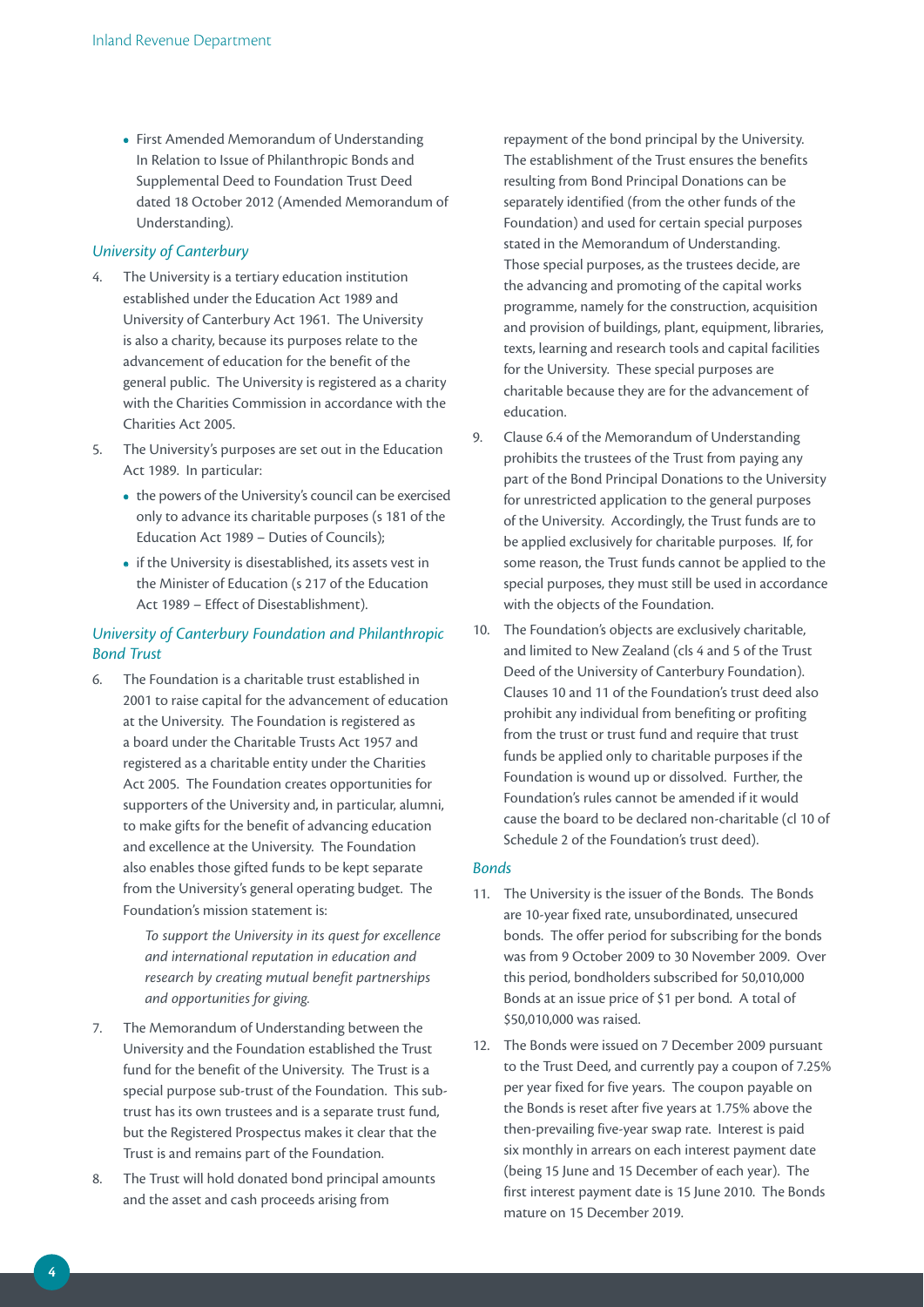13. The Bonds have been amended in accordance with the Amended Trust Deed and the Amended Memorandum of Understanding.

# *Bond Interest Adjustment*

- 14. Under the terms of the Bond, a bondholder may give notice to the Bond registrar that they agree to a Bond Interest Adjustment. As a result of the bondholder giving notice, the interest rate payable by the University to the bondholder is agreed to be 0% per annum, effective from the first day of the interest period (provided notice of the agreement is received on or before the record date for the interest period).
- 15. The Bond Interest Adjustment continues until the bondholder withdraws agreement or the Bond is transferred. Bond Interest Adjustments must be made in minimum parcels of 1,000 Bonds and in multiples of 1,000. By making a Bond Interest Adjustment, a bondholder is effectively donating the foregone interest to the University.

# *Bond Principal Donation*

- 16. Under the terms of the Bond, a bondholder may give notice to the registrar that they wish to make a Bond Principal Donation.
- 17. To enable bond principal only to be gifted, the Bonds allow for early repayment of the bond principal for the sole purpose of making a cash donation to the Foundation. Despite the repayment and gifting of the principal, the bondholder maintains their right to interest. The Trust Deed provides that on the bond donation date the:
	- **•** University will repay the bond principal (or may pay the bond principal directly to the Foundation on behalf of the bondholder);
	- **•** bond registrar will record in the register that the bond principal amount has been repaid and that the bondholder continues to be entitled to receive interest on the Bonds up until, but excluding, the maturity date; and
	- **•** terms and conditions of the Bonds otherwise remain unchanged.
- 18. The bondholder may specify a bond donation date, being any date between the date that is 15 business days after the registrar's receipt of the bond donation notice and the bond's maturity date. However, if during any rolling 12-month period the University receives bond donation requests totalling more than \$2 million (or such other amount as is notified by the University from time to time), the University may at its discretion defer any excess requests for a period

of 12 months and 10 working days, and that deferred date will become the bond donation date.

19. Gifting of the principal when there is continuing liability for the University to pay interest, will be available exclusively for gifts to the Foundation. Bond Principal Donations must be made in minimum parcels of 1,000 Bonds and in multiples of 1,000.

# *Donation of Bond on Death*

- 20. Bondholders may contract with the University to bequeath (by their will) their Bonds to the Foundation on the event of their death. Bondholders exercise this option by completing the appropriate form.
- 21. The form will constitute a contract for valuable consideration between the bondholder and the University that is enforceable by the Foundation. Under the contract, the bondholder agrees to bequeath their Bonds to the Foundation in the bondholder's will. This election may be revoked in writing to the University at any time before the bondholder's death. On the death of the bondholder, the Bond will be registered in the name of the Foundation and the interest rate will be adjusted to nil.

# **How the Taxation Laws apply to the Arrangement**

Subject in all respects to any assumption or condition stated above, the Taxation Laws apply to the Arrangement as follows:

- **•** Bondholders who make a Bond Interest Adjustment:
	- (i) will not derive, by reason of that Bond Interest Adjustment, any "interest" income as defined in s YA 1, income arising under the financial arrangement rules, or income under ordinary concepts in respect of those interest periods under ss CA 1(2), CC 3 and CC 4;
	- (ii) will not be entitled to a refundable tax credit under s LD 1 or a deduction under s DB 41 in any income year; and
	- (iii)will be exempt from gift duty under s 73 of the Estate and Gift Duties Act 1968, if by reason of that Bond Interest Adjustment there is a "gift" as defined by s 2 of that Act.
- **•** Bondholders who make a Bond Principal Donation:
	- (i) will not derive any income or expenditure under the financial arrangement rules under ss EW 15 and EW 31 from the bond principal being repaid for the purpose of making a cash donation to the Foundation, provided the relevant Bonds were acquired for an amount equal to their issue price;
	- (ii) will be entitled to a refundable tax credit under s LD 1 in the income year in which the Bond Principal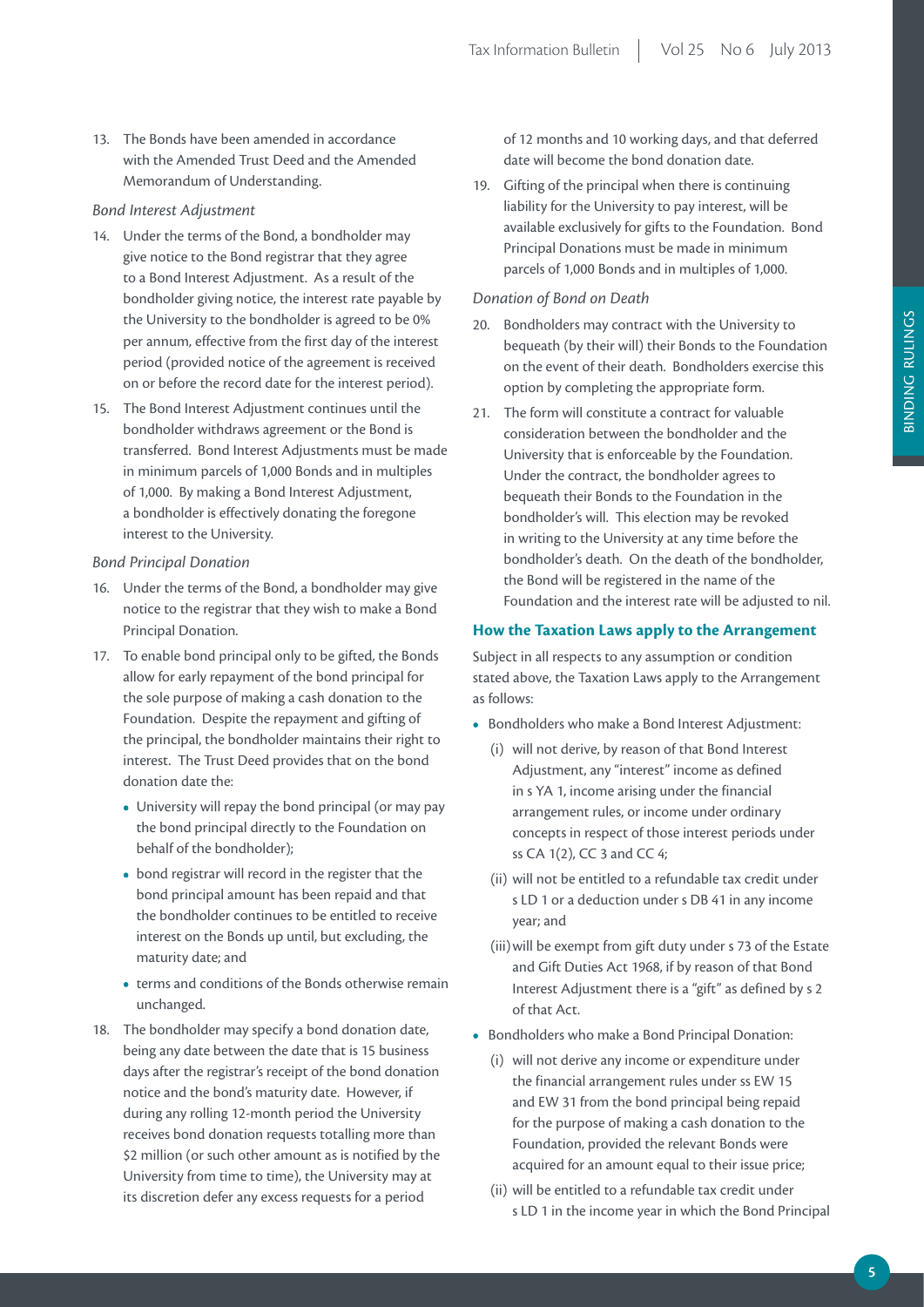Donation date falls for the full cash amount of bond principal being repaid and donated, provided they are not an excluded person under s LD 2 and provided the requirements of s 41A of the Tax Administration Act 1994 are met;

- (iii)will be entitled to a deduction under s DB 41 in the income year in which the Bond Principal Donation date falls, for the cash amount of the bond principal being repaid and donated, if the bondholder is a company, subject to the limitation on the amount of the deduction to the company's net income for the income year in s DB 41(3) and subject to the application of any general limitation in s DA 2; and
- (iv) will be exempt from gift duty under s 73 of the Estate and Gift Duties Act 1968 on any gift made as a result of donating the bond principal repaid.
- **•** Bondholders may contract with the University to bequeath their Bonds to the Foundation in their will. The act of entering into that contract:
	- (i) will not generate taxable income in the hands of the bondholder under s CA 1; and
	- (ii) will not give rise to a dutiable gift under s 63 of the Estate and Gift Duties Act 1968.
- **•** Sections BG 1 and GA 1 of the Act do not apply to the Arrangement.

# **The period or income year for which this Ruling applies**

This Ruling will apply for the period beginning on 7 December 2009 and ending on 31 December 2014.

This Ruling is signed by me on the 8th day of April 2013.

**Fiona Heiford** Director (Taxpayer Rulings)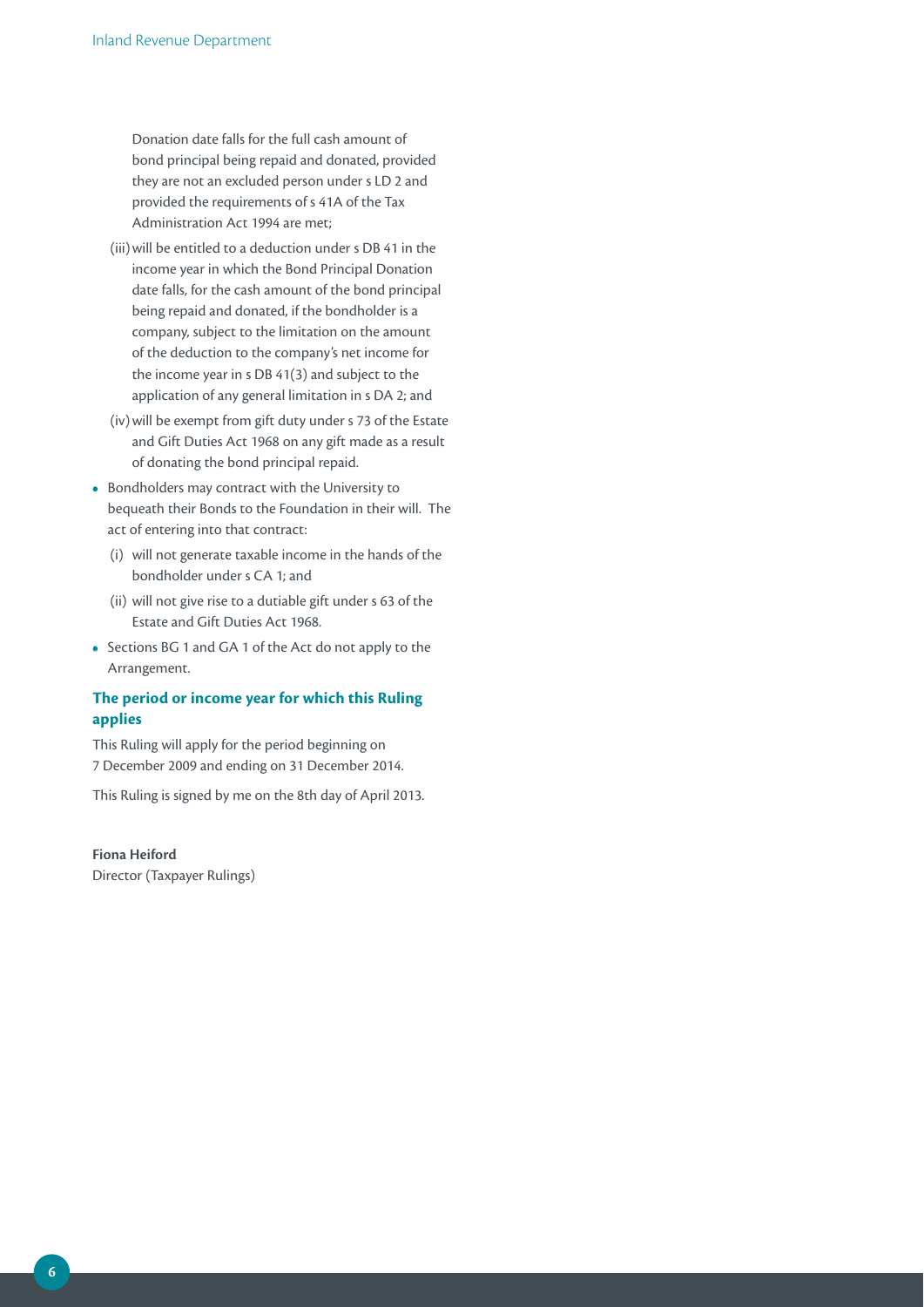# PRODUCT RULING BR PRD 13/03: REACH MEDIA – DISTRIBUTORS

This is a product ruling made under s 91F of the Tax Administration Act 1994.

## **Name of the Person who applied for the Ruling**

This Ruling has been applied for by Reach Media New Zealand Limited ("Reach Media").

## **Taxation Law**

All legislative references are to the Income Tax Act 2007 ("the Act") unless otherwise stated.

This Ruling applies in respect of:

- **•** the definitions of "extra pay", "income from employment", "PAYE rules", "salary or wages" and "schedular payment" in the Act;
- **•** section DA 2(4) of the Act; and
- **•** section 6(3)(b) of the Goods and Services Tax Act 1985 ("the GST Act").

# **The Arrangement to which this Ruling applies**

The Arrangement is the engagement of persons ("Distributors") by Reach Media to physically deliver unaddressed mail (newspapers, circulars, leaflets, brochures, catalogues, advertising material, samples and other such items) from drop-off locations to households and other premises throughout New Zealand.

Further details of the Arrangement are set out in the paragraphs below.

- 1. The Parties to the Arrangement are:
	- (a) Reach Media: a New Zealand incorporated company that is currently owned equally by New Zealand Post Limited and Salmat International Pty Limited, and which carries on the business of delivering unaddressed mail to New Zealand households.
	- (b) Distributors: persons who physically deliver the unaddressed mail from the drop-off locations to households and other premises throughout New Zealand.
- 2. Although not technically parties to the Arrangement, Reach Media also contracts with:
	- (a) Supervisors: persons who are or are to be contracted by Reach Media to provide certain supervisory services in metropolitan or rural areas in relation to the delivery of unaddressed mail.
	- (b) Drivers: persons who use their own vehicles to transport the unaddressed mail from Reach Media's premises to a series of pre-determined drop-off locations.
- 3. The Distributors will not be carrying any item which requires Reach Media to be registered as a postal operator under the Postal Services Act 1998, and Reach Media will not register as such.
- 4. Reach Media is currently run by a management team based in Auckland with processing branches throughout the country. Unaddressed mail is delivered by a network of Distributors, Drivers and Supervisors.
- 5. Reach Media's processes and systems are aligned with industry practice. The industry uses a delivery model of supervisors who co-ordinate the activities of a team of distributors. The Drivers, Distributors and Supervisors are paid on a "piece rate" basis under contracts for services (ie, as independent contractors).
- 6. The Distributors are engaged under a standard form contract—Contract for Services – Distribution Contractor, to physically deliver unaddressed Mail from the drop-off locations to households and other premises throughout New Zealand ("the Contract").
- 7. There are two versions of the Contract. Most of the Distributors are currently engaged under the earlier version—("Version 1 Contract"). Reach Media is in the process of introducing the later version—("Version 2 Contract") for newly-engaged Distributors.
- 8. There is no material difference between the two versions of the Contract. The changes reflected in the Version 2 Contract were made to improve the simplicity and readability of the Contract, and to shift non-material content to an online Operational Manual which the Distributors are instructed to also consult. There is therefore no material difference between the Version 2 Contract and the Version 1 Contract on which the previous Product ruling – BR Prd 09/05 is based.
- 9. Specific procedural details referred to in both versions of the Contract are also provided in specific Delivery Instructions given to the Distributors before each Job ("the Delivery Instructions").
- 10. The key changes reflected in the Version 2 Contract are:
	- **•** the inclusion of reference to the Operational Manual;
	- **•** the removal of the Delivery Guidelines from Schedule 2 of the Version 1 Contract to the first part of Section 1 of the Operational Manual;
	- **•** the removal of the list of important things that Distributors should do and should not do when carrying out their obligations under the Contract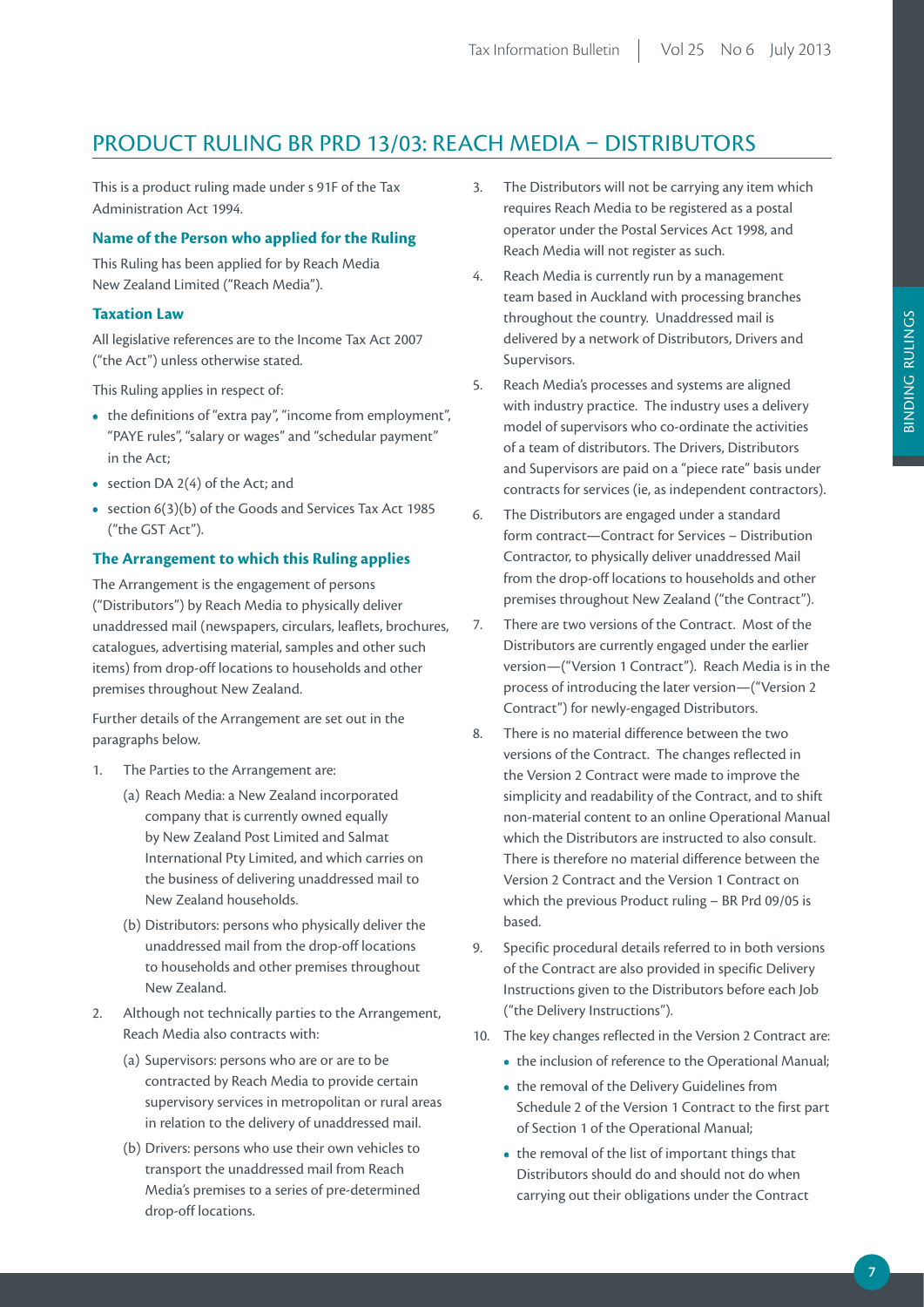from Schedule 3 of the Version 1 Contract to the second part of Section 1 of the Manual;

- **•** the removal of the competition section from the body of the Contract and transferring it to section 2 of the Operational Manual;
- **•** some alteration to the way piece rates are calculated in schedule 2 of the Version 2 Contract;
- **•** the removal of Schedule 4 (the dispute resolution flowchart) and Schedule 5 (the geographic map).
- 11. The Operational Manual does not replace or override any of the material terms of the Contract, and it does not affect the nature of the contractual relationship between Reach Media and the Distributors.
- 12. The terms of the Contract under various headings are as follows.
- 13. Under the heading "Deliveries", the Contract states the Distributor agrees to:
	- **•** deliver all product (papers/circulars) received by the Distributor from Reach Media to the letter boxes in the Distributor's Round within the timeframes ("the Delivery Window") communicated by Reach Media on the Delivery Instructions (exactly when each Distributor completes the deliveries within the delivery window is at the Distributor's discretion)
	- **•** make all deliveries in accordance with the delivery Guidelines in Schedule 2 (which may be amended by Reach Media from time to time) (Version 1 Contract)
	- **•** make all deliveries in accordance with the delivery Guidelines in the Manual (which may be amended by Reach Media from time to time) (Version 2 Contract)
	- **•** ensure other commitments do not affect the Distributor's obligations to Reach Media
	- **•** comply with tax and health and safety legislation (Version 1 Contract)
	- **•** familiarise himself or herself with, and fully comply with, the Operational Manual (and any amendments) and any applicable legislation including that related to tax and health and safety (Version 2 Contract).
- 14. Under the heading "Payment" the fees are the only amounts payable in respect of the services and are inclusive of all taxes (except GST) and other duties and levies. Each Distributor's fee for undertaking the services for Reach Media is calculated under schedule 2 at a rate determined by the volume of deliveries. Under version 2 of the Contract, Payment is made by direct credit fortnightly and on a Thursday.

Under Version 1 Contract payment is made on the 2<sup>nd</sup> and 7<sup>th</sup> of each month. Reach Media will provide a buyer created invoice to Distributors within 7 days of payment. The implication of these provisions is that Reach Media will provide an invoice to Distributors (which takes the form of a buyer created tax invoice for GST-registered Distributors or a similar invoice for Distributors who are not GST-registered) prior to payment, with payment made on a fortnightly basis.

- 15. Schedule 1 of the Contract requires Distributors to provide their personal, bank and Inland Revenue details.
- 16. Under the heading "Delivery Equipment", the Contract states that the Distributors are responsible for providing their own equipment (such as personal office supplies, a telephone, a vehicle and wet weather gear) at their own expense. The Distributors are also responsible for ensuring that such equipment is well maintained, safe and fit for its purpose.
- 17. Under the heading "Taxation", the Contract specifies that the Distributors are responsible for the payment of their own taxes, duties and levies (including income tax, GST and Accident Compensation levies if applicable), and any other income related payments or deductions that may be legislated from time to time. The Distributors will register for GST with Inland Revenue if required to do so, and will advise Reach Media that they are GST registered. Reach Media will then provide them with a buyer created tax invoice and they must not send a GST tax invoice to Reach Media.
- 18. Under the heading "Termination of Contract", the Contract states that Reach Media or the Distributors may terminate the contract for any reasons whatsoever by giving two weeks' notice in writing. However, if Reach Media believes there has been a serious breach of the Contract, then Reach Media may terminate the Contract immediately without notice. Under the Version 2 Contract Reach Media may also terminate the Contract for serious breach of the Manual (and any amendments).
- 19. Under the heading "Status of Contractor", the Contract defines the contractor's status as follows:
	- **•** Reach Media engages each Distributor under a contract for services, so the Distributor is an independent contractor; the terms of the Contract or its operation do not create an employment relationship between the Distributor and Reach Media. (These statements in the Contract are referred to in the Ruling as the "Clarification Statements". They are not considered to be material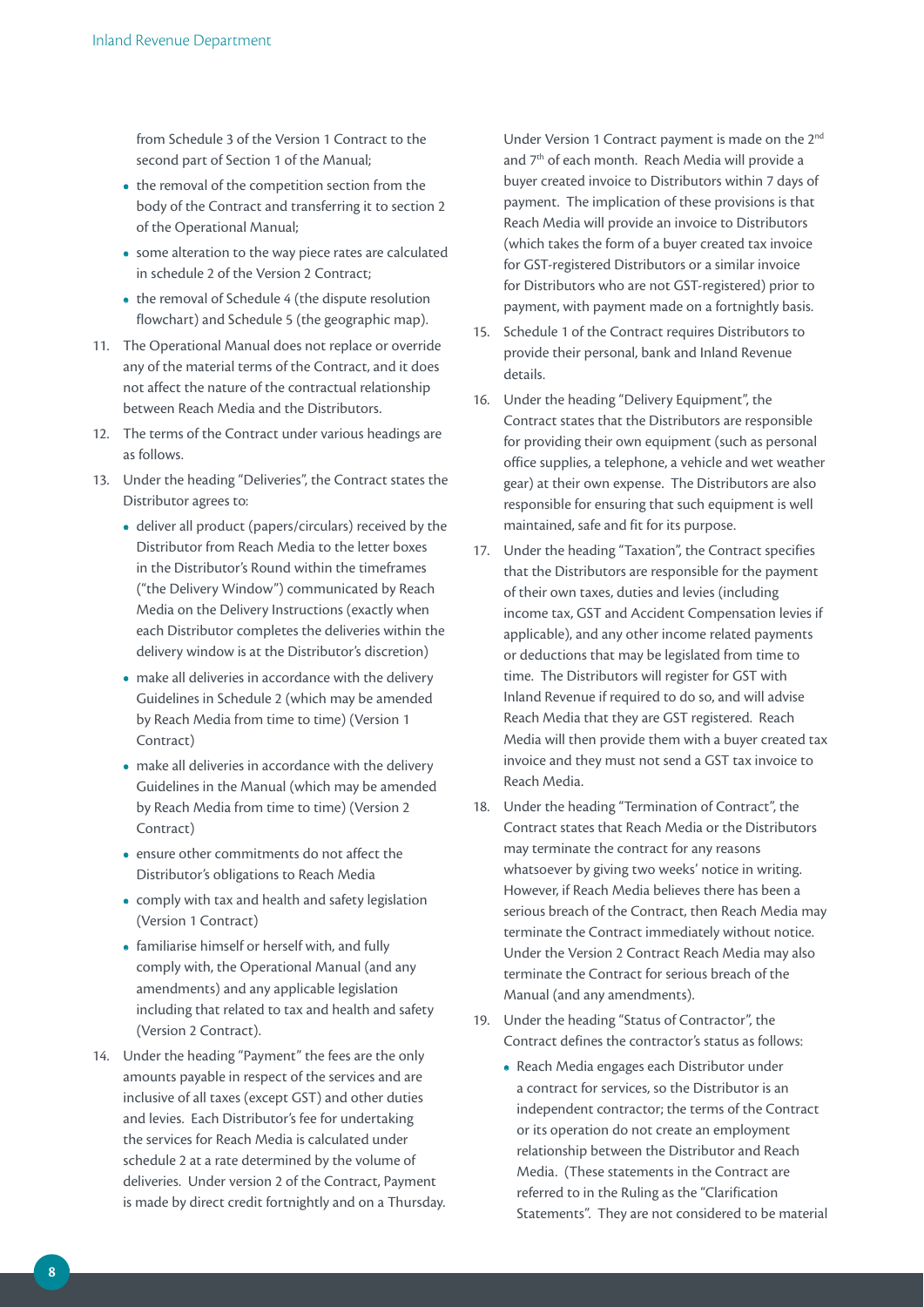for the purposes of the conditions that the ruling is subject to).

- **•** The Distributor may accept other engagements or work while engaged by Reach Media unless there is a conflict of interest.
- 20. Under the heading "Liability",
	- **•** The Version 1 Contract states that the Distributor is to undertake the services at their own risk. This means Reach Media will not be liable to the Distributor (or any other person) for any loss resulting from the Distributor's deliberate actions or negligence or where there is a breach of any term of this contract.
	- **•** The Version 2 Contract states that the Distributor is to undertake the services at their own risk. This means Reach Media will not be liable to the Distributor (or any other person) for any loss resulting from the Distributor's deliberate actions or negligence or where there is a breach of any term of this contract or the Manual (and any amendments).
- 21. Under the heading "Delivery Options", the Contracts state that the Distributor is responsible for arranging for someone else to carry out the Distributor's services if the Distributor is unable to work. The Distributor is solely responsible for payment and all other obligations to others who help them in this way.
- 22. Under the heading "Frequency of Deliveries", the Contract states that Reach Media does not guarantee any minimum amount of Deliveries as the volume of product available for distribution will vary depending on the time of year and the requirements of Reach Media's clients.

# **Conditions stipulated by the Commissioner**

This Ruling is made subject to the following conditions:

- a) The terms of the Contract entered into between Reach Media and the Distributors are the same as those contained in the Version 1 Contract and Version 2 Contract provided to the Inland Revenue Department in the Ruling Application dated 26 November 2012, except in relation to immaterial details such as fees, rates, frequency of invoices, defined areas, names and addresses that are contained in the Online Operational Manual or specific Delivery instructions; and
- b) The relationship between Reach Media and any of the Distributors is, and during the period of this Ruling will apply, in accordance with all of the material terms of the Contract.

For the avoidance of doubt, the Clarification Statements are not considered to be material for the purposes of these conditions.

# **How the Taxation Laws apply to the Arrangement**

Subject in all respects to any of the conditions stated above, the Taxation Laws apply to the Arrangement as follows:

- a) For the purposes of the PAYE rules, any payment made to a Distributor by Reach Media under the Contract will not be "salary or wages" or "extra pay" or a "schedular payment" within the meaning of those terms as defined in ss RD 5, RD 7 and RD 8 respectively of the Act.
- b) For the purpose of section DA 2(4), any payment made to a Distributor by Reach Media under the Contract will not be "income from employment".
- c) For the purposes of the GST Act, the provision of services by any Distributor under the Contract will not be excluded from the definition of "taxable activity" (as defined in section 6 of that Act) by section 6(3)(b) of that Act.

# **The period or income year for which this Ruling applies**

This Ruling will apply for the period beginning on 1 July 2012 and ending on 30 June 2016.

This Ruling is signed by me on the 29th day of April 2013.

# **Maryanne Hansen**

Investigation Manager, Investigations and Advice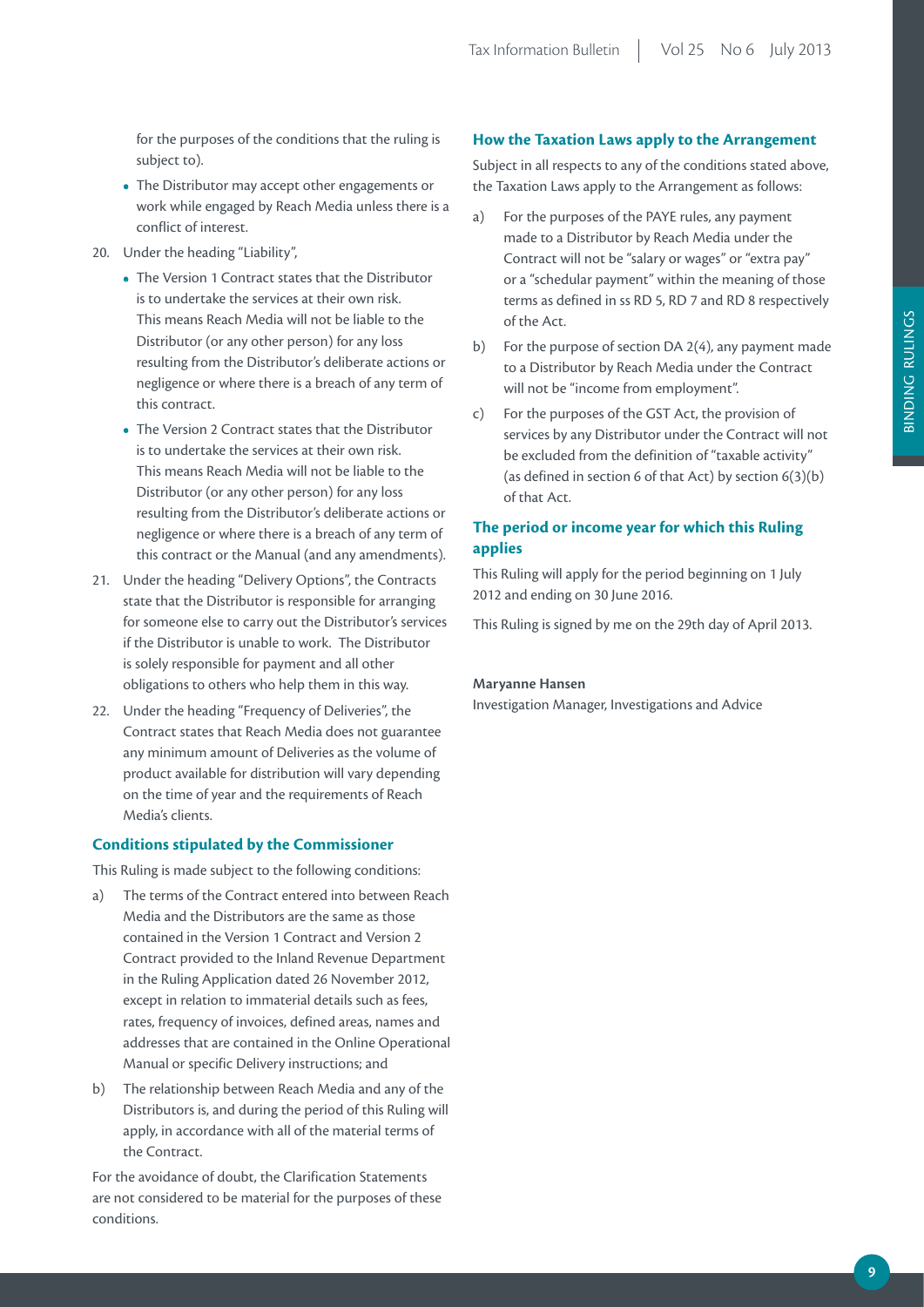# PRODUCT RULING BR PRD 13/04 – DRIVERS

This is a product ruling made under s 91F of the Tax Administration Act 1994.

## **Name of the Person who applied for the Ruling**

This Ruling has been applied for by Reach Media New Zealand Limited ("Reach Media").

## **Taxation Law**

All legislative references are to the Income Tax Act 2007 ("the Act") unless otherwise stated.

This Ruling applies in respect of:

- **•** the definitions of "extra pay", "income from employment", "PAYE rules", "salary or wages" and "schedular payment" in the Act;
- **•** section DA 2(4) of the Act; and
- **•** section 6(3)(b) of the Goods and Services Tax Act 1985 ("the GST Act").

# **The Arrangement to which this Ruling applies**

The Arrangement is the engagement of persons ("Drivers") by Reach Media to transport unaddressed mail (newspapers, circulars, leaflets, brochures, catalogues, advertising material, samples and other such items) from Reach Media's premises to a number of pre-determined drop-off locations.

Further details of the Arrangement are set out in the paragraphs below.

- 1. The Parties to the Arrangement are:
	- (a) Reach Media: a New Zealand incorporated company that is currently owned equally by New Zealand Post Limited and Salmat International Pty Limited, and which carries on the business of delivering unaddressed mail to New Zealand households.
	- (b) Drivers: persons who use their own vehicles to transport the unaddressed mail from Reach Media's premises to a series of pre-determined drop-off locations.
- 2. Although not technically parties to the Arrangement, Reach Media also contracts with:
	- (a) Distributors: persons who physically deliver the unaddressed mail from the drop-off locations to households and other premises throughout New Zealand.
	- (b) Supervisors: persons who are or are to be contracted by Reach Media to provide certain supervisory services in metropolitan or rural areas in relation to the delivery of unaddressed mail.
- 3. The Drivers will not be carrying any item which requires Reach Media to be registered as a postal operator under the Postal Services Act 1998, and Reach Media will not register as such.
- 4. Reach Media is currently run by a management team based in Auckland with processing branches throughout the country. Unaddressed mail is delivered by a network of Distributors, Drivers and Supervisors.
- 5. Reach Media's processes and systems are aligned with industry practice. The industry uses a delivery model of supervisors who co-ordinate the activities of a team of distributors. The Drivers, Distributors and Supervisors are paid on a "piece rate" basis under contracts for services (ie, as independent contractors).
- 6. The Drivers are engaged under a standard form contract—Contract for Services to Perform Driver Delivery Services of Papers and Circulars or Contract for Services to Perform Driver Delivery Services of Unaddressed Mail ("the Contract").
- 7. There are two versions of the Contract. Most of the Drivers are currently engaged under the earlier version—Contract for Services to Perform Driver Delivery Services of Papers and Circulars ("Version 1 Contract"). Reach Media is in the process of introducing the later version—Contract for Services to Perform Driver Delivery Services of Unaddressed Mail ("Version 2 Contract") for newly-engaged Drivers.
- 8. There is no material difference between the two versions of the Contract. The changes reflected in the Version 2 Contract were made to improve the simplicity and readability of the Contract, and to shift non-material content to an online Operational Manual which the Drivers are instructed to also consult. There is therefore no material difference between the Version 2 Contract and the Version 1 Contract on which the previous Product ruling – BR Prd 09/03 is based.
- 9. Specific procedural details referred to in both versions of the Contract are also provided in specific Delivery Instructions given to the Drivers before each Job ("the Delivery Instructions").
- 10. The key changes reflected in the Version 2 Contract are:
	- **•** the inclusion of reference to the Operational Manual;
	- **•** the inclusion of the Vehicle section, defining more clearly Driver's obligations for vehicle safety and obtaining insurance;
	- **•** the removal of the competition section from the body of the Contract and transferring it to section 2 of the Operational Manual;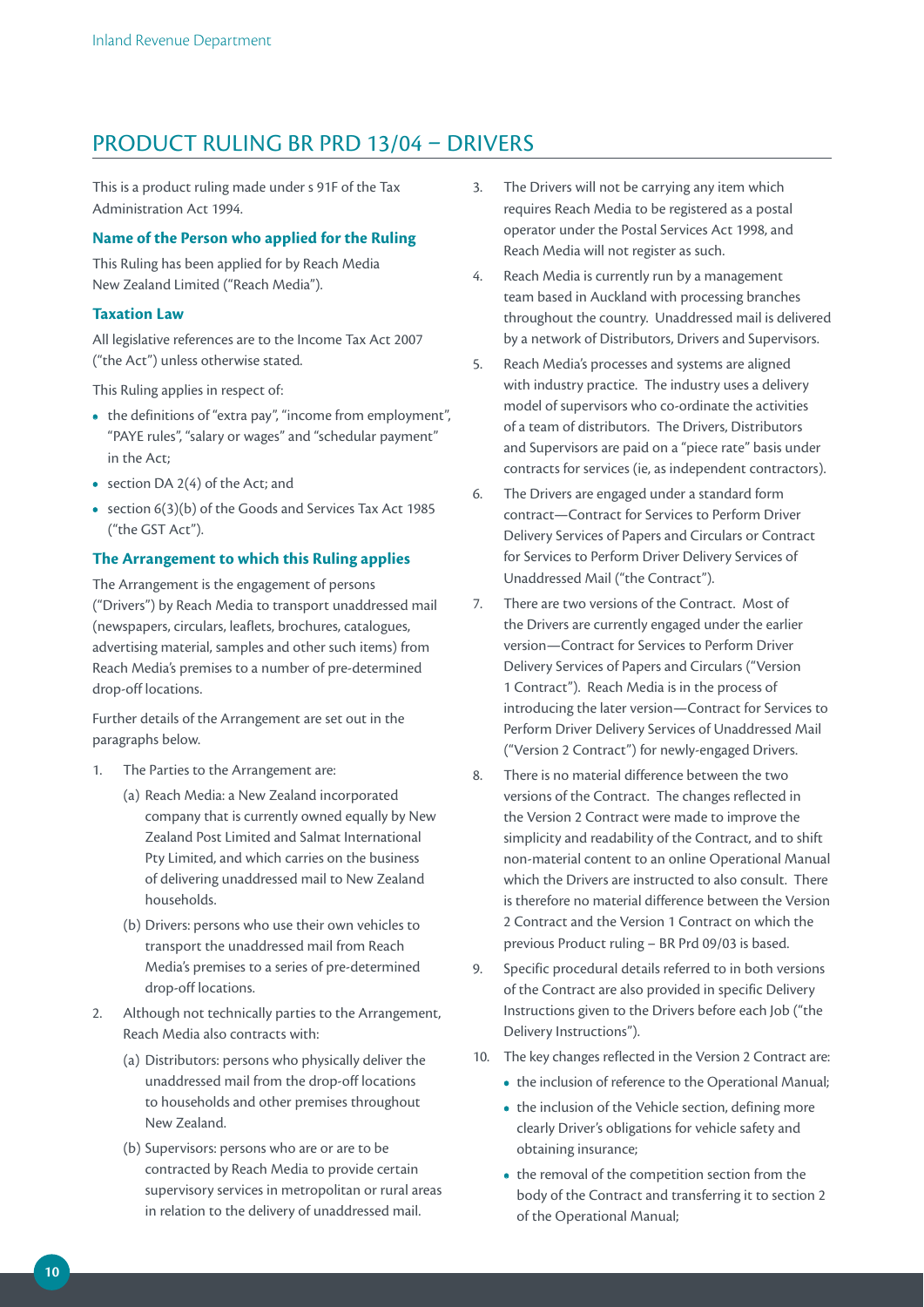- **•** some alteration to the way piece rates are calculated in schedule 2 of the Version 2 Contract;
- **•** the removal of Schedule 3 (the geographic map), Schedule 4 (the template tax invoice) and schedule 5 (the dispute resolution flowchart) as included in the Version 1 Contract; and
- **•** the renumbering of the Driver details form as schedule 3 of the version 2 Contract (previously this was Schedule 6 of the Version 1 Contract.
- 11. The Operational Manual does not replace or override any of the material terms of the Contract, and it does not affect the nature of the contractual relationship between Reach Media and the Drivers.
- 12. The terms of the Contract under various headings are as follows.
- 13. Under the heading "Services", the Contract requires the Drivers to:
	- **•** complete the services set out in Schedule 1 of the Contract;
	- **•** ensure other business commitments do not affect their obligations to Reach Media; and
	- **•** comply with tax and health and safety legislation (Version 1 Contract);
	- **•** familiarise themselves with, and fully comply with, the Operational Manual (and any amendments) and any applicable legislation including that related to tax and health and safety (Version 2 Contract).
- 14. Schedule 1 of the Contract requires Drivers to collect particular items within a specified period from Reach Media's premises and transport those items to predetermined drop-off locations.
- 15. Schedule 1 specifies the services for which the Drivers are contracted:
	- **•** The Driver is engaged to deliver the delivery material to the contracted distributors in a defined area and complete related tasks.
	- **•** The services Drivers are to perform are the collection of stock, physical delivery of individual items, and physical return of surplus stock.
- 16. Under the heading "Equipment", the Contract states that the Drivers are responsible for providing their own equipment (such as personal office supplies, a telephone, a vehicle and wet weather gear) at their own expense. The Drivers are also responsible for ensuring that such equipment is well maintained, safe and fit for its purpose.
- 17. Under the heading "Vehicle" (Version 2 Contract), each Driver's obligations for vehicle safety and obtaining insurance are defined more clearly.
- 18. Under the heading "Payment", the fees are the only amounts payable in respect of the services and are inclusive of all taxes (except GST) and other duties and levies. Each Driver's fee for undertaking the services for Reach Media is calculated under Schedule 2 at a rate determined by the volume of deliveries. The Version 1 Contract specifies that Reach Media will provide a draft invoice to Drivers twice a month, and that an example of the invoice is at schedule 4. The Version 2 Contract specifies that Reach Media will provide a "buyer created tax invoice" to the Drivers. The Drivers must check the invoice and advise Reach Media of any errors. Payment is made by direct credit within seven days. The implication of these provisions is that Reach Media will provide an invoice to Drivers (which takes the form of a buyer created tax invoice for GST-registered Drivers or a similar invoice for Drivers who are not GST-registered) prior to payment, with payment made on a fortnightly basis.
- 19. Under the heading "Taxation", the Contract states that the Drivers will register for GST with Inland Revenue if required to do so. It provides the current registration threshold. The Version 2 Contract specifies that the Drivers are responsible for the payment of their own taxes on payments made to them by Reach Media under the Contract; that Reach Media may be required to withhold taxes from its payments; and if so, the payment made will be reduced to the extent that tax is withheld.
- 20. Under the heading "Termination of Contract", the Contract states that Reach Media or the Drivers may terminate the contract for any reasons whatsoever by giving four weeks' notice in writing. However, if Reach Media believes there has been a serious breach of the Contract, then Reach Media may terminate the Contract immediately without notice. Under the Version 2 Contract Reach Media may also terminate the Contract for serious breach of the Operational Manual (and any amendments).
- 21. Under the heading "Status of Contractor", the Contract defines the contractor's status as follows:
	- **•** Reach Media engages each Driver under a contract for services, so the Driver is an independent contractor; the terms of the Contract or its operation do not create an employment relationship between the Driver and Reach Media. (These statements in the Contract are referred to in this Ruling as the "Clarification Statements". They are not considered to be material for the purposes of the conditions that the Ruling is subject to).

**11**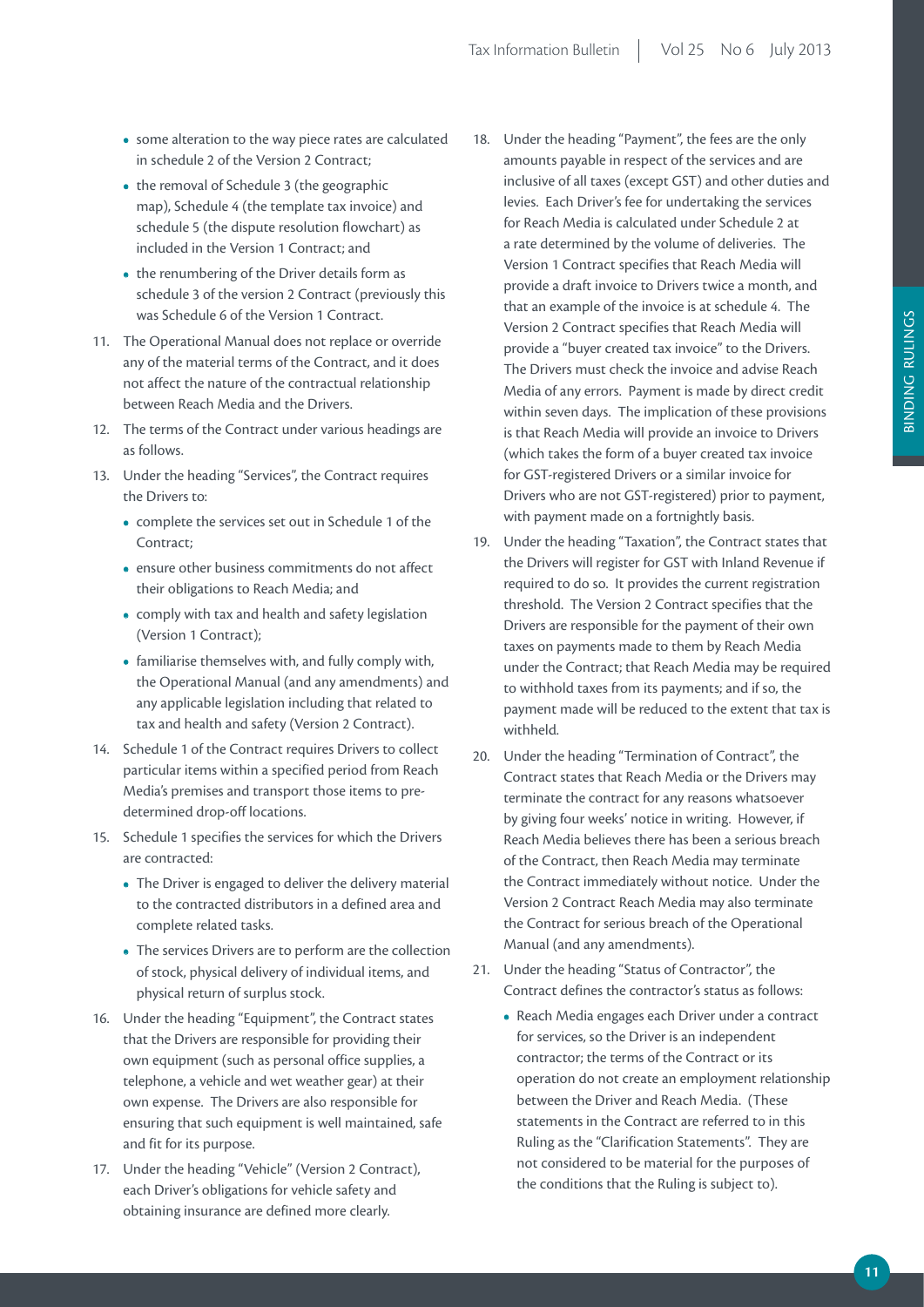- **•** The Driver may accept other engagements or work while engaged by Reach Media unless there is a conflict of interest.
- 22. Under the heading "No Liability",
	- **•** The Version 1 Contract states that the Driver is to undertake the services at their own risk. This means Reach Media will not be liable to the Driver (or any other person) for any loss resulting from the Driver's deliberate actions or negligence or where there is a breach of any term of this contract.
	- **•** The Version 2 Contract states that the Driver is to undertake the services at their own risk. This means Reach Media will not be liable to the Driver (or any other person) for any loss resulting from the Driver's deliberate actions or negligence or where there is a breach of any term of this contract or the Operational Manual (and any amendments). The Driver agree to indemnify Reach Media against any direct, indirect or consequential injury, loss or damage that Reach Media may suffer as a result of any breach by the Driver, of the Contract or arising out of an act, default or omission, or any representation made by the Driver. This indemnity will continue to apply after termination of the Contract.
- 23. Under the heading "Delivery Options", the Contract states that the Driver is responsible for arranging for someone else to carry out the services if the Driver is unable to work. The Driver is solely responsible for payment and all other obligations to others who help him or her in this way.
- 24. Under the heading "Frequency of Deliveries", the Contract states that Reach Media does not guarantee any minimum amount of material for which the Driver will carry out the services.

## **Conditions stipulated by the Commissioner**

This Ruling is made subject to the following conditions:

- a) The terms of the Contract entered into between Reach Media and the Drivers are the same as those contained in the Version 1 Contract or Version 2 Contract provided to the Inland Revenue Department in the Ruling Application dated 26 November 2012, except in relation to immaterial details such as fees, rates, frequency of invoices, defined areas, names and addresses that are contained in the Online Operational Manual or specific Delivery instructions; and
- b) The relationship between Reach Media and any of the Drivers is, and during the period of this Ruling will apply, in accordance with all of the material terms of the Contract.

For the avoidance of doubt, the Clarification Statements are not considered to be material for the purposes of these conditions.

#### **How the Taxation Laws apply to the Arrangement**

Subject in all respects to any of the conditions stated above, the Taxation Laws apply to the Arrangement as follows:

- a) For the purposes of the PAYE rules, any payment made to a Driver by Reach Media under the Contract will not be "salary or wages" or "extra pay" or a "schedular payment" within the meaning of those terms as defined in ss RD 5, RD 7 and RD 8 respectively of the Act.
- b) For the purpose of section DA 2(4), any payment made to a Driver by Reach Media under the Contract will not be "income from employment".
- c) For the purposes of the GST Act, the provision of services by any Driver under the Contract will not be excluded from the definition of "taxable activity" (as defined in section 6 of that Act) by section 6(3)(b) of that Act.

# **The period or income year for which this Ruling applies**

This Ruling will apply for the period beginning on 1 July 2012 and ending on 30 June 2016.

This Ruling is signed by me on the 29th day of April 2013.

#### **Maryanne Hansen**

Investigation Manager, Investigations and Advice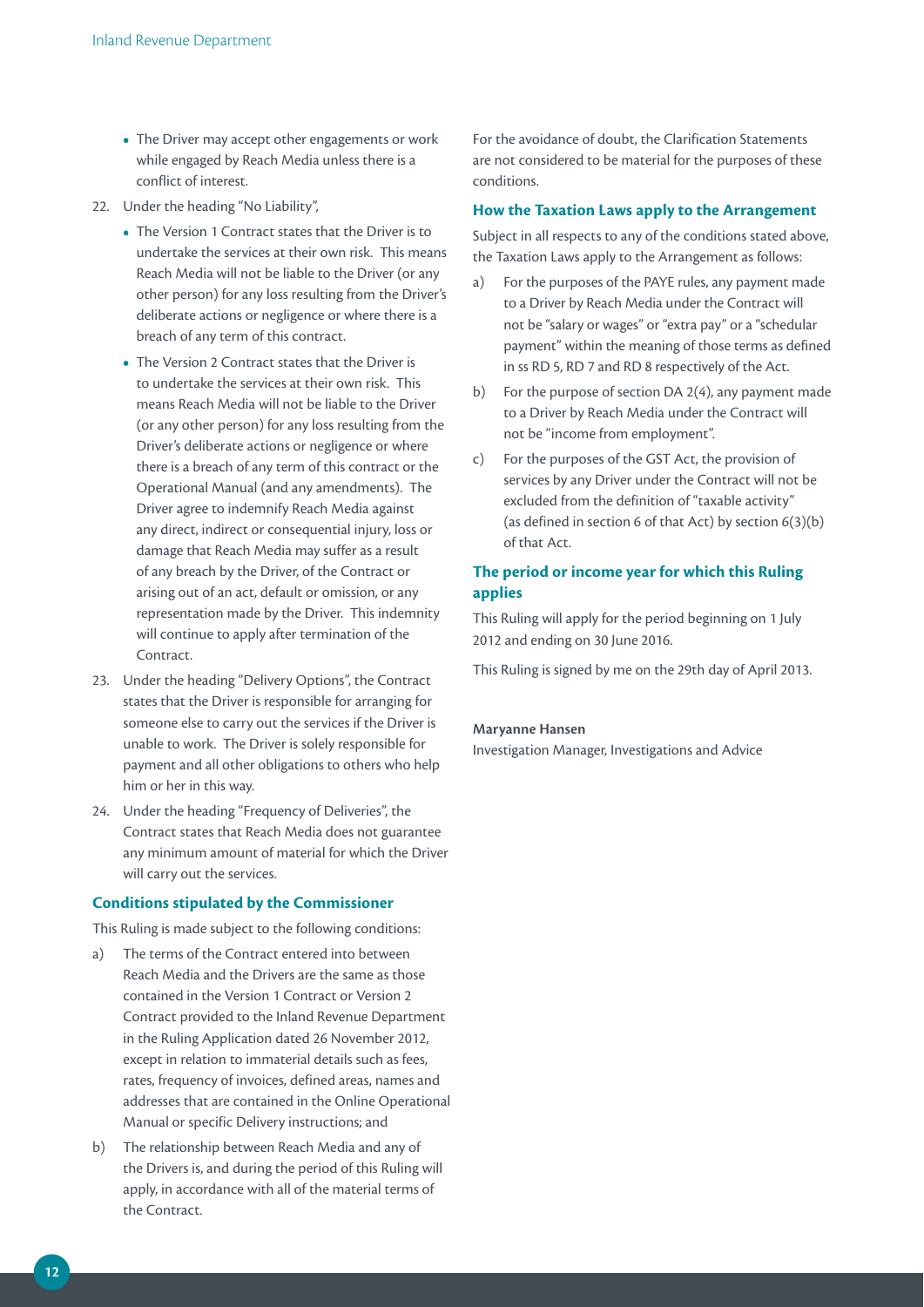# PRODUCT RULING BR PRD 13/05: REACH MEDIA – SUPERVISORS

This is a product ruling made under s 91F of the Tax Administration Act 1994.

## **Name of the Person who applied for the Ruling**

This Ruling has been applied for by Reach Media New Zealand Limited ("Reach Media").

# **Taxation Law**

All legislative references are to the Income Tax Act 2007 ("the Act") unless otherwise stated.

This Ruling applies in respect of:

- **•** the definitions of "extra pay", "income from employment", "PAYE rules", "salary or wages" and "schedular payment" in the Act;
- **•** section DA 2(4) of the Act; and
- **•** section 6(3)(b) of the Goods and Services Tax Act 1985 ("the GST Act").

# **The Arrangement to which this Ruling applies**

The Arrangement is the engagement of persons ("Supervisors"), by Reach Media to provide certain supervisory services in metropolitan and rural areas in relation to the delivery of newspapers, circulars, leaflets, brochures, catalogues, advertising material, samples and other such items.

Further details of the Arrangement are set out in the paragraphs below.

- 1. The Parties to the Arrangement are:
	- (a) Reach Media: a New Zealand incorporated company that is currently owned equally by New Zealand Post Limited and Salmat International Pty Limited, and which carries on the business of delivering unaddressed mail to New Zealand households.
	- (b) Supervisors: persons who are or are to be contracted by Reach Media to provide certain supervisory services in metropolitan or rural areas in relation to the delivery of unaddressed mail.
- 2. Although not technically parties to the Arrangement, Reach Media also contracts with:
	- (a) Distributors: persons who physically deliver the unaddressed mail from the drop-off locations to households and other premises throughout New Zealand.
	- (b) Drivers: persons who use their own vehicles to transport the unaddressed mail from Reach Media's premises to a series of pre-determined drop-off locations.
- 3. The items deliveries that are supervised by the Supervisors are not items the carriage of which requires Reach Media to be registered as a postal operator under the Postal Services Act 1998, and Reach Media will not register as such.
- 4. Reach Media is currently run by a management team based in Auckland with processing branches throughout the country. Unaddressed mail is delivered by a network of Distributors, Drivers and Supervisors.
- 5. Reach Media's processes and systems are aligned with industry practice. The industry uses a delivery model of supervisors who co-ordinate the activities of a team of distributors. The Drivers, Distributors and Supervisors are paid on a "piece rate" basis under contracts for services (ie, as independent contractors).
- 6. The Supervisors are engaged under a standard form contract—Contract for Services to Supervise Delivery of Papers and Circulars (in metro or rural areas), or Contract for Services to Supervise Delivery of Unaddressed Mail ("the Contract").
- 7. There are two versions of the Contract. Most of the Supervisors are currently engaged under the earlier version—Contract for Services to Supervise Delivery of Papers and Circulars – Metro, or Contract for Services to Supervise Delivery of Papers and Circulars – Country ("Version 1 Contracts"). Reach Media is in the process of introducing the later version—Contract for Services to Supervise Delivery of Unaddressed Mail ("Version 2 Contract) for newly-engaged Supervisors.
- 8. The two contracts in the Version 1 Contracts are virtually identical. The only difference is that the services to be provided by a rural Supervisor under schedule 1 include (under the heading "Processing Stock"), the preparation and distribution of unaddressed mail to Distributors operating under the rural Supervisor. Schedule 1 for metro supervisors does not include this service. This difference is reflected in schedule 1 of the Version 2 Contract where the Processing Stock service is to be deleted for metro supervisors. The Version 2 Contract is in essence a single contract for both metro and rural Supervisors. There is no material difference between the two versions of the Contract. The changes reflected in the Version 2 Contract were made to improve the simplicity and readability of the Contract, and to shift non-material content to an online Operational Manual which the Supervisors are instructed to also consult.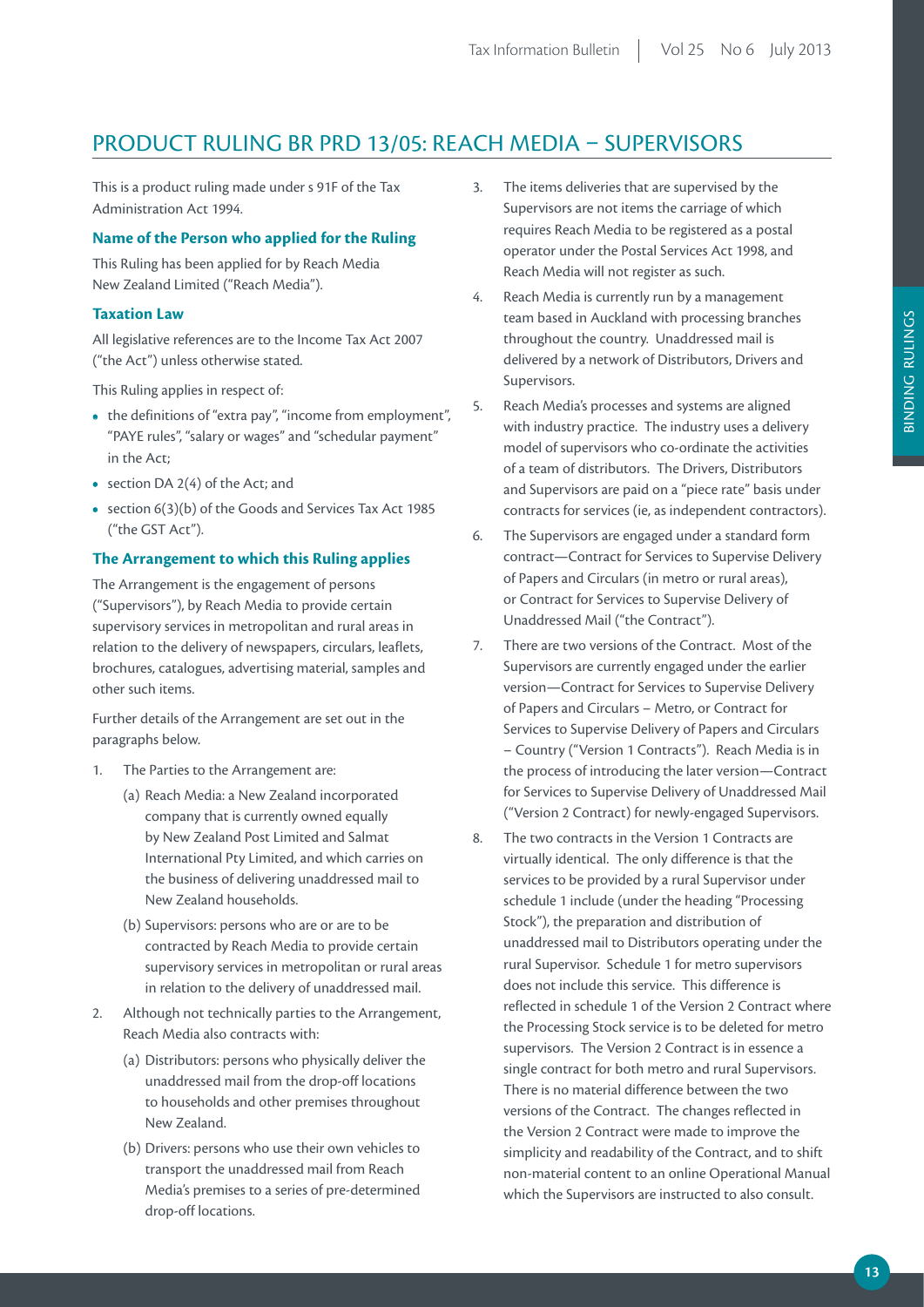There is therefore no material difference between the Version 2 Contract and the Version 1 Contracts on which the previous Product Rulings – BR Prd 09/04 and BR Prd 09/06 are based.

- 9. Specific procedural details referred to in both versions of the Contract are also provided in specific Delivery Instructions given to the Supervisors before each Job ("the Delivery Instructions").
- 10. The key changes reflected in the Version 2 Contract are:
	- **•** the inclusion of reference to the Operational Manual;
	- **•** the removal of the competition section from the body of the Contract and transferring it to section 2 of the Operational Manual;
	- **•** some alteration to the way piece rates are calculated in schedule 2 of the Version 2 Contract;
	- **•** the removal of Schedule 3 (the geographic map), Schedule 4 (the template tax invoice) and schedule 5 (the dispute resolution flowchart) as included in the Version 1 Contracts; and
	- **•** the renumbering of the Supervisor details form as schedule 3 of the Version 2 Contract (previously this was Schedule 6 of the Version 1 Contract).
- 11. The Operational Manual does not replace or override any of the material terms of the Contract, and it does not affect the nature of the contractual relationship between Reach Media and the Supervisors.
- 12. The terms of the Contract under various headings are as follows.
- 13. Under the heading "Services", the Contract requires the Supervisors to:
	- **•** complete the services set out in Schedule 1 of the Contract;
	- **•** ensure other business commitments do not affect their obligations to Reach Media;
	- **•** comply with tax and health and safety legislation (Version 1 Contracts);
	- **•** familiarise themselves with, and fully comply with, the Operational Manual (and any amendments) and any applicable legislation including that related to tax and health and safety (Version 2 Contract).
- 14. Schedule 1 of the Contract requires Supervisors to oversee the delivery of material by Contracted Distributors in a defined area and to complete related tasks.
- 15. Schedule 1 specifies the services for which the Supervisors are contracted:
- **•** Processing Stock: preparation and distribution of stock to each Contracted Distributor within the Supervisor's area (this requirement is deleted for metro Supervisors).
- **•** Physical Delivery: overseeing of the physical delivery of the individual items by the Contracted Distributors to nominated delivery points.
- **•** Administration: maintain and supply to Reach Media details of current Contracted Distributors and provide information in relation to any Round changes and associated delivery quantities including No Circular counts.
- **•** Client Service: ensure delivery contractors phone or text in conformation of delivery before the close of the Delivery Window.
- 16. Under the heading "Payment" the fees are the only amounts payable in respect of the Deliveries and are inclusive of all taxes (except GST) and other duties and levies. Each Supervisor's fee for performing the Services for Reach Media is calculated at the rates set out in schedule 2. Under Version 1 Contracts Reach Media will provide a draft monthly invoice twice a month for contracted deliveries to Supervisors and make payment by direct credit within 7 days. Under Version 2 Contract Reach Media will provide a "buyer created tax invoice" prior to payment and will make payment by direct credit fortnightly on a Thursday. The implication of these provisions is that Reach Media will provide an invoice to Supervisors (which takes the form of a buyer created tax invoice for GST-registered Supervisors or a similar invoice for Supervisors who are not GST-registered) prior to payment, with payment made on a fortnightly basis.
- 17. Under the heading "Equipment", the Contract states that the Supervisors are responsible for providing their own equipment (such as personal office supplies, a telephone, a vehicle and wet weather gear) at their own expense. The Supervisors are also responsible for ensuring that such equipment is well maintained, safe and fit for its purpose.
- 18. Under the heading "Taxation", the Contract states that the Supervisors will register for GST with Inland Revenue if required to do so. It provides the current registration threshold. The Contract specifies that the Supervisors are responsible for the payment of their own taxes on payments made to them by Reach Media under the Contract; that Reach Media may be required to withhold taxes from its payments; and if so, the payment made will be reduced to the extent that tax is withheld.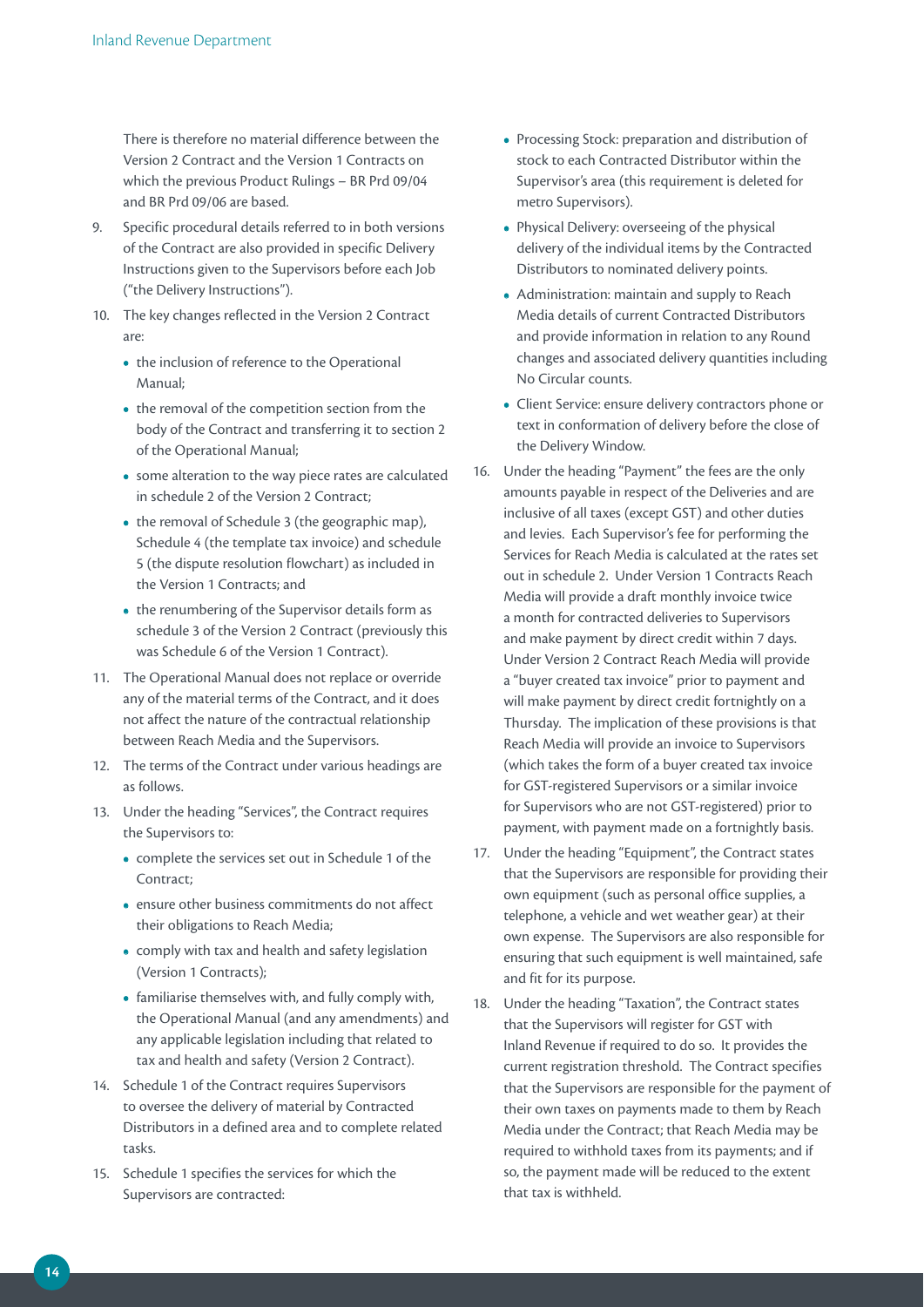- 19. Under the heading "Termination of Contract", the Contract states that Reach Media or the Supervisors may terminate the contract for any reasons whatsoever by giving four weeks' notice in writing. However, if Reach Media believes there has been a serious breach of the Contract, then Reach Media may terminate the Contract immediately without notice. Under the Version 2 Contract Reach Media may also terminate the Contract for serious breach of the Manual (and any amendments).
- 20. Under the heading "Status of Contractor", the Contract defines the contractor's status as follows:
	- **•** Reach Media engages each Supervisor under a contract for services, so the Supervisor is an independent contractor; the terms of the Contract or its operation do not create an employment relationship between the Supervisor and Reach Media. (These statements in the Contracts are referred to in this Ruling as the "Clarification Statements". They are not considered to be material for the purposes of the conditions that the Ruling is subject to).
	- **•** The Supervisor may accept other engagements or work while engaged by Reach Media unless there is a conflict of interest.
- 21. Under the heading "Indemnity",
	- **•** The Version 1 Contracts state that the Supervisor is to undertake the services at their own risk. This means Reach Media will not be liable to the Supervisor (or any other person) for any loss resulting from the Supervisor's deliberate actions or negligence or where there is a breach of any term of this contract.
	- **•** The Version 2 Contract states that the Supervisor is to undertake the services at their own risk. This means Reach Media will not be liable to the Supervisor (or any other person) for any loss resulting from the Supervisor's deliberate actions or negligence or where there is a breach of any term of this contract or the Manual (and any amendments).
- 22. Under the heading "Delivery Options", the Contract states that the Supervisor is responsible for arranging for someone else to carry out the services if the Supervisor is unable to work. The Supervisor is solely responsible for payment and all other obligations to others who help them in this way.
- 23. Under the heading "Frequency of Deliveries", the Contract states that Reach Media does not guarantee any minimum amount of material for which the Supervisor will carry out the services.

#### **Conditions stipulated by the Commissioner**

This Ruling is made subject to the following conditions:

- e) The terms of the Contract entered into between Reach Media and the Supervisors are the same as those contained in the Version 1 Contracts and Version 2 Contract provided to the Inland Revenue Department in the Ruling Application dated 26 November 2012, except in relation to immaterial details such as fees, rates, frequency of invoices, defined areas, names and addresses that are contained in the Online Operational Manual or specific Delivery instructions; and
- f) The relationship between Reach Media and any of the Supervisors is, and during the period of this Ruling will apply, in accordance with all of the material terms of the Contract.

For the avoidance of doubt, the Clarification Statements are not considered to be material for the purposes of these conditions.

#### **How the Taxation Laws apply to the Arrangement**

Subject in all respects to any of the conditions stated above, the Taxation Laws apply to the Arrangement as follows:

- g) For the purposes of the PAYE rules, any payment made to a Supervisor by Reach Media under the Contract will not be "salary or wages" or "extra pay" or a "schedular payment" within the meaning of those terms as defined in ss RD 5, RD 7 and RD 8 respectively of the Act.
- h) For the purpose of section DA 2(4), any payment made to a Supervisor by Reach Media under the Contract will not be "income from employment".
- i) For the purposes of the GST Act, the provision of services by any Supervisor under "the Contract" will not be excluded from the definition of "taxable activity" (as defined in section 6 of that Act) by section 6(3)(b) of that Act.

# **The period or income year for which this Ruling applies**

This Ruling will apply for the period beginning on 1 July 2012 and ending on 30 June 2016.

This Ruling is signed by me on the 29th day of April 2013.

#### **Maryanne Hansen**

Investigation Manager, Investigations and Advice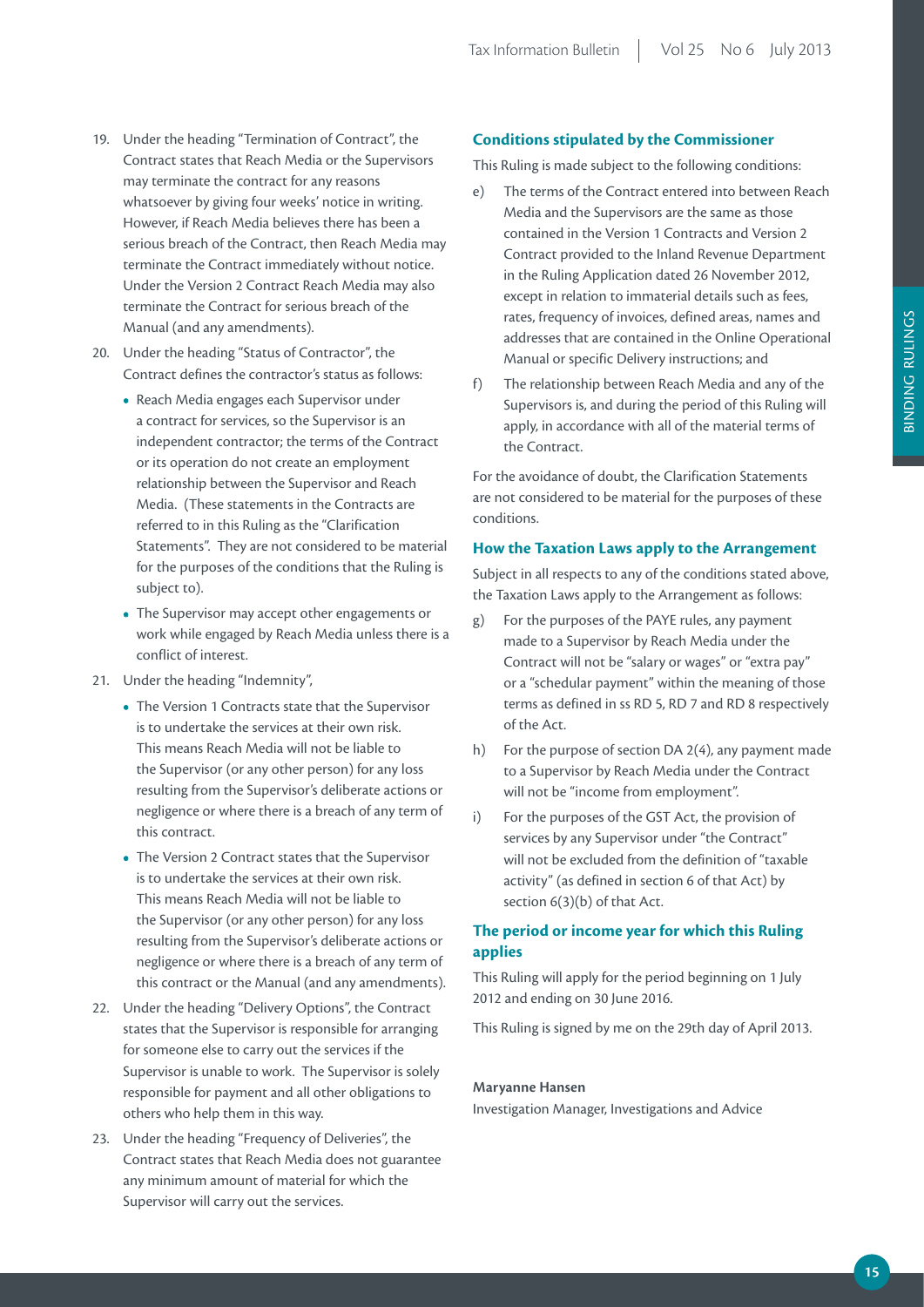# PRODUCT RULING BR PRD 13/06: NEW ZEALAND BLOODSTOCK LEASING LIMITED

This is a product ruling made under s 91F of the Tax Administration Act 1994.

# **Name of the Person who applied for the Ruling**

This Ruling has been applied for by New Zealand Bloodstock Leasing Limited (NZBL).

# **Taxation Laws**

All legislative references are to the Income Tax Act 2007.

This Ruling applies in respect of ss BD 4(2), BG 1, DA 1(1), DA 2, EA 3, EC 38 to EC 48, EJ 10, FA 6 to FA 12 and subpart EW.

# **The Arrangement to which this Ruling applies**

The Arrangement is the leasing of a thoroughbred breed of horse (bloodstock) on the terms provided in the Bloodstock Lease to Purchase Agreement (Bloodstock Agreement) entered into by NZBL and its customers for customers to use in breeding bloodstock progeny.

Further details of the Arrangement are set out in the paragraphs below.

# *Purpose of the Arrangement*

- 1. NZBL, New Zealand Bloodstock Limited (NZB), New Zealand Bloodstock Finance Limited (NZB Finance) and New Zealand Bloodstock Progeny Limited (NZB Progeny) are all 100% owned subsidiaries of New Zealand Bloodstock Holdings Limited (NZB Holdings). Together they are referred to in this ruling as the "NZB Group".
- 2. NZB Holdings established NZBL to expand its business and increase sales of bloodstock in New Zealand by making investment in the bloodstock industry more attractive to existing and new entrants. The availability of leasing reduces the initial level of cash required by existing and new entrants to the bloodstock business to acquire bloodstock. The leasing arrangement gives the customers the opportunity to participate in the business of breeding bloodstock by leasing the bloodstock. NZB is contractually entitled to provide the auctioning services for any progeny of the bloodstock. The benefit for the NZB Group from the leasing arrangement is that NZB gets the commissions from selling the bloodstock and the commissions from any sale of progeny from the bloodstock, in addition to NZBL's right to receive the lease payments.

# *Sourcing of the bloodstock*

3. NZBL acquires new bloodstock from third party owners, and then leases this bloodstock to the customer.

Alternatively, the customer purchases the new bloodstock from the third party owner, sells it to NZBL, and then leases the bloodstock from NZBL. This helps to protect NZBL from involvement in any subsequent contractual claims regarding the purchase of the bloodstock from the third party owner. In both cases, the parties contemplate the transaction as a whole at the outset. In either case, the customer sources the bloodstock, drawing on bloodstock consulting, freight, and insurance services provided by NZB.

- 4. NZBL may also acquire bloodstock that is already owned by the customer, either through an earlier purchase or because it is homebred (the already owned bloodstock) and the proceeds or sale of the already owned bloodstock are only used for the further investment in the customer's bloodstock breeding business.
- 5. It is agreed in the Bloodstock Agreement that the customer may purchase the bloodstock at the end of the lease. The Bloodstock Agreement describes the Arrangement:

WHEREAS

- A. The Lessee has requested the Lessor to purchase the Animal described in the Schedule hereto (hereinafter called 'the Animal') and upon purchase thereof to lease and, if required, to re-sell the Animal to the Lessee in accordance with the terms hereof.
- B. The Lessor has purchased the Animal and has agreed to lease the Animal to the Lessee and the Lessee has agreed to lease the Animal with the right to purchase it upon the terms and conditions more particularly outlined herein.
- C. The Animal secures the payment or performance of the Lessee's obligations hereunder and this Agreement creates a security interest in the Animal in terms of the Personal Property Securities Act 1999.
- D. The Lessor has agreed to this Lease to Purchase Agreement for the specific purpose of assisting the Lessee in the business of breeding bloodstock for sale by adding to its inventory and upon the basis that the Lessee, if it wishes to sell the leased animal or, if a mare, the progeny thereof, will sell the same through the bloodstock auctions conducted by its parent company New Zealand Bloodstock Limited.
- E. The Lessee has entered into this agreement for the purpose of obtaining breeding stock to use in the Lessee's business of bloodstock breeding for sale.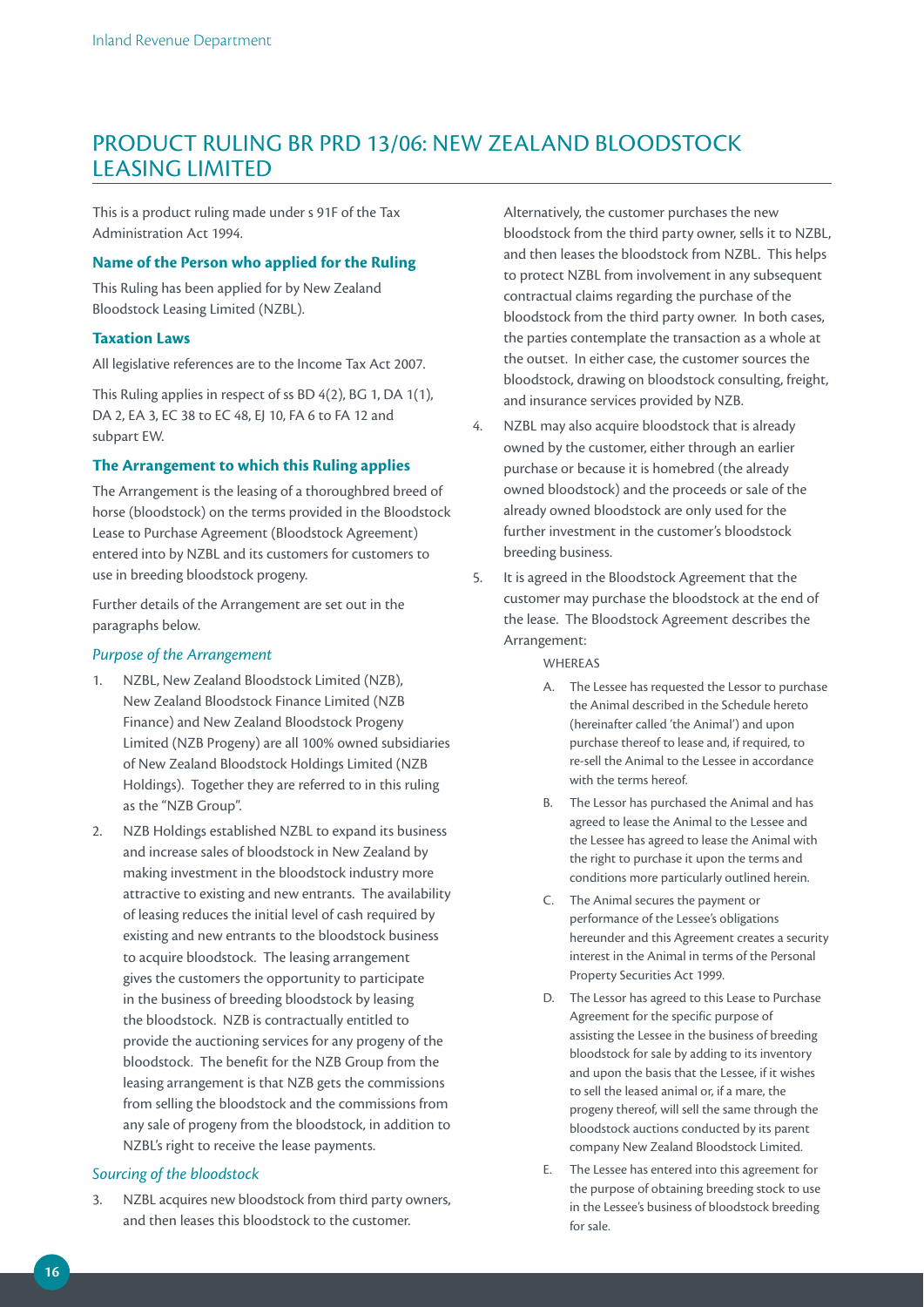# *Lease particulars*

6. The terms and duration of leases are based on individual requirements, credit risk, and potential breeding expectations. Lease periods may vary, but a typical lease term is three years for fillies or mares, and two years for colts or stallions.

# *Lease Assignment*

- 7. When the lease is executed, in some instances NZBL may assign the lease to NZB Finance for the discounted value of the cash flow. The discount is equivalent to the market rate offered by third party companies providing such financing facilities. The assignment is on a non-recourse basis, and NZBL is not liable to NZB Finance in the event of default by the lessee.
- 8. The Notice of Assignment describes this assignment as:

TAKE NOTICE that on the New Zealand Bloodstock Leasing Limited being the Lessor under the Bloodstock Lease to Purchase Agreement between it and you as Lessee has absolutely assigned all of its right title and interest therein as Lessor as follows

(a) To New Zealand Bloodstock Finance Limited a duly incorporated company having its principal place of business at Karaka Sales Centre, Hingaia Road, Papakura, New Zealand all of its rights and obligations relating to the leasing of the Animal under the said Agreement and without limiting the generality of the foregoing all of the rights of the Lessor to receive payments of rental as and when they shall become due or other monies payable under the said Agreement by the Lessee to the Lessor or in respect of the Lessor enforcing such rights and receiving such payments as are prescribed by the said Agreement.

You are directed to pay all payments of rental due under the said Agreement and all other payments due in respect of the lease of the Animal therein described to the said New Zealand Bloodstock Finance Limited and in future to deal with that company in respect of all matters pertaining to the leasing arrangement under the said Agreement.

# *Residual Value*

9. The bloodstock has a defined Residual Value under the Bloodstock Agreement. The Residual Value is an estimate (at the time of signing the lease) of the value the bloodstock will have at the end of the lease. "Residual Value" is defined in the Bloodstock Agreement as:

> 'Residual value' means the amount specified in the Schedule hereto as such being a pre-estimate of the value of the Animal upon the expiry of this Lease.

# *Bloodstock Assignment*

10. After the lease has been entered into and assigned to NZB Finance, NZBL may assign the title to the

bloodstock to NZB Progeny. Because the Residual Value, if realised at all, is not realised by NZB Progeny until the end of the lease, NZB Progeny pays to NZBL the discounted value of the residual value payment. The discounted value is calculated using market rates materially the same as those used by third party companies providing financial facilities.

11. Transferring the bloodstock titles to NZB Progeny gives additional asset protection benefit to the NZB Group. In this way the group's interest in the bloodstock is separated and protected from the day to day business activities of NZB, NZB Finance and NZBL. The Notice of Assignment from NZBL to the lessee describes this assignment as:

> TAKE NOTICE that on the New Zealand Bloodstock Leasing Limited being the Lessor under the Bloodstock Lease to Purchase Agreement between it and you as Lessee has absolutely assigned all of its right title and interest therein as Lessor as follows (a)…

(b) To New Zealand Bloodstock Progeny Limited a duly incorporated company having its principal place of business at Karaka Sales Centre, Hingaia Road, Papakura, New Zealand all of its rights and obligations relating to the title to and property in the Animal and the right to receive payment of the Residual value outlined in the said Agreement and any other monies due under the said Agreement in respect of the title to or ownership of the Animal.

You are directed to pay the amount of Residual Value of the Animal on the date payable under the said Agreement to New Zealand Bloodstock Progeny Limited and in future to deal with that company in respect of all matters relating to the ownership and wellbeing of the Animal(s).

#### *Lease Termination Date*

12. The "Lease Termination Date" is the date on which the lease ends. The customer may purchase the bloodstock on the Lease Termination Date for the Residual Value. If the customer does exercise their option to purchase the bloodstock, NZB Progeny or NZBL will transfer title to the customer in return for payment of the Residual Value.

#### **Conditions stipulated by the Commissioner**

This Ruling is made subject to the following conditions:

- a) The customer is in the business, as defined in s YA 1, of breeding bloodstock.
- b) Where the bloodstock is already owned bloodstock, the customers will enter into the Bloodstock Agreement for one or both of the following reasons which are, in each case, the main reason or reasons for entering into the Arrangement: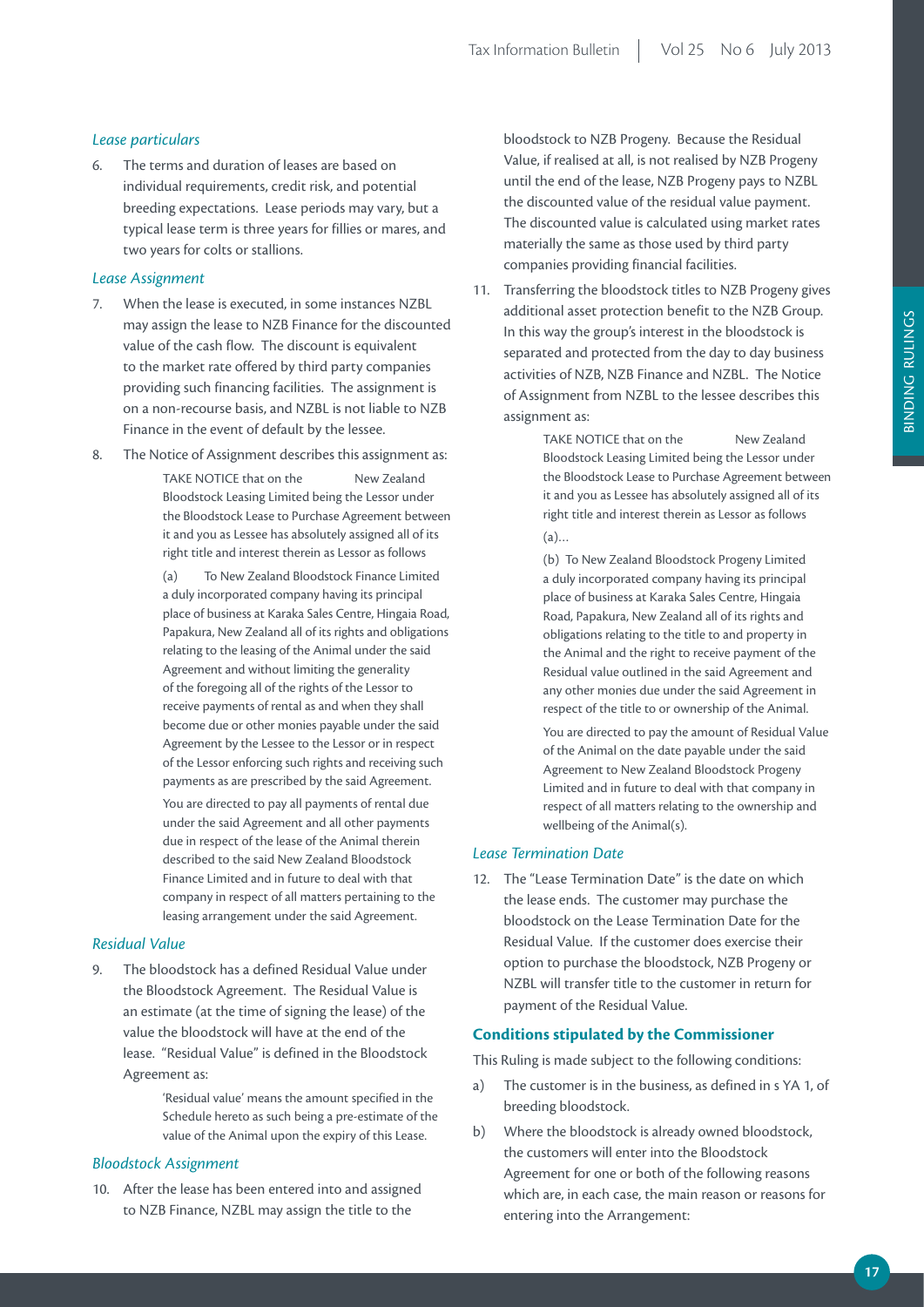- **•** The need to refinance bloodstock already owned for further investment in the customer's bloodstock breeding business, and/or
- **•** The need for certainty of cash inflows for further investment in the customer's bloodstock breeding business through the sale of the bloodstock to NZBL.
- c) Where the bloodstock is new bloodstock, the customers will enter into the Bloodstock Agreement for one or a number of the following reasons which are, in each case, the main reason or reasons for entering into the Arrangement:
	- **•** The need to refinance bloodstock already owned for further investment in the customer's bloodstock breeding business
	- **•** The need for certainty of cash outflows through structuring the lease payments, and/or
	- **•** The need to reduce the initial level of cash required to enter the bloodstock breeding business or to purchase new bloodstock.
- d) The customer has not entered into two or more consecutive or successive leases (within the meaning of paragraph (d)(iv) of the "lease" definition in s YA 1, if the reference to "the same personal property lease asset" is read as a reference to "the same bloodstock") of the same bloodstock.
- e) The customer has entered into the Bloodstock Agreement for the sole purpose of breeding from the leased bloodstock and intends to use the leased bloodstock in deriving assessable income.
- f) The lease payments are genuine, arm's length amounts for the possession and use of the bloodstock.
- g) The leased bloodstock is mature for use in breeding and is capable of being used for breeding at all times during the period to which each lease payment relates.
- h) Any racing undertaken by the leased bloodstock is incidental to the actual use of the bloodstock for breeding during the lease term.
- i) The Residual Value of the bloodstock is a reasonable, and the parties' best, estimate of the likely market value of the bloodstock at the Lease Termination Date.
- j) The bloodstock becomes the property of the customer only when the customer makes payment of the Residual Value after the Lease Termination Date.
- k) No consideration is paid for the option to purchase the bloodstock at the Lease Termination Date.
- l) The customer is not in the business, as defined in s YA 1, of selling or exchanging leases.
- m) At the time of entering into the Bloodstock Agreement, the customer does not intend to dispose of the lease.

n) The customer is not carrying on or carrying out an undertaking or scheme of trading leases entered into or devised for the purpose of making a profit.

#### **How the Taxation Laws apply to the Arrangement**

Subject in all respects to any condition stated above, the Taxation Laws apply to the Arrangement as follows:

- a) The bloodstock lease payments are deductible under s DA 1(1) and none of the general limitations in s DA 2 apply, provided that:
	- (i) no provision in subparts DB to DZ applies to prevent a deduction in section DA 1(1), and
	- (ii) the income arising from the Arrangement is derived by the customer in New Zealand.
- b) At the end of an income year, unless excused from this requirement pursuant to a determination issued by the Commissioner, s EA 3 applies to require the unexpired portion of any lease payments paid in advance to be included in the customer's income in the current income year and to be an amount for which the customer is allowed a deduction in the following income year.
- c) The valuation and specified write-down provisions in ss EC 38 to EC 48 apply to the customer when the bloodstock is purchased by payment of the Residual Value after the Lease Termination Date.
- d) The "cost price" of the bloodstock for the purposes of ss EC 38 to EC 48 is the Residual Value stated in the Bloodstock Agreement.
- e) The financial arrangements rules in subpart EW do not apply to the Arrangement.
- f) Section EJ 10 does not apply to the Arrangement as the lease is not an operating lease.
- g) Sections FA 6 to FA 11 do not apply to the Arrangement as the lease is not a finance lease.
- h) Section FA 12 does not apply to the Arrangement as the lease is not a hire purchase agreement.
- i) Section BG 1 does not apply to the Arrangement.

# **The period or income year for which this Ruling applies**

This Ruling will apply for the period beginning on 6 December 2012 and ending on 6 December 2017.

This Ruling is signed by me on the 6th day of May 2013.

# **Chris Springett**

Investigation Manager, Investigations and Advice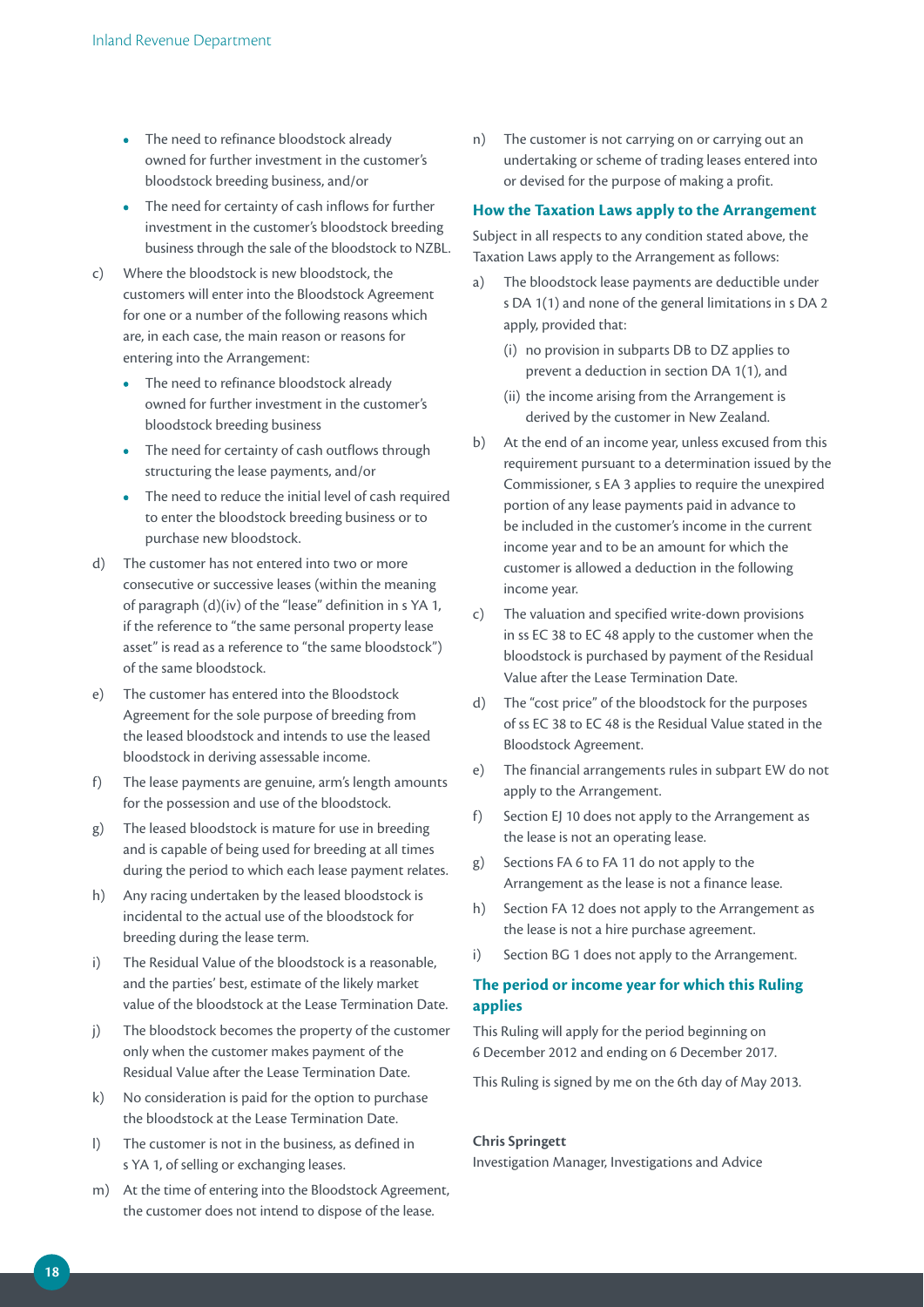# PRODUCT RULING BR PRD 13/07: MINISTRY OF BUSINESS, INNOVATION AND EMPLOYMENT

This is a product ruling made under s 91F of the Tax Administration Act 1994.

# **Name of the Person who applied for the Ruling**

This Ruling has been applied for by the Ministry of Business, Innovation and Employment (MBIE).

#### **Taxation Laws**

All legislative references are to the Goods and Services Tax Act 1985 unless otherwise stated.

This Ruling applies in respect of ss 5 and 8 and the definition of "consideration" in s 2(1).

# **The Arrangement to which this Ruling applies**

The Arrangement is the charging of an annual levy (Levy) on liable telecommunication operators by the Minister of the Crown (Minister) for the time being responsible for the administration of the Telecommunications Act 2001 (Telecommunications Act) under the Telecommunications Operators (Commerce Commission Costs) Levy Regulations 2011 (2011 Levy Regulations). The Arrangement ensures the cost the Commerce Commission (Commission) incurs in regulating telecommunications operators is paid, in part, by telecommunications operators.

The Levy is collected by MBIE (the Ministry responsible for administering the Telecommunications Act for the Minister).

The Commission is a Crown entity listed in sch 1 pt 3 of the Crown Entities Act 2004, it is resident in New Zealand for GST purposes and is a "registered person" as that term is defined in s 2(1).

Further details of the Arrangement are set out in the paragraphs below.

## *Background*

1. In March 2000 a Ministerial inquiry into telecommunications was established to assess the regulatory regime for telecommunications and recommend any changes. Following the inquiry, the Government announced it was establishing a new regulatory framework for the telecommunications industry that would include the establishment of a Telecommunications Commissioner in the Commission. A levy imposed on the telecommunications industry would meet the general costs of the Commission (including the Telecommunications Commissioner) incurred in carrying out its telecommunications-specific regulatory functions.

2. In May 2001, the Telecommunications Bill 2001 (2001 Bill) was introduced into Parliament and referred to the Commerce Select Committee for consideration. The Explanatory Note to the 2001 Bill relevantly stated that:

> Thirdly, the position of a new specialist Telecommunications Commissioner is established within the Commission. The Telecommunications Commissioner's main functions will be to–

- make determinations on disputes over designated services and specified services in accordance with the processes set out in *Part 2*; and
- report to the responsible Minister on the desirability of regulating additional services in accordance with a process contained in *Schedule 3*; and
- undertake key costing and monitoring activities under *Part 3* relating to telecommunications service obligations.

…

*Subpart 2* deals with preliminary matters about the Commission, which will have an important role in the context of designated services and specified services (*Part 2*) and telecommunications service obligations (*Part 3*).

In particular, *subpart 2*–

- provides for the appointment of a specialist Telecommunications Commissioner as a member of the Commission (clause 9):
- specifies when the Telecommunications Commissioner will be involved in performing the functions of the Commission under this Bill, and specifies the number of other members of the Commission who will be involved in performing those functions (clause 10):
- specifies the provisions of the Commerce Act 1986 that apply to the Bill:
- provides that the Commission's costs in performing its functions under the Bill will be met by prescribing levies payable by prescribed telecommunications providers.
- 3. The Commentary to the 2001 Bill, as reported back from the Commerce Committee, stated that the Telecommunications Commissioner's funding "is based on an industry levy". The Commentary to the 2001 Bill relevantly stated:

 **Industry levy**

The committee agrees it is appropriate that the Commerce Commission's new functions be funded by an annual levy on telecommunications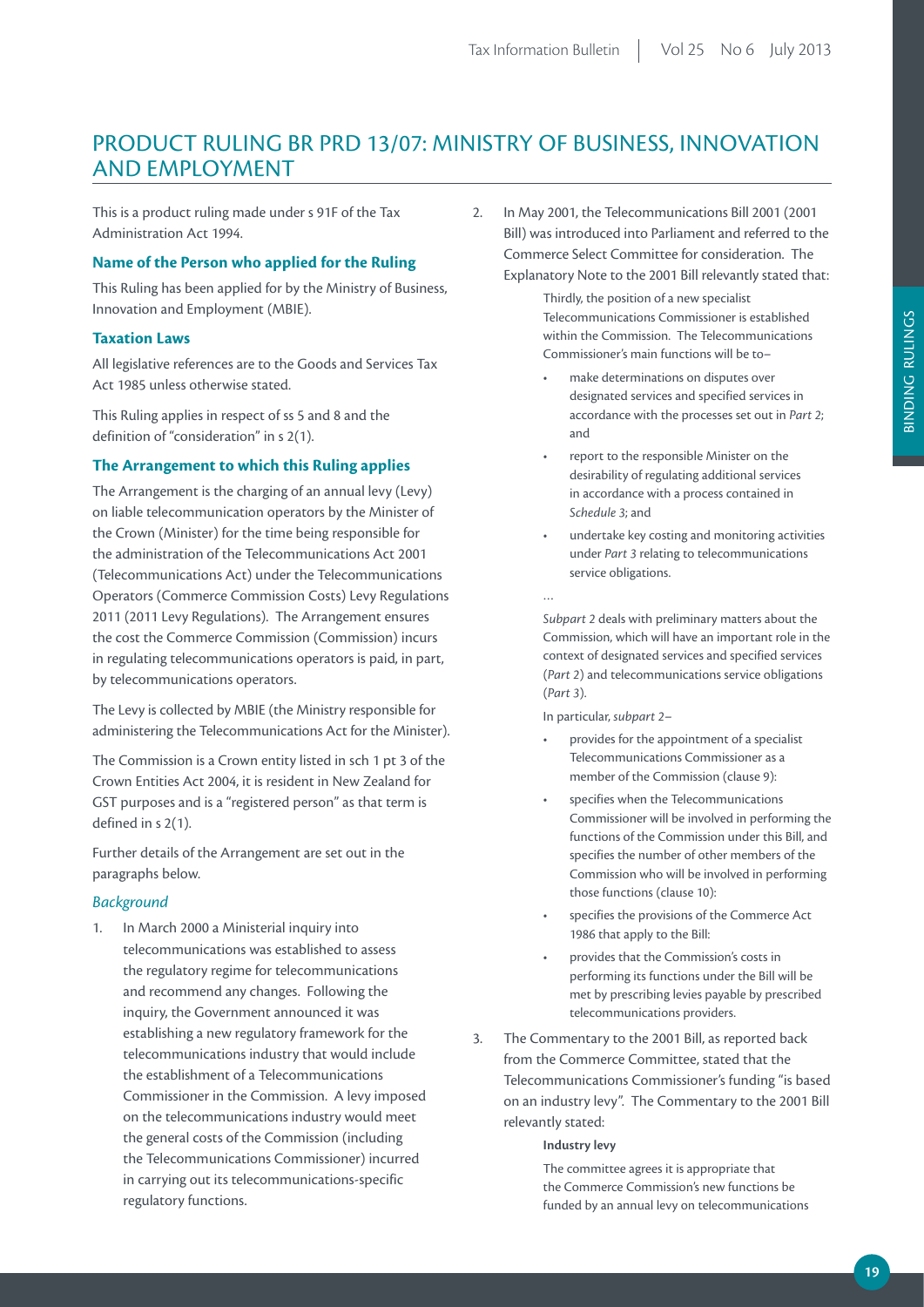services providers, in accordance with regulations. The committee notes that dispute resolution (determinations) will be paid for by the parties to the dispute.

To ensure a smooth transition to the new system, government member's recommend the annual levy be raised retrospectively in its first year, to cover establishment costs. Government and Green members also recommend the Minister be required to consult with the industry prior to setting a levy.

#### …

#### **Accountability arrangements**

The Telecommunications Commissioner will be funded from Vote Communications and there will be a Memorandum of Understanding between the Ministry of Economic Development and the Commerce Commission covering this and other outputs the ministry is funding. The Minister of Communications had indicated that he expects the Commission to consult with industry in setting its telecommunications budget. The Government's position is that the budget process and the Commission's annual report to Parliament will be expected to keep the Telecommunications Commissioner's costs under control. It is also expected that the Commission will consult directly with industry on its work plan and budget to help address any industry concerns.

- 4. The Telecommunications Act was enacted on 19 December 2001. The industry levy was imposed by the *Telecommunications Operators (Commerce Commission Costs) Levy Regulations 2002* (2002 Levy Regulations) with application from the financial year commencing 1 July 2001. Essentially, the 2002 Levy Regulations provided for the Telecommunications Commissioner's annual estimated costs to be met by telecommunications operators. The costs were apportioned by reference to each operator's annual revenues attributable to services offered by means of a "public switched telephone network" (PSTN) as that term is defined in the Telecommunications Act. Once the Telecommunications Commissioner's actual costs were identified in the Commission's annual audited financial statements, under-payments had to be met by each telecommunications operator and overpayments were repaid.
- 5. Following a stocktake of the New Zealand telecommunications industry, the Government introduced the Telecommunications Amendment Bill 2006 (2006 Bill). The 2006 Bill contained additional regulatory functions and powers to be performed by the Commission. It also enhanced the ability of the Commission to intervene to best promote the development of competition in telecommunications

markets. The amendments in the 2006 Bill included:

- **•** introducing a standard terms determination process that would allow the Commission to simultaneously set access terms and conditions for regulated services for multiple access seekers, access providers or both
- **•** providing for a formal undertakings process that allowed the Commission to accept and enforce voluntary supply commitments from access providers in lieu of regulation
- **•** improving the regulated service access codes regime
- **•** empowering the Commission to continuously monitor the performance and development of the telecommunications sector and its markets; and
- **•** providing for the Commission to have regard to statements of government economic policies when exercising its powers.

The 2006 Bill was passed in December 2006.

6. The Cabinet Policy Committee paper relating to the Telecommunications Stocktake (POL Min (06) 7/9) recognised that the additional functions to be performed by the Commission would result in additional costs, but anticipated that these costs would be recoverable via the Levy. The paper relevantly stated that:

#### **FISCAL IMPLICATIONS**

…

- 146 There will be budgetary implications arising from the proposals in order to ensure the Commerce Commission is adequately resourced to ensure effective competition.
- 148 The majority of the costs incurred by the Commission should be recoverable from the telecommunications industry via the industry levy and it is likely that any additional funding will be fiscally neutral.
- 7. Amendments introduced to the Telecommunications Act 2001 by the Telecommunications (TSO, Broadband, and Other Matters) Amendment Act 2011 added further regulatory functions to be carried out by the Commission and the Telecommunications Commissioner relating to the structural separation of Telecom. Following the enactment of the Telecommunications (TSO, Broadband, and Other Matters) Amendment Act 2011, the 2002 Levy Regulations were revoked and replaced by the 2011 Levy Regulations.

#### *Telecommunications Act 2001*

8. Section 3(1) of the Telecommunications Act states that the main purpose of the Telecommunications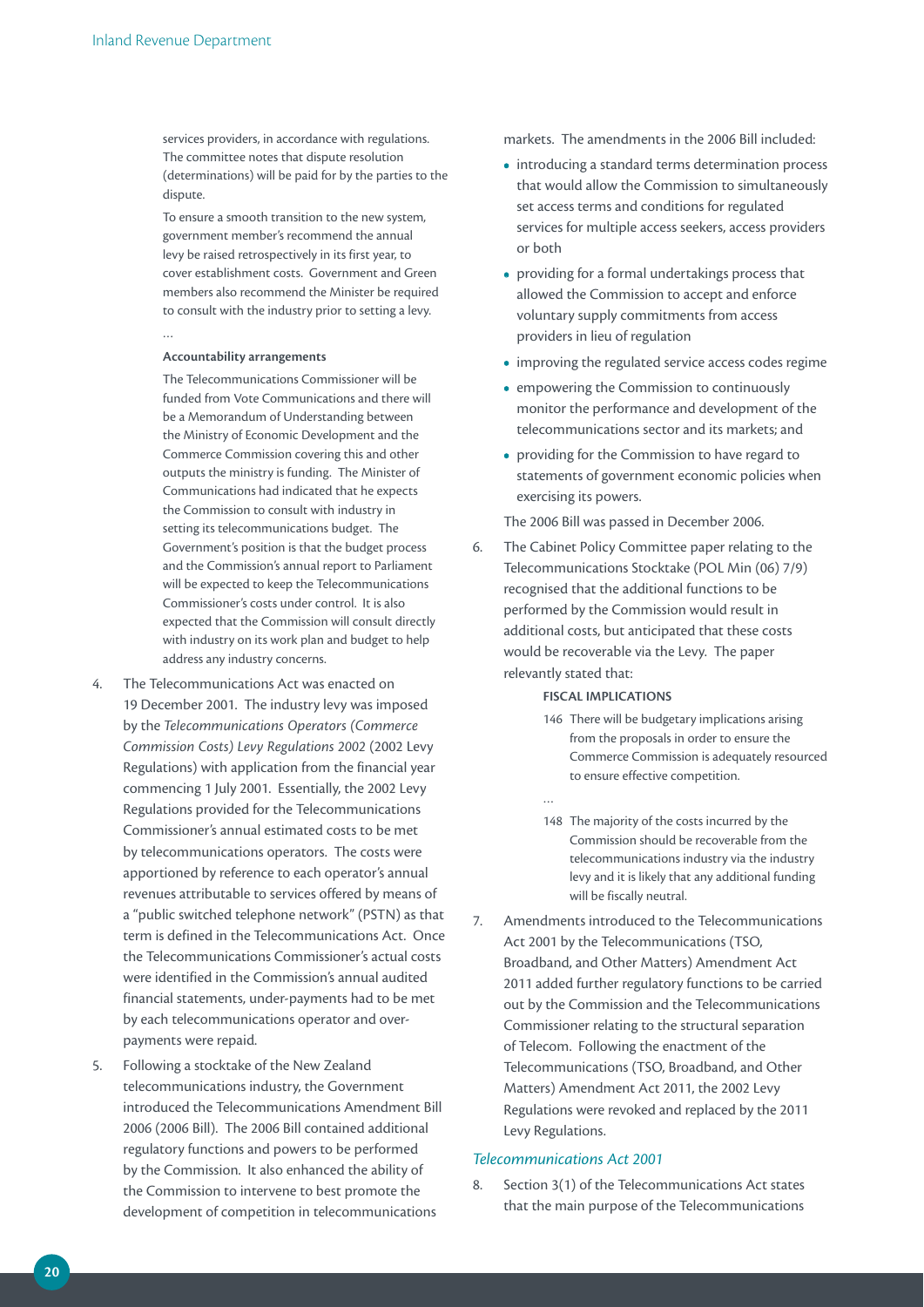Act is to regulate the supply of telecommunications services. Section 3(1) of the Telecommunications Act states:

#### **3 Purpose**

…

- (1) The main purpose of this Act is to regulate the supply of telecommunications services.
- 9. Section 9 of the Telecommunications Act specifies that there must be a Telecommunications Commissioner. Section 9 of the Telecommunications Act relevantly states:
	- **9 Appointment of Telecommunications Commissioner**
	- (1) There must be a Telecommunications Commissioner.
	- (2) The Telecommunications Commissioner is a member of the Commission as provided in section 9(3) of the Commerce Act 1986.
	- (3) Subject to subsection (4), the Telecommunications Commissioner must be appointed by the Governor-General on the recommendation of the Minister.
- 10. The Telecommunications Commissioner is a member of the Commission appointed under s 9(3) of the Commerce Act 1986.
- 11. Section 11(3) of the Telecommunications Act states that the Governor General (acting on the recommendation of the Minister) may pass regulations requiring the payment of levies. The levies must be paid to the Minister by telecommunications operators. These levies must be used to defray the Commission's costs for the functions it performs under the Telecommunications Act. Under s 11(1) of the Telecommunications Act, every service provider, or class of service providers, specified in regulations made under s 11(3) must pay to the Minister, in each financial year, a levy of an amount stated in, or calculated or set or reset in accordance with, those regulations for, or in connection with,—
	- **•** the performance of the Commission's functions and duties under the Telecommunications Act; and
	- **•** the exercise of the Commission's powers under the Telecommunications Act.
- 12. Section 11 of the Telecommunications Act states:

#### **11 Levy**

(1) Every service provider, or class of service providers, specified in regulations made under subsection (3) must pay to the Minister, in each financial year or part financial year (as the case may require), a levy of an amount stated in, or calculated or set or reset in accordance with, those regulations for, or in connection with,—

- (a) the performance of the Commission's functions and duties under this Act; and
- (b) the exercise of the Commission's powers under this Act.
- (2) Subsection (1) applies irrespective of the fact that the regulations are made and come into effect after the date on which the financial year or part financial year commences.
- (3) The Governor-General may, by Order in Council made on the recommendation of the Minister, make regulations—
	- (a) specifying the amounts of levies payable under this section:
	- (b) providing for the method by which those levies will be calculated:
	- (c) specifying the criteria and other requirements by and against which those levies will be set or reset:
	- (d) specifying the financial year or part financial year to which those levies apply:
	- (e) providing for the payment and collection of those levies:
	- (f) exempting any service provider or class of service providers from paying levies under this section:
	- (g) providing for waivers or refunds of the whole or any part of any levy paid by any service provider or class of service providers under this section.
- 13. Section 14 of the Telecommunications Act provides for a late payment penalty for non-payment of the Levy and states:
	- **14 Late payment of levy**
	- (1) If any service provider liable to pay the levy fails to pay the whole amount of that levy by the date specified in regulations made under section 11(3) or section 12(4), the service provider must pay interest on the unpaid amount at the rate of 1.5% per month calculated from the date payment is due.
	- (2) Interest will be calculated in monthly instalments for each month, or part of each month, that the payment is due.
	- (3) The amount of any unpaid levy or interest is recoverable in any court of competent jurisdiction as a debt due to the Crown.

# *Telecommunications Operators (Commerce Commission Costs) Levy Regulations 2011*

14. The Explanatory Note to the 2011 Levy Regulations states that they impose levies on telecommunications operators to cover the costs incurred by the Commission in performing and exercising its functions, powers, and duties under the Telecommunications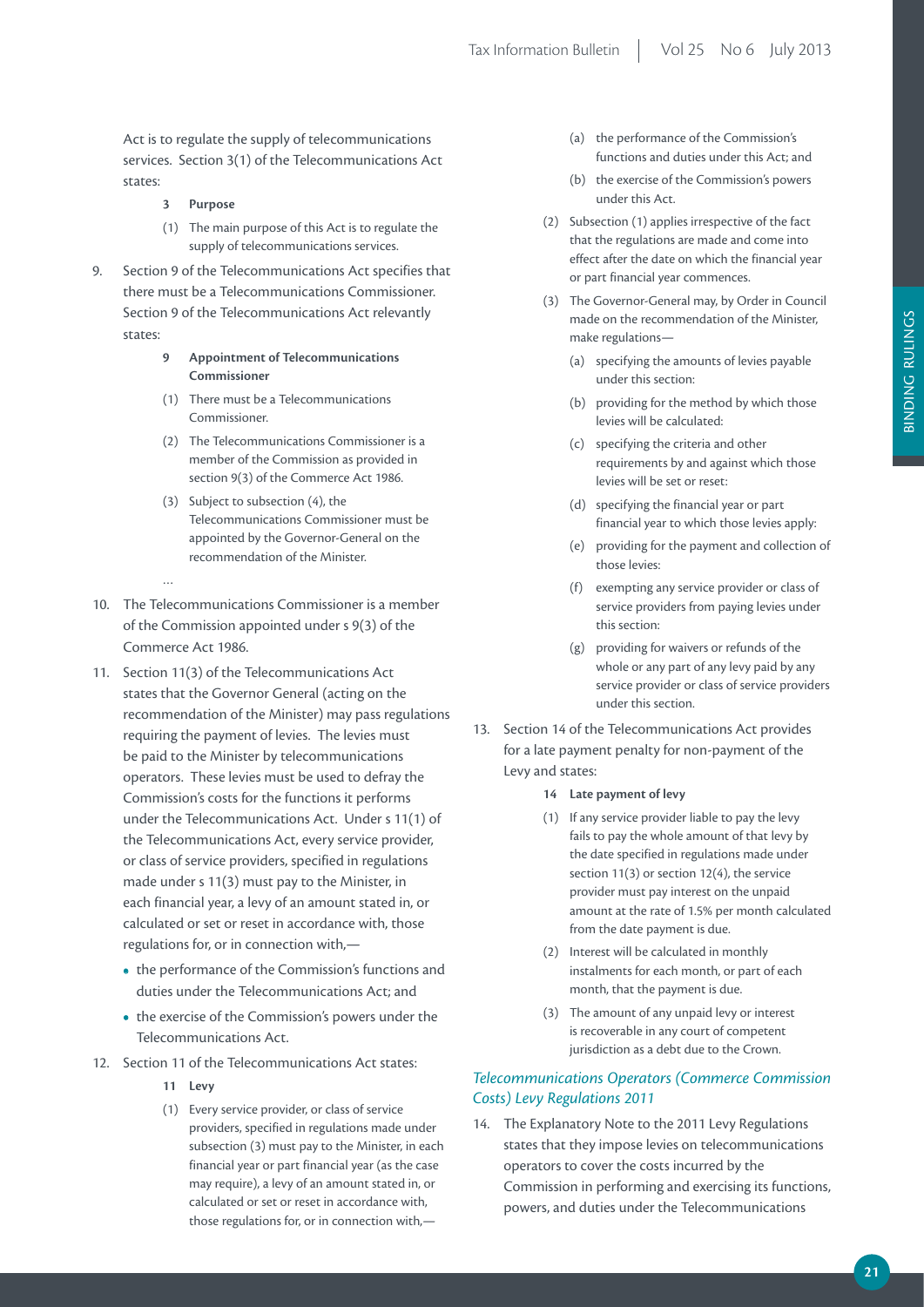Act (except certain determinations, where costs are required to be met by parties to the determination, and litigation).

15. Regulation 5 of the 2011 Levy Regulations states that every liable telecommunications operator during all or part of a financial year must pay the Levy for that financial year to the Minister. Regulation 5 of the 2011 Levy Regulations states:

# **5 Levy on telecommunications operators** Every person who is a telecommunications operator during all or part of a financial year must pay a levy for that financial year to the Minister.

- 16. Regulation 6 of the 2011 Levy Regulations states that the Levy must be collected annually. The due date is 30 working days after the Commission's final liability allocation determination for the financial year is publicly notified under s 87 of the Telecommunications Act. Regulation 6 of the 2011 Levy Regulations states that:
	- **6 How and when levy must be paid**
	- (1) The Minister must collect the levy annually.
	- (2) The due date for each payment is the 30th working day after the Commission's final liability allocation determination for the financial year is publicly notified under section 87 of the Act.
- 17. Regulation 7 of the 2011 Levy Regulations states that the total sum of the Levy to be collected from liable telecommunications operators is calculated by reference to the costs of the Commission for, or in connection with, the performance and exercise of its functions, powers, and duties under the Telecommunications Act. These costs are identified as such in the Commission's audited financial statements for the relevant financial year. However, this figure cannot be higher than the amount of Crown revenue appropriated for that financial year within Vote Communications for the non-departmental output class that authorises expenses to be incurred for, or in connection with, the Commission's performance and exercise of its functions, powers, and duties under the Telecommunications Act. Regulation 7 states that:
	- **7 Basis of calculation of levy**
	- (1) The levy payable for the financial year must be calculated by the Minister as follows:

 $\frac{a}{b} \times c$ where—

- a is the amount of the telecommunications operator's final qualified revenue
- b is the sum of all telecommunications operators' final qualified revenue
- c is the amount of the Commission's costs for the financial year, as specified in subclause (2).
- (2) The amount of the Commission's costs for the financial year is the amount—
	- (a) identified in the Commission's audited financial statements for the financial year as the costs of the Commission for, or in connection with, the performance and exercise of its functions, powers, and duties under the Act; but
	- (b) that does not exceed the total amount appropriated for that financial year within Vote Communications for the non-departmental output class that authorises expenses to be incurred for, or in connection with, the Commission's performance and exercise of its functions, powers, and duties under the Act; and
	- (c) that does not include—
		- (i) any costs of the Commission in relation to a determination or application for a determination that are met by the parties to the determination under section 55 of the Act; and
		- (ii) any costs of the Commission in relation to a determination that are met by a TSO provider under section 94A or 94B of the Act; and
		- (iii) costs of litigation incurred for, or in connection with, the Commission's performance and exercise of its functions, powers, and duties under the Act.

# *Overview of some of the Commission's functions, duties and powers under the Telecommunications Act that are (retrospectively) funded by the Levy*

- 18. The Levy covers the amount of all the costs of the Commission for, or in connection with, the performance and exercise of its functions, powers, and duties under the Telecommunications Act that are identified as such in the Commission's audited financial statements for the financial year. The only exception to this are those costs specifically excluded by reg 7(2)(c) of the 2011 Levy Regulations (refer para 17 above). The costs the Commission incurs, ultimately paid for by the Levy, relate to a number of different activities. Neither the 2011 Levy Regulations nor the Telecommunications Act explicitly itemise the expenses that the Levy is intended to pay.
- 19. The following is an overview of some (but not all) of the regulatory functions, duties and powers performed or exercised by the Commission under the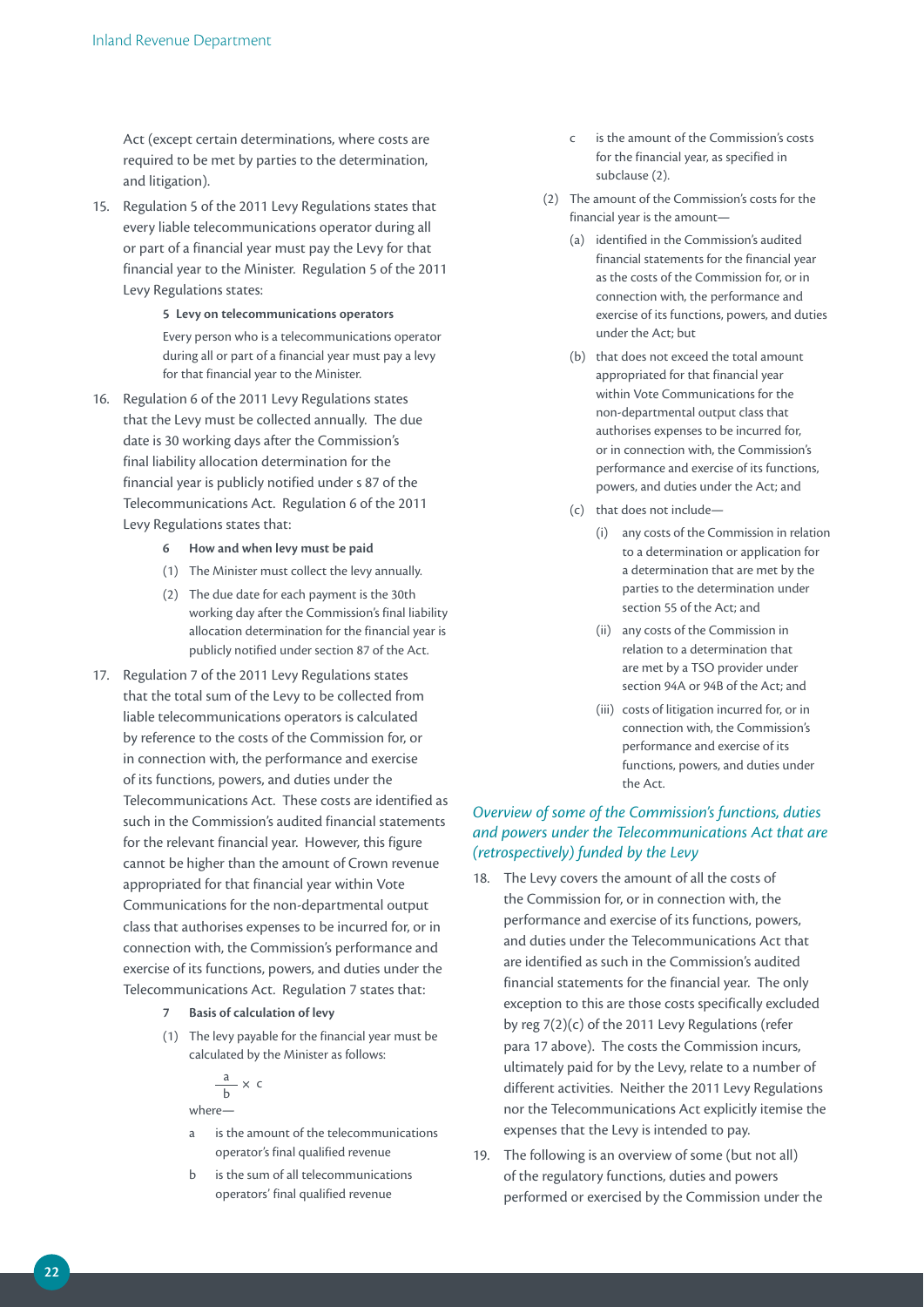Telecommunications Act that the Levy is intended to (retrospectively) fund:

# *Market monitoring and information dissemination*

- **•** Monitoring competition in, and the performance and development of, telecommunications markets.
- **•** Producing various monitoring reports on a regular basis. These include monitoring reports on telecommunications markets generally and broadband performance specifically. The Commission must make available all reports, summaries or information relating to its monitoring activities.

#### *Reviews and studies*

- **•** Section 9A(1)(b) of the Telecommunications Act 2001, as amended in December 2006, empowers the Commission to proactively conduct inquiries, reviews and studies into any matter relating to the telecommunications industry or the long-term benefits of end-users of the telecommunications services within New Zealand.
- **•** This power enables the Commission to take a strategic view of any matter that relates to the telecommunications industry. The Commission must make available all reports, summaries or information relating to its reviews and studies.

# *The Standard Terms Determination process*

- **•** The Standard Terms Determinations (STD) process enables the Commission to make a determination on how a designated or specified service must be supplied with reference to all access seekers and providers of the service. The Commission may, on its own initiative, initiate the STD process for any of the designated or specified services in sch 1 of the Telecommunications Act. Where the Commission's costs for an STD are not met by the parties (under s 55(2) of the Telecommunications Act), they will be recoverable via the Levy. The key events in the STD process are as follows:
	- Commission initiates standard terms development process
	- Commission holds scoping workshop
	- Commission issues notice calling for standard terms proposal from access provider
	- Access provider submits standard terms proposal by specified date
	- Commission advises of receipt of standard terms proposal
	- Interested parties provide submissions on standard terms proposal
- Commission issues draft standard terms determination
- Interested parties provide submissions on draft standard terms determination
- Commission holds conference or consultation with persons other than the parties to the determination (optional)
- Commission issues standard terms determination.

# *Reviews and clarifications of Standard Terms Determinations*

**•** The Commission may, on its own initiative, commence a review at any time of all, or any, of the terms specified in a STD.

#### *Structural separation of Telecom*

- **•** The Commission has the overall role of monitoring the broader effects of the Telecom separation arrangements. It also uses information from the independent oversight group, Telecom and other sources to identify either breaches or the potential for breaches, of the undertakings by Chorus. Telecom and Chorus are defined terms in the Telecommunications Act.
- **•** The Commission has the explicit role of enforcing compliance with the Telecommunications Act and can make recommendations to the Minister if it considers variations and exemptions to undertakings by Chorus are required.
- **•** The 2011 amendments to the Telecommunications Act introduced a requirement for the Commission to maintain a register of those users to whom Chorus may supply telecommunications services. This is known as the register of non-retail users. The Commission has processes to manage applications to add names to the register, inform people about these applications, and receive complaints about the inclusion of users on the register.

# *Information disclosure requirements*

**•** The Telecommunications Act contains formal requirements for Telecom and access providers to provide a broad range of information to the Commission for publication. This ensures a wide range of people are informed about the operation and behaviour of prescribed businesses that provide prescribed services. This enables the Commission to monitor and facilitate compliance with prescribed applicable access principles, as those terms are defined in the Telecommunications Act.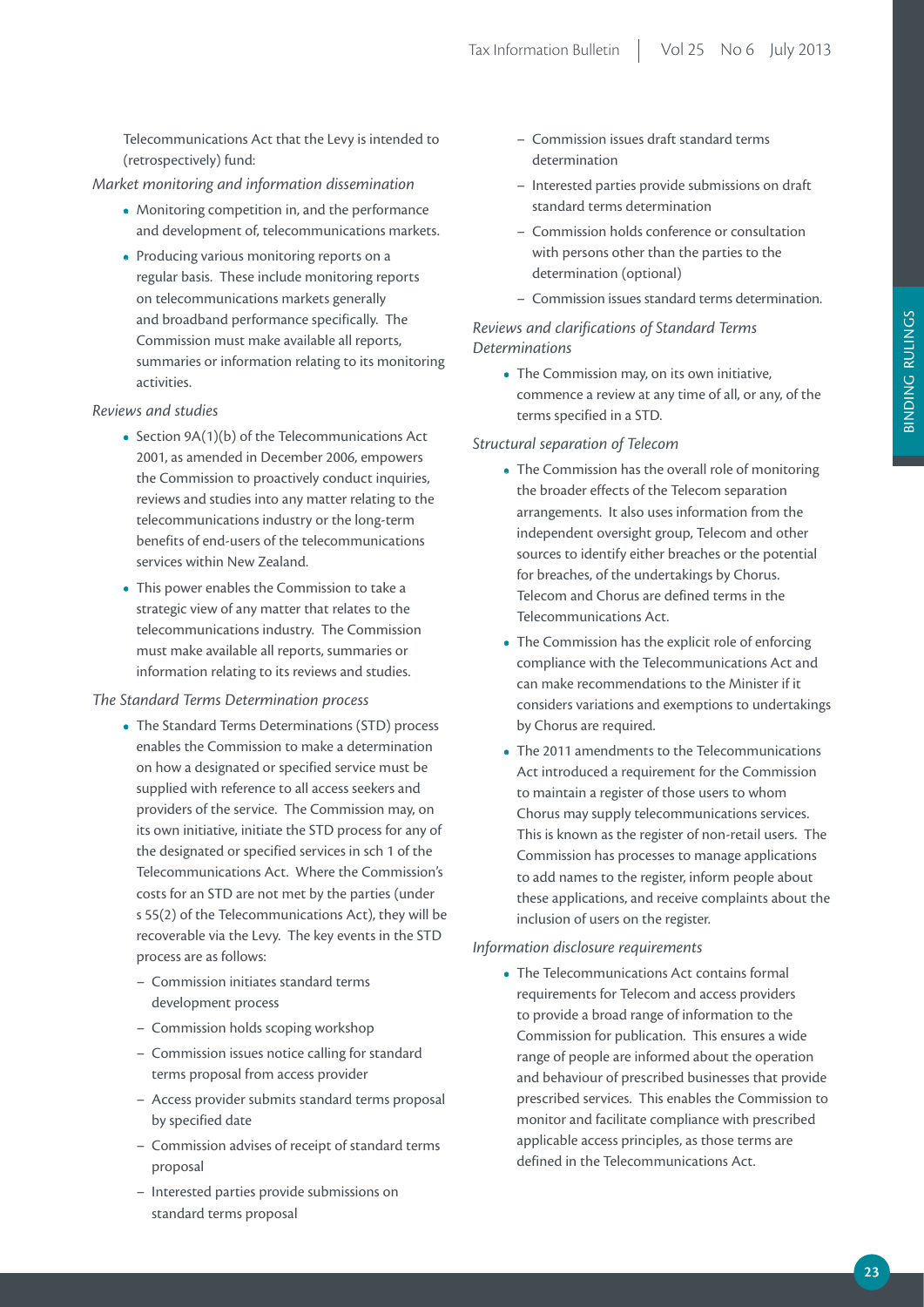## *Schedule 3 investigations*

**•** The Commission is responsible for matters relating to regulation-making powers for designated services and specified services. This includes conducting formal investigations into whether sch 1 of the Telecommunications Act (Designated services and specified services) should be altered, following the procedure contained in sch 3 of the Telecommunications Act (Procedure for altering regulated services) and reporting the Telecommunications Commissioner's recommendation to the Minister.

# *Telecommunications Service Obligations*

**•** The Commission administers the Telecommunications Service Obligations (TSO) deeds.

# *Information disclosure by local fibre companies with undertakings*

**•** Under the 2011 amendments to the Telecommunications Act, local fibre companies building the ultrafast broadband fibre network and Chorus's copper network are required to disclose specified information to the Commission.

## *Industry Codes*

**•** Draft telecommunications access codes must be submitted to the Commission for approval by the Telecommunications Industry Forum under sch 2 of the Telecommunications Act.

### *Undertakings*

**•** The Commission must agree to the terms and conditions of any undertaking made by an access provider under sch 3A of the Telecommunications Act that provides a mechanism for an access provider to supply a service to all access seekers on a voluntary basis that avoids the need for and the costs of regulation.

# *Administering the Telecommunications Development Levy*

**•** The Commission administers the Telecommunications Development Levy.

#### *Telephone number portability*

**•** The Commission is responsible for regulating local and cellular telephone number portability services under the Telecommunications Act.

# *Charging, Collection and Allocation of the Levy*

20. At the beginning of the financial year the Commission's costs for its functions under the Telecommunications Act are set within Vote Communications as

non-departmental output expenses. The "Performance Information for Appropriations – Vote Communications" document for the 2012/2013 year (<http://www.treasury.govt.nz/budget/2012/ise/v1/ ise12-v1-pia-commun.pdf> accessed 12 February 2013) (Vote Communications document) states that the scope of the appropriation is as follows:

> **Enforcement of Telecommunications Sector Regulation (M88)**

*Scope of Appropriation*

The regulation and monitoring of telecommunication services in accordance with the Telecommunications  $Act 2001$ 

- 21. The Vote Communications document sets out specific "Output Performance Measures and Standards" that the Commission must satisfy when carrying out its function of regulating and monitoring telecommunications services under the Telecommunications Act. These include the:
	- **•** Number of determinations (includes determinations, clarifications, reviews and amendments).
	- **•** Percentage of stakeholders who find the Commission determinations and supporting reasons clear.
	- **•** Number of reports completed (monitoring reports, summary and analysis reports, information disclosure reports, ministerial reports).
	- **•** Number of substantial pieces of advice provided to officials to inform policy design.
	- **•** Percentage of stakeholders who rate [the Commission's] reports good or above.
	- **•** Percentage of reports completed by the set date.
	- **•** Number of compliance assessments completed.
	- **•** Number of enforcement cases taken.
	- **•** Percentage of compliance assessments completed by the set date.
- 22. For the Ministry, the Levy revenue and the Commission's appropriations are completely separate for GST purposes and they go through separate bank accounts.
- 23. The appropriation funding is drawn down from Treasury by the Ministry and paid to the Commission GST inclusive as and when required. The Commission brings the appropriation funding to charge as a GST inclusive revenue stream from the Crown. The Commission has the input tax credit on its operating expenses to offset against its GST output tax liability. The Ministry does not return input tax on the appropriation funding paid to the Commission.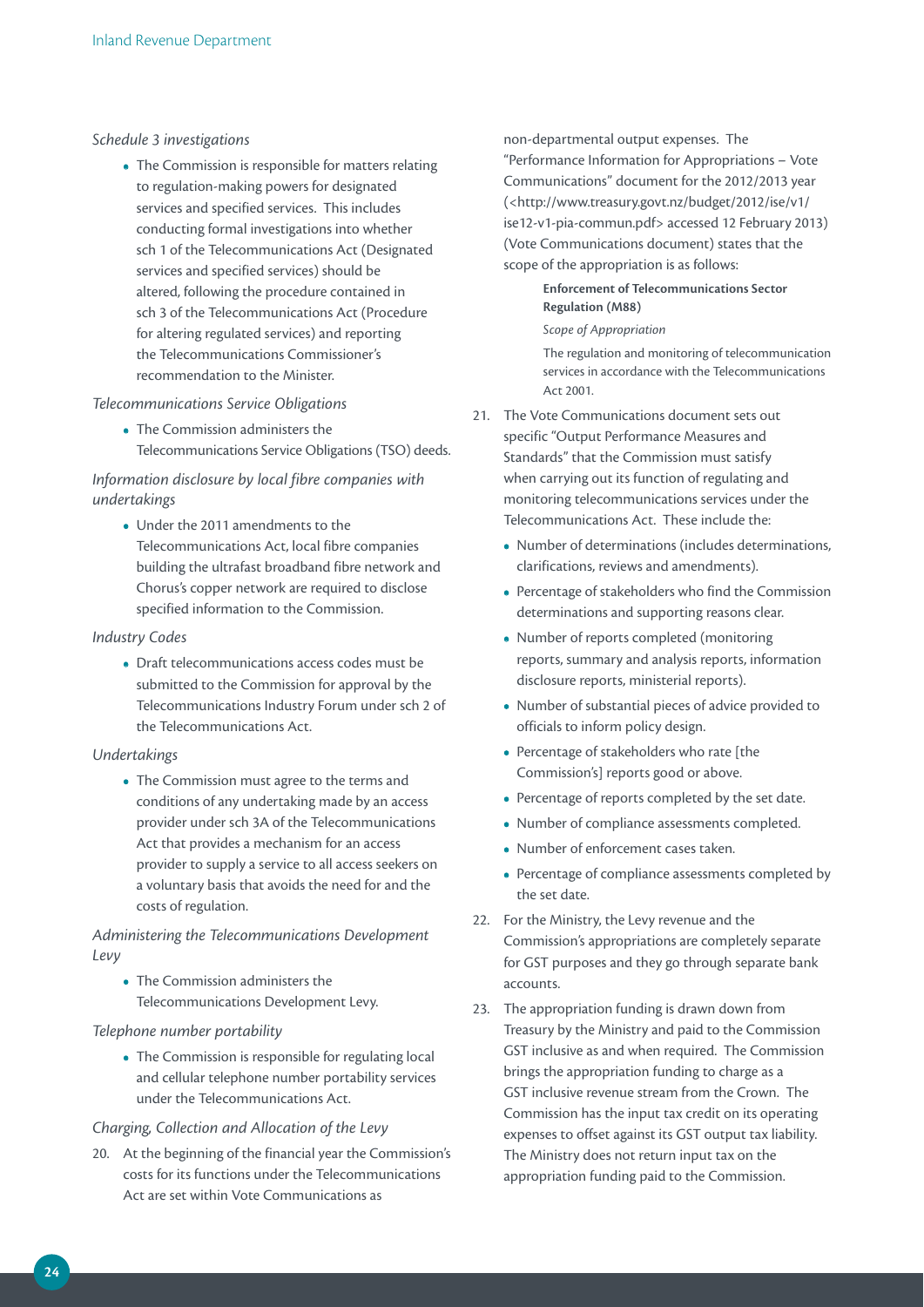- 24. At the end of the financial year, the Commission's costs for its functions under the Telecommunications Act are outlined in its audited financial statements. The 2011–12 Annual Report for the Commission states, at 57:
	- **Cost allocation** Direct costs are charged directly to outputs within an appropriation. Personnel costs are allocated to outputs based on time records. The indirect costs of support groups, and corporate overhead costs are charged to outputs based on the budgeted relative time records of each output. **Goods and Services Tax (GST)** – All items in the financial statements are presented exclusive of GST, except for receivables and payables, which are presented on a GST inclusive basis. …
- 25. The Minister then calculates the Levy with reference to reg 7 of the 2011 Levy Regulations and the Commission's actual (GST exclusive) costs, as identified in the Commission's audited financial statements. The Ministry (on behalf of the Crown) invoices and collects the Levy revenue for the Commission. The Levy is paid retrospectively, by all liable telecommunications operators to the Ministry, into the Ministry's Crown bank account. The Ministry then passes the Levy revenue to Treasury. This revenue stream is accounted for by the Ministry (on behalf of the Crown) and not by the Commission.

# **How the Taxation Laws apply to the Arrangement**

The Taxation Laws apply to the Arrangement as follows:

- a) The Levy does not constitute "consideration" (as defined in s 2(1)) for any "supply" (as defined in s 5) of goods and services by the Crown.
- b) The Levy paid by liable telecommunications operators under the Telecommunications Act is not subject to GST under s 8.

# **The period or income year for which this Ruling applies**

This Ruling will apply for the period beginning on 6 June 2013 and ending on 6 June 2016.

This Ruling is signed by me on the 6th day of June 2013.

# **Fiona Heiford**

Manager (Taxpayer Rulings)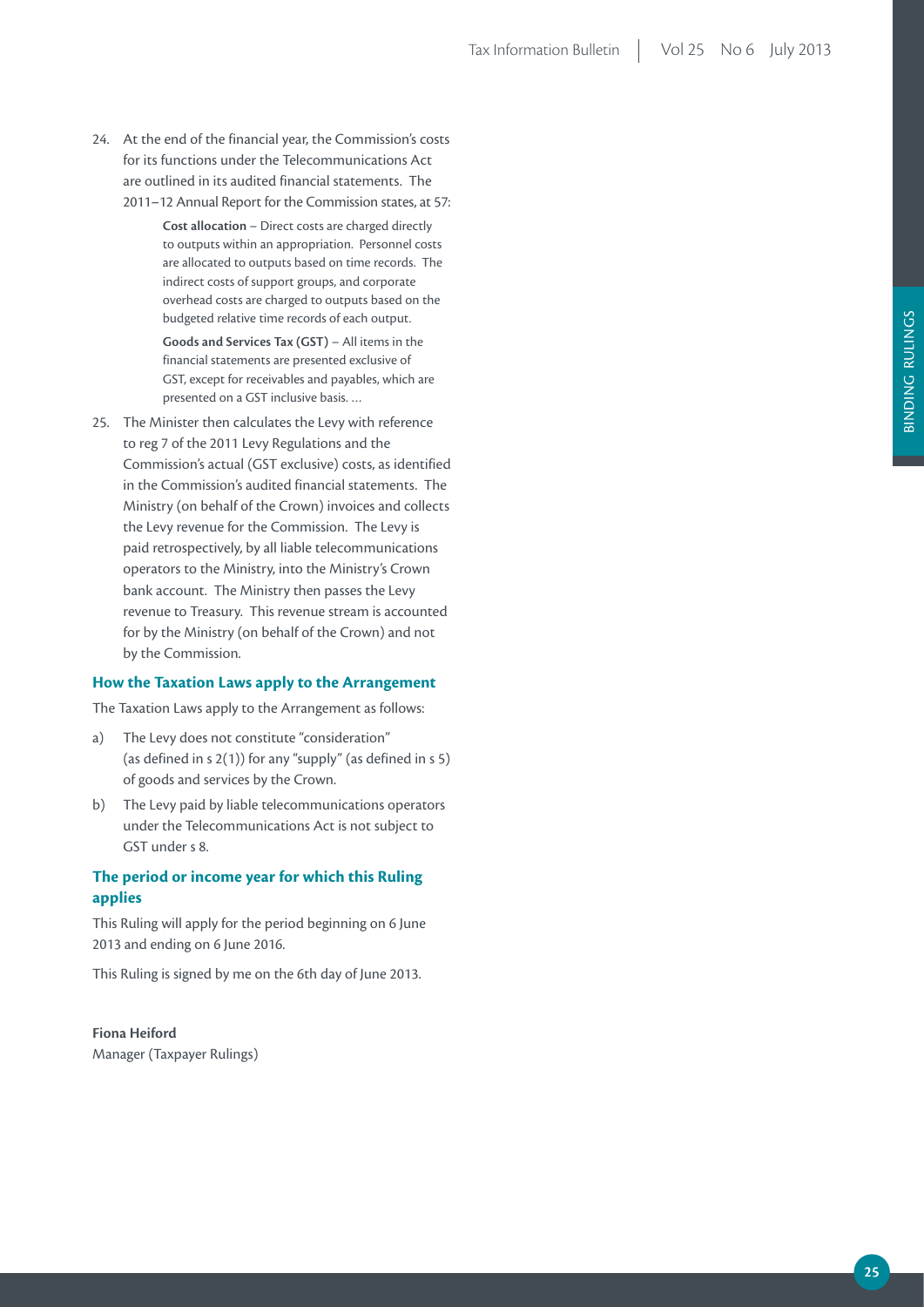# PUBLIC RULING BR PUB 13/01: INCOME TAX – TREATMENT OF A SUBDIVISION OF SHARES UNDER SECTION CB 4

This is a Public Ruling made under s 91D of the Tax Administration Act 1994.

# **Taxation Laws**

All legislative references are to the Income Tax Act 2007 unless otherwise stated.

This Public Ruling is about how s CB 4 applies to the Arrangement.

## **The Arrangement to which this Ruling applies**

The Arrangement is where a company subdivides all of its shares and the following factors apply:

- **•** The directors resolve that all of the shares in the company will be subdivided so that each share splits into an equal number of shares.
- **•** The rights attaching to the shares will continue in existence throughout the subdivision process and will not be altered.
- **•** Each shareholder's proportionate shareholding in the company will remain the same relative to the other shareholders.
- **•** The subdivision will merely represent the reformatting of each shareholder's interest.

The Arrangement does not include situations where the rights of the shares are varied.

For the avoidance of doubt the Arrangement does not include arrangements where s BG 1 of the Act applies to void the arrangement.

# **How the Taxation Law applies to the Arrangement**

The Taxation Law applies to the Arrangement as follows:

The subdivision of shares does not result in a disposal of personal property for the purposes of s CB 4.

# **The period or tax year for which this Ruling applies**

This Ruling will apply for a three-year period beginning 21 May 2013 and ending on 20 May 2016.

This Ruling is signed by me on 21 May 2013.

**Ainsley Simmonds**  Acting Director, Public Rulings

# PUBLIC RULING BR PUB 13/02: INCOME TAX – TREATMENT OF A DISPOSAL OF SUBDIVIDED SHARES UNDER SECTION CB 4

This is a Public Ruling made under s 91D of the Tax Administration Act 1994.

# **Taxation Laws**

All legislative references are to the Income Tax Act 2007 unless otherwise stated.

This Public Ruling is about how ss CB 4 and ED 1 apply to the Arrangement.

#### **The Arrangement to which this Ruling applies**

The Arrangement is where a shareholder holds shares in a company, and those shares were acquired for the purpose of disposal. The company then subdivides its shares, and the following apply:

**•** The directors resolve that all of the shares in the company will be subdivided so that each share splits into an equal number of shares.

- **•** The rights attaching to the shares will continue in existence throughout the subdivision process and will not be altered.
- **•** Each shareholder's proportionate shareholding in the company will remain the same relative to the other shareholders.
- **•** The subdivision will merely represent the reformatting of each shareholder's interest.

After the subdivision, the shareholder disposes of some or all of their subdivided shares.

The Arrangement does not include situations where the rights of the shares are varied.

For the avoidance of doubt the Arrangement does not include arrangements where s BG 1 of the Act applies to void the arrangement.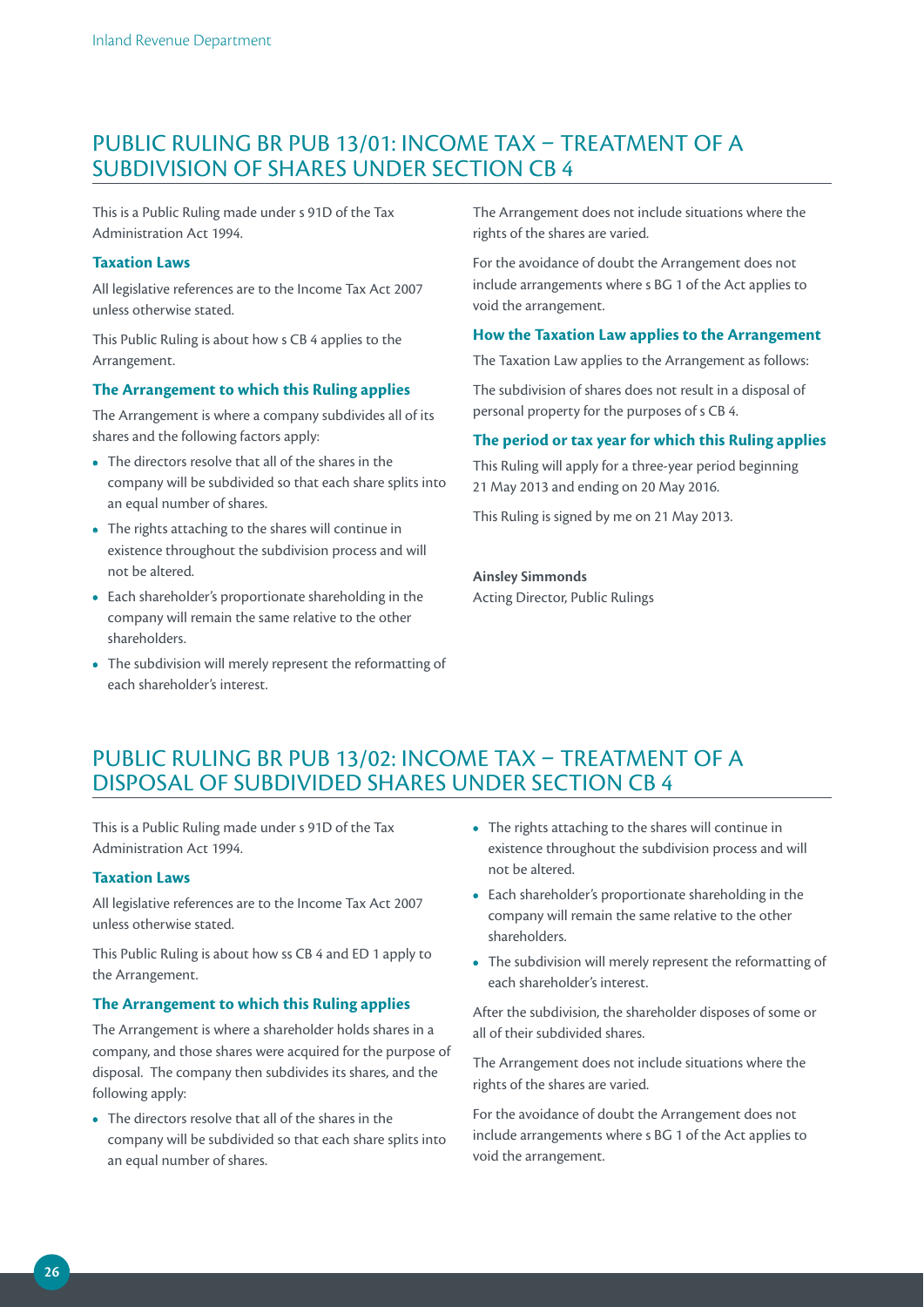## **How the Taxation Laws apply to the Arrangement**

The Taxation Law applies to the Arrangement as follows:

- **•** Section CB 4 applies to the disposal of the subdivided shares.
- **•** The time of acquisition of a subdivided share held on revenue account is the time the original share (which was subdivided) was acquired.
- **•** Under s ED 1, the cost of each subdivided share can be determined by dividing the cost of an original share equally between the subdivided shares into which the original share was divided.

# **The period or tax year for which this Ruling applies**

This Ruling will apply for a three-year period beginning 21 May 2013 and ending on 20 May 2016.

This Ruling is signed by me on 21 May 2013.

#### **Ainsley Simmonds**

Acting Director, Public Rulings

# **COMMENTARY ON PUBLIC RULING BR PUB 13/01 AND BR PUB 13/02**

This commentary is not a legally binding statement. The commentary is intended to help readers understand and apply the conclusions reached in Public Rulings BR Pub 13/01 and BR Pub 13/02 (the Rulings).

Legislative references are to the Income Tax Act 2007 unless otherwise stated. Relevant legislative provisions are reproduced in the Appendix to this commentary.

#### **Summary**

- 1. In the circumstances set out in the Rulings, a subdivision of shares does not result in a disposal of any shares for the purposes of s CB 4. This is because when a company subdivides shares, the original shares are not cancelled and the shareholder's rights are not altered or terminated by the subdivision.
- 2. When a shareholder who acquired the original shares on revenue account disposes of a subdivided share, s CB 4 will apply to the disposal. This is because the subdivided shares are the same property as the original shares acquired. Therefore, the time of acquisition of the subdivided shares is the time the original shares were acquired. Under s ED 1, a reasonable method to determine the cost of each subdivided share is to divide the cost of an original share equally between the subdivided shares into which the original share was divided.

## **Background**

- 3. A subdivision of shares is variously known as a "share split", a "share subdivision", or as a type of "share reorganisation". One reason that a company might undertake a subdivision of shares is to improve the marketability of that company's shares.
- 4. There are at least three ways to achieve an increase in the amount of shares in a company, for no additional consideration, that are described as a subdivision of shares, namely:
	- **•** existing shares can be cancelled or redeemed, and, for no additional consideration, a greater number of shares can be issued to all shareholders in the same proportion as their original shareholdings;
	- **•** shares in addition to the original shares can be issued, for no additional consideration, to all shareholders in the same proportion as the shares already held;
	- **•** existing shares can be converted into a greater number of shares for no consideration.

5. The Rulings are concerned with only the third type of subdivision of shares.

6. Section CB 4 provides that an amount derived on the disposal of personal property acquired for the purpose of disposal, is income of the person. A share is a type of personal property: s 35 of the Companies Act 1993 (CA 1993). Therefore, in this context, questions arise as to the application of s CB 4 to a subdivision of shares and to the disposal of a subdivided share.

## **Application of the legislation**

- 7. The Rulings consider two situations. These situations represent two points in time at which s CB 4 could apply to subdivided shares, namely the time at which the:
	- **•** shares are subdivided;
	- **•** subdivided shares are disposed of.
- 8. Whether s CB 4 applies in these situations depends on whether the subdivided shares can be regarded as the same property as the original shares.

## *Can the subdivided shares be regarded as the same property as the original shares?*

9. Two broad requirements of s CB 4 must be satisfied. If these requirements are met, an amount that the person derives from disposing of the personal property is income of the person. The first requirement is that a person acquires personal property for the purpose of disposing of it. The second requirement is that the person disposes of the personal property.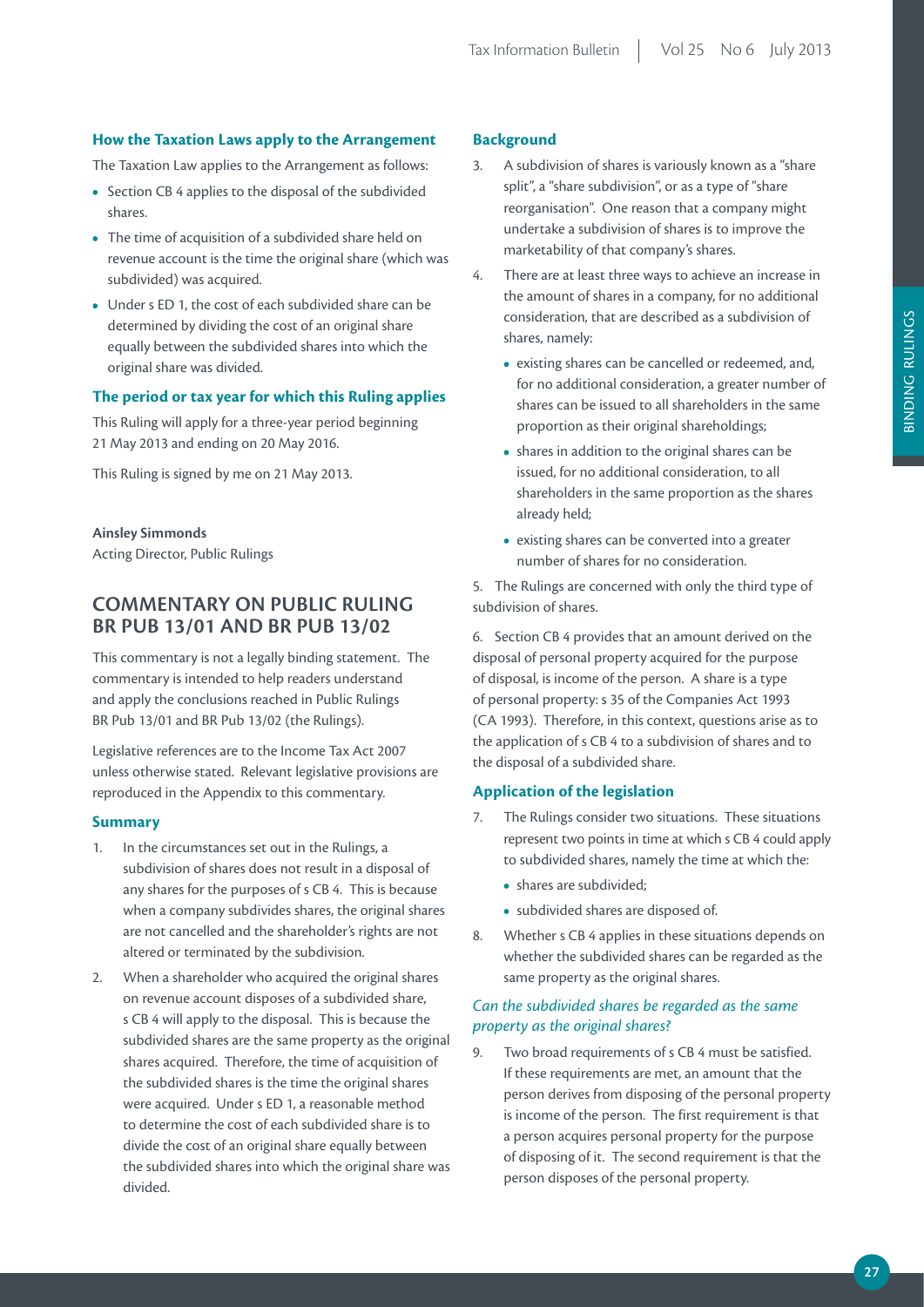- 10. The grammatical construction of s CB 4 shows that the property disposed of must be the same property as that acquired. When a subdivided share is then disposed of, the question arises as to whether the subdivided shares are the same property as the original shares. The answer to this question will also assist in determining the time of acquisition of the subdivided shares for the purposes of s CB 4.
- 11. In determining whether the subdivided shares can be regarded as the same property as the original shares, it is helpful to consider:
	- **•** What is the nature of a share?
	- **•** Does a subdivision of shares involve an issue of shares?
	- **•** Have the original shares been disposed of or cancelled?
	- **•** Have the shareholders' rights changed as a result of the subdivision of shares?
	- **•** Does the Act provide any guidance?

#### *What is the nature of a share?*

- 12. It is generally accepted that a share is a bundle of rights and obligations conferred under a contract between the shareholders and the company: *Borland's Trustee v Steel Brothers & Co Ltd* [1901] 1 Ch 279 (Ch); *Bradbury v English Sewing Cotton Ltd* [1923] AC 744 (HL); *IR Commrs v Laird Group plc* [2003] UKHL 54. This was confirmed by the New Zealand Court of Appeal in *Robertson v Bicknell* (CA129/01, 25 March 2002). In *Robertson*, the court also confirmed that the nature of the property in a share is the interest of a person in the company, that interest being comprised of various rights and obligations (at [23]).
- 13. The CA 1993 and the general law on shares suggest that shares are an "aliquot" (meaning a portion of a larger whole) interest in a company; that is, a bundle of rights and obligations representing the shareholder's proportionate interest in the company. The removal of par and nominal values for shares under the CA 1993 reinforces this approach.
- 14. Section 35 of the CA 1993 provides that a share in a company is personal property. In addition, s 36 of the CA 1993 sets out the basic rights and powers that attach to shares. These basic rights and powers include the right for the shareholder to vote at a meeting of the company on any resolution, the right to an equal share in dividends authorised by the board, and the right to an equal share in the distribution of surplus assets of the company. It is important to note that the rights and powers conferred by this section may be negated, altered or added to by the

constitution of the company. Therefore, in any given situation, the constitution of a company (if it has one) will be an important factor in determining the nature of a share and the rights and powers attached to it.

## *Does a subdivision of shares involve an issue of shares?*

- 15. If a subdivision of shares involves an issue of new shares, this may indicate that subdivided shares are different property from the original shares. Sections 41 to 51 of the CA 1993 provide rules on issuing shares. However, the CA 1993 does not provide any guidance about how to achieve a subdivision of shares. There is only one reference in the CA 1993 to subdivisions of shares and that is in s 48. Section 48 is an exception to the requirements in s 47 of the CA 1993 that apply to the issuing of shares by a company after its registration. One view is that this shows that a subdivision must involve an issue of shares—otherwise there would be no need for the express exclusion. The other view is that this was simply to avoid any doubt in this regard. Apart from this, the CA 1993 is silent about how subdivisions should be effected. It is difficult therefore to draw an inference from the CA 1993 as to whether a subdivision of shares involves an issue of new shares. In practice, a company's annual return is the method by which the Companies Register is updated to reflect changes in the number of shares held and by whom.
- 16. By comparison, the Companies Act 1955 (CA 1955) did include a procedure for the subdivision of shares. Sections 70 and 71 of the CA 1955 allowed a company to alter the conditions of its memorandum to, among other things, "subdivide its shares … into shares of smaller amount" and required the company to notify the Registrar. This process was a separate one from that required to issue shares: see, for example, ss 14 60, 70(1)(a), 72 and reg 2, Table A, Sch 3. This suggested that subdivisions of shares did not involve an issue of shares.
- 17. It has been suggested that the issue of shares involves the creation of property: *FCT v St Helens Farm (ACT) Pty Ltd* (1981) 146 CLR 336. Cases on the issue of shares support the view that a subdivision of shares does not involve an issue of shares. The thrust of these cases is that an issue of shares involves something leaving the company and being provided to the shareholder: *Central Piggery Co Ltd v McNicoll* (1949) 78 CLR 594; *National Westminster Bank plc v IR Commrs* (1994) 12 ACLC 3,215 (HL). The Commissioner considers that, in the case of a subdivision of shares, nothing has left the company or been provided to the shareholder. The shareholder has the same bundle of rights before and after the subdivision.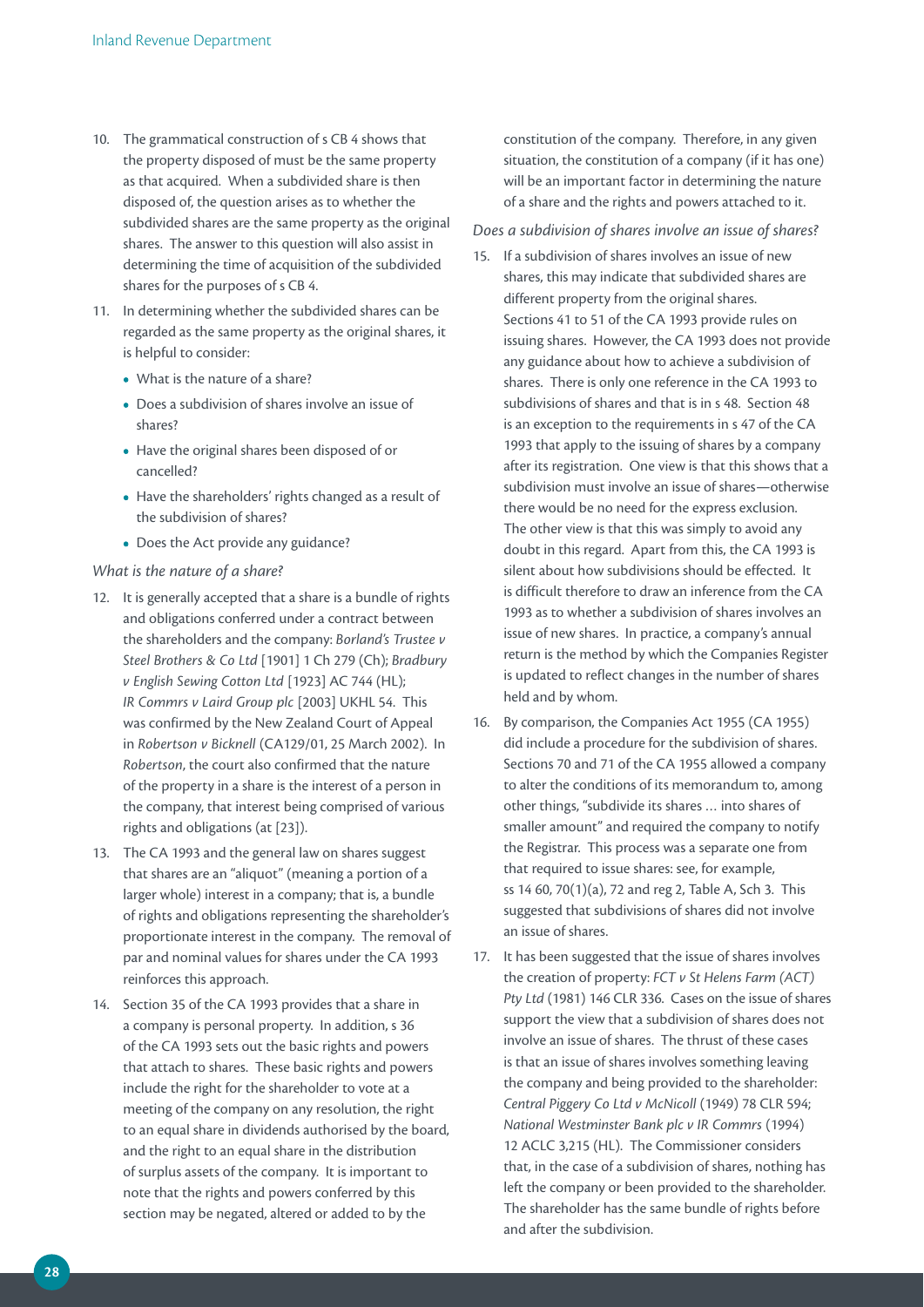18. The CA 1955 suggested that subdivisions of shares did not involve an issue of shares. As noted, there is no clear process for subdivisions of shares under the CA 1993, but there is also no indication that the CA 1993 was intended to change the position under the CA 1955 in relation to subdivisions of shares. Given that the case law on what it means to issue shares shows that an issue involves something being provided by the company to the shareholder, it would seem that a subdivision of shares does not involve an issue of shares. Therefore, the Commissioner considers that the better view is that subdivisions of shares should be viewed as not involving an issue of shares.

*Have the original shares been disposed of or cancelled?*

- 19. The term "dispose" is not defined in s YA 1 for the purposes of s CB 4. (The term is defined for the purposes of other sections in the Act, but these definitions do not assist in this inquiry.) The courts have held that "disposal" means that the property is "got rid of", and is no longer in the control or possession of the disposer in any capacity: *FCT v Wade* (1951) 84 CLR 105; *Lyttelton Port Co Ltd v CIR* (1996) 17 NZTC 12,556 (HC); *Coles Myer Ltd v Commissioner of State Revenue (VIC)* (1998) ATC 4,537 (VICCA). As a result, the Commissioner considers that a "disposition" and/or "disposing" of property must involve the transfer or alienation of that property by the disposer.
- 20. Further, the provisions in the CA 1993 dealing with the cancellation of shares do not expressly apply to share subdivisions. This suggests that a subdivision does not involve the cancellation of the shares being subdivided. In addition, the case law shows that a "disposition" and/or "disposing" of property must involve total alienation of that property by the disposer. The absence of the cancellation of the existing shares and the fact the shareholder's interests in the company are never alienated on a subdivision of shares suggests the original shares continue in existence.
- 21. In addition, when a company subdivides all the shares in the company, the shareholders do not lose control of their proportionate shares in the company between holding the original shares and holding the subdivided shares.

# *Have the shareholders' rights changed as a result of a subdivision of shares?*

22. As noted above, the basic rights attaching to a share (under the CA 1993) include the right to vote, the right to an equal share in dividends and the right to an equal share in the distribution of surplus assets. It might be argued that a subdivision of shares involves changes to a shareholder's rights in some way;

given, for example, the number of votes held by the shareholder may increase in nominal terms. However, if this is viewed in terms of a share being a bundle of rights, then nothing has changed. The proportionate interest (and rights) that the shareholder had before and after the subdivision of shares remains the same. Said another way, the shareholder has, for example, a greater number of votes but the same proportionate voting interest in the company. Therefore, the Commissioner considers that a subdivision of shares has little effect on shareholders' rights—the subdivision results in more shares, but the shareholders' proportionate interest in the company does not change.

- 23. The cases on subdivisions of shares in other legal contexts generally take the view that a subdivision of shares does not give rise to new property: *Whittome v Whittome* (No 1) (1994) SLT 114 (OH); *Greenhalgh v Arderne Cinemas Ltd* [1946] All ER 512 (CA). There is also a suggestion that the subdivided shares could be traced back to and identified with the original shares: *In re Financial Corp* (1866–67) LR 2 Ch App 714 (Ch). In addition, in cases concerned with whether a bequest of shares has "adeemed", the question is whether the property exists as substantially the same thing at the death of the testator. (A gift will "adeem"—that is, be extinguished—in circumstances where, for example, there is a change in the nature of the gift between the testator making the will and the testator's death.) In relation to a subdivision of shares, in several cases it has been accepted that the subdivided shares are something that has been changed in name and form only, but that is substantially the same thing as the original shares: *Re Greenberry, Hops v Daniell* (1911) 55 Sol J 633; *In re Faris, Goddard v Overend* [1911] 1 IR 165 (Ch); *In re Clifford, Mallam v McFie* [1912] 1 Ch 29 (Ch); *Guardian Trust and Executors Co of NZ Ltd v Smith* [1923] NZLR 1,284 (SC).
- 24. Some support for the view that subdivided shares are the same property as the original shares may also be taken from cases on "identity of property". These cases show that where the legal rights acquired are different in nature from those sold, then they could not be considered to be the same property: *McClelland v FCT* (1970) 120 CLR 487; *AL Hamblin Equipment Pty Ltd v FCT* (1974) 74 ATC 4,310 (HCA). However, cases on "identity of property" also suggest that a mere subdivision of land does not change the nature of the legal rights in the property: *Moruben Gardens Pty Ltd v FCT* 72 ATC 4,147. In that case Mason J regarded the sale of all of the subdivided units as constituting a disposition of the entire estate in fee simple.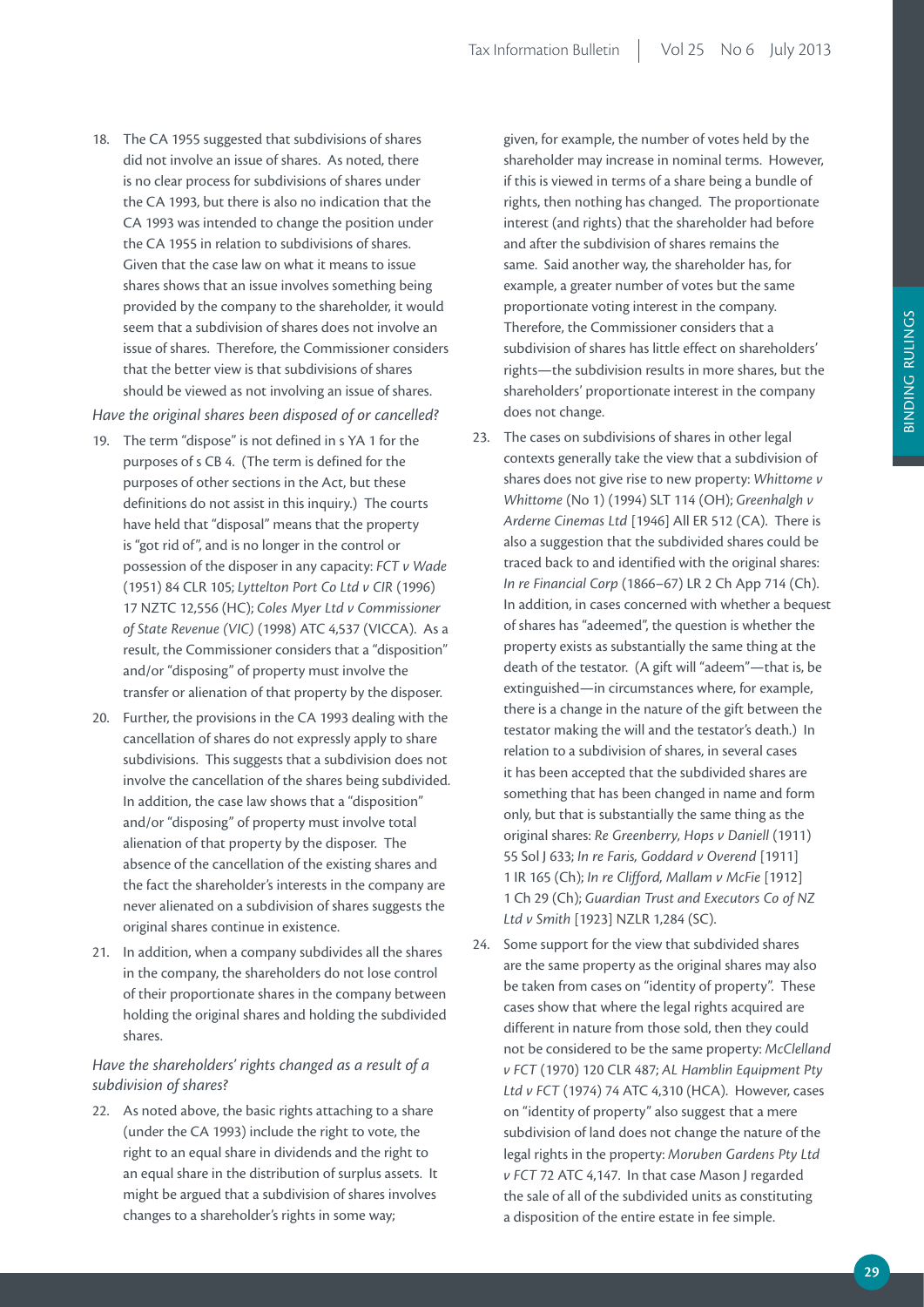He concluded that there was identity of property before and after the subdivision because the nature of the legal rights in the property remained the same.

# *Does the Act provide any guidance?*

- 25. Little guidance can be gained directly from the Act. Only one section of the Act deals with subdivisions of shares directly; that is, s EX 68 (this section uses the term "share split"). The wording of this section might suggest that a new interest arises. However, on balance the Commissioner does not think this is the case. The wording of this section reflects the need to ensure the formulae in the foreign investment fund rules work when the number of shares in a foreign investment fund has increased without any new value being introduced to the foreign investment fund.
- 26. The proposed amendments to the definition of "bonus issue" in the Taxation (Livestock Valuation, Assets Expenditure, and Remedial Matters) Bill, when enacted, will also refer to "subdivisions of shares". This amendment will clarify that subdivisions of shares are excluded from the dividend rules. The Rulings consider whether s CB 4 applies to subdivisions of shares and the disposal of subdivided shares. This proposed amendment does not affect the reasoning and conclusions in the Rulings.

#### *Conclusion*

27. In summary, under the CA 1993, it appears that a subdivision of shares in the circumstances set out in BR Pub 13/01 and BR Pub 13/02 does not involve an issue of new shares or the cancellation of the original shares—the original shares are merely reformatted or reorganised. Overall, the Commissioner considers that, when shares are subdivided, in such cases the shareholder's rights in the company have not changed, even though the form in which those rights are held has changed. As a result, the Commissioner considers that the subdivided shares are the same property as the original shares for the purposes of s CB 4.

## *Does s CB 4 apply at the time the shares are subdivided?*

28. When a company subdivides shares, the Commissioner considers that at no point does the shareholder give up or lose their share rights as a result of the subdivision. The Commissioner considers that support for this view can be taken from the decision in *Whittome v Whittome* (No 1) (1994) SLT 114 (OH). In *Whittome*, the court considered that a subdivision did not affect the identity of the property held by the shareholders, nor did it affect the proportion of the ownership held by the shareholders. The court considered that the shares were not affected by the subdivision and the

shares held following the subdivision were the same property as the shares before the subdivision.

29. Given this, the Commissioner considers that s CB 4 does not apply at the time a person's shares are subdivided.

# *Does s CB 4 apply at the time subdivided shares are disposed of?*

30. An amount derived by a person on the disposal of subdivided shares, where the original shares were acquired for the purpose of disposal, will be income of the person under s CB 4. Conversely, s CB 4 will not apply to an amount derived by a person on the disposal of subdivided shares where the original shares were not acquired for the purpose of disposal. This is because the shares held by the person after a subdivision can be regarded as the same property as the shares held by the person before the subdivision.

# *What is the time of acquisition and cost base of subdivided shares held on revenue account?*

- 31. Given that subdivided shares can be regarded as the same property as the original shares, the Commissioner considers that the time of acquisition of the subdivided shares is the time the original shares were acquired.
- 32. The cost of the original shares may be used to determine the cost base of the subdivided shares on revenue account for purposes of s ED 1.
- 33. The Commissioner considers that a reasonable method to determine the cost of a subdivided share is to divide the cost of an original share equally between the subdivided shares into which the original share was divided.

#### **Examples**

34. The following examples are included to help explain the application of the law.

#### **Example 1 – shares acquired for the purpose of disposal**

- 35. On 21 July 2010, Matiu purchased 500 shares in Barry's Bananas Ltd (BBL) for \$10 per share. On 10 January 2011, Matiu purchased another 500 shares in BBL for \$15 per share. BBL has one class of shares with 100,000 shares on issue. Matiu acquired his 1,000 shares for the purpose of disposing of them at a profit in the future. Therefore, Matiu holds these shares on revenue account.
- 36. The directors of BBL decide to subdivide all the shares in BBL so that there will be 400,000 shares on issue. The directors pass a resolution stating: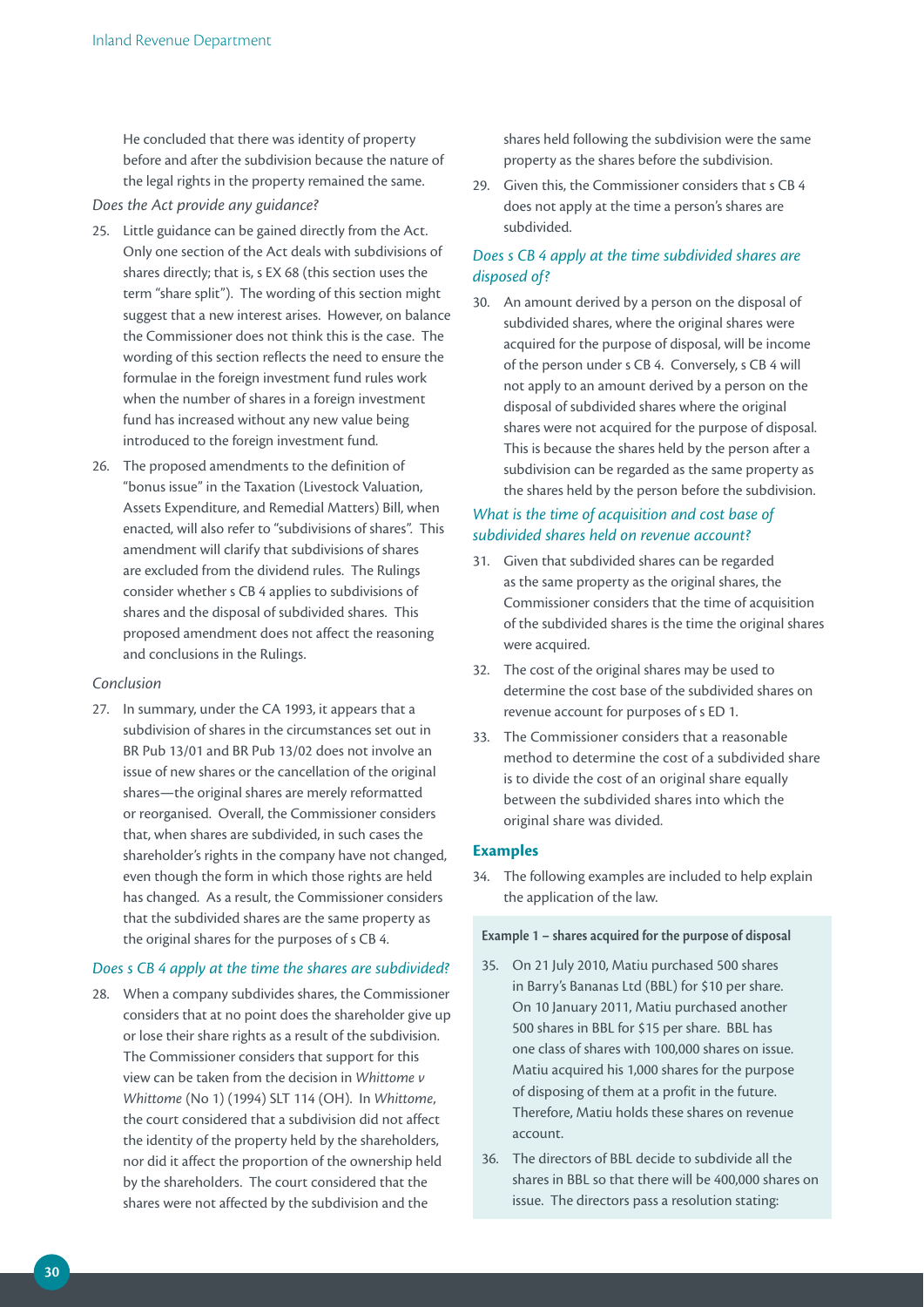The Board resolves to subdivide (for nil consideration) each Share in the Company into four Shares of the same type. The subdivision of the Company's Shares will take effect on 1 May 2011.

- 37. The rights attaching to BBL's shares will continue in existence throughout the subdivision process and will not be altered. Each shareholder's proportionate shareholding in the company will remain the same relative to the other shareholders. In addition, the subdivision will merely represent the reformatting of each shareholder's interest.
- 38. When the subdivision takes place, BBL's share register is updated with the new numbers of shares. BBL also informs the Companies Office of the subdivision and the new number of shares is recorded on the Companies Register.
- 39. After the shares are subdivided, Matiu has 4,000 shares. However, Matiu still has the same proportionate interest in the company and the same rights under the shares as he did before the subdivision. In addition, at no point during the subdivision did Matiu not hold shares in BBL. Therefore, s CB 4 will not apply at this time because Matiu has not disposed of anything.
- 40. On 18 May 2011, Matiu sells his 4,000 shares to Wiremu for \$5 per share. Matiu receives \$20,000 from Wiremu in return for the shares. At this point, the requirements of s CB 4 have been met; that is, Matiu has derived an amount from the disposal of property that he acquired for the purpose of disposal. As a result, Matiu will have derived an amount of income on the sale of the shares. Matiu does not acquire or dispose of any more shares in BBL in 2011.
- 41. The cost base of the subdivided shares is the cost of each of the original shares divided equally among the number of subdivided shares into which the original share was split. That is, the cost of each original share is divided equally across four subdivided shares.
- 42. Matiu acquired 500 shares before the subdivision for \$10 per share. After the subdivision those 500 shares became 2,000 shares. As a result, the cost per share of each subdivided share is \$2.50.
- 43. Matiu also acquired a further 500 shares before the subdivision for \$15 per share. After the subdivision those 500 shares became 2,000 shares. The cost per share of each subdivided share is \$3.75.
- 44. In the 2011-12 income year, the amount that Matiu derives on the disposal of the shares will be income. In addition, the opening value of the shares (ie, the cost of the shares) will be allowed as a deduction under the matching rules in s ED 1. Using the cost bases identified above, this is calculated in the following way:
	- **•** The acquisition cost of the subdivided shares is \$5,000 for the first 500 shares acquired, and \$7,500 for the second 500 shares acquired. This gives a total acquisition cost for the 4,000 shares of \$12,500.
	- **•** Matiu sold all 4,000 shares to Wiremu for \$20,000.
	- **•** The profit of \$7,500 that Matiu derived from the sale of the shares will form part of Matiu's net income.

# **Example 2 – shares not acquired for purpose of disposal**

- 45. On 18 February 2011, Wei purchased 50 shares in BBL. Wei bought the shares as a long-term investment for his family. On 20 March 2011, BBL announces that it will subdivide its shares. After the subdivision, Wei will have 200 shares. Soon after, Wei is diagnosed with a serious illness. He decides to sell some of his shares to help pay for his treatment.
- 46. BBL subdivides its shares on 1 May 2011. On 2 May 2011, Wei sells 125 of his shares to Gareth. In this situation, s CB 4 will not apply to the amount that Wei derives on the disposal of the 125 shares. This is because, at the time Wei acquired the shares, he did not acquire the shares for the purpose of disposal.

# **References**

# **Subject references** Cancellation of shares; Disposal; Issue of shares; Personal property; Subdivision of shares **Legislative references** Companies Act 1993, ss 35, 48 Income Tax Act 2007, ss CB 4, ED 1, EX 68 **Case references** *AL Hamblin Equipment Pty Ltd v FCT* (1974) 74 ATC 4,310 (HCA) *Bedford Investments Ltd v CIR* [1955] NZLR 987 (SC) *Borland's Trustee v Steel Brothers & Co Ltd* [1901] 1 Ch 279 (Ch) *Bradbury v English Sewing Cotton Ltd* [1923] AC 744 (HL) *Case L43* (1989) 11 NZTC 1,262 (TRA) *Central Piggery Co Ltd v McNicoll* (1949) 78 CLR 594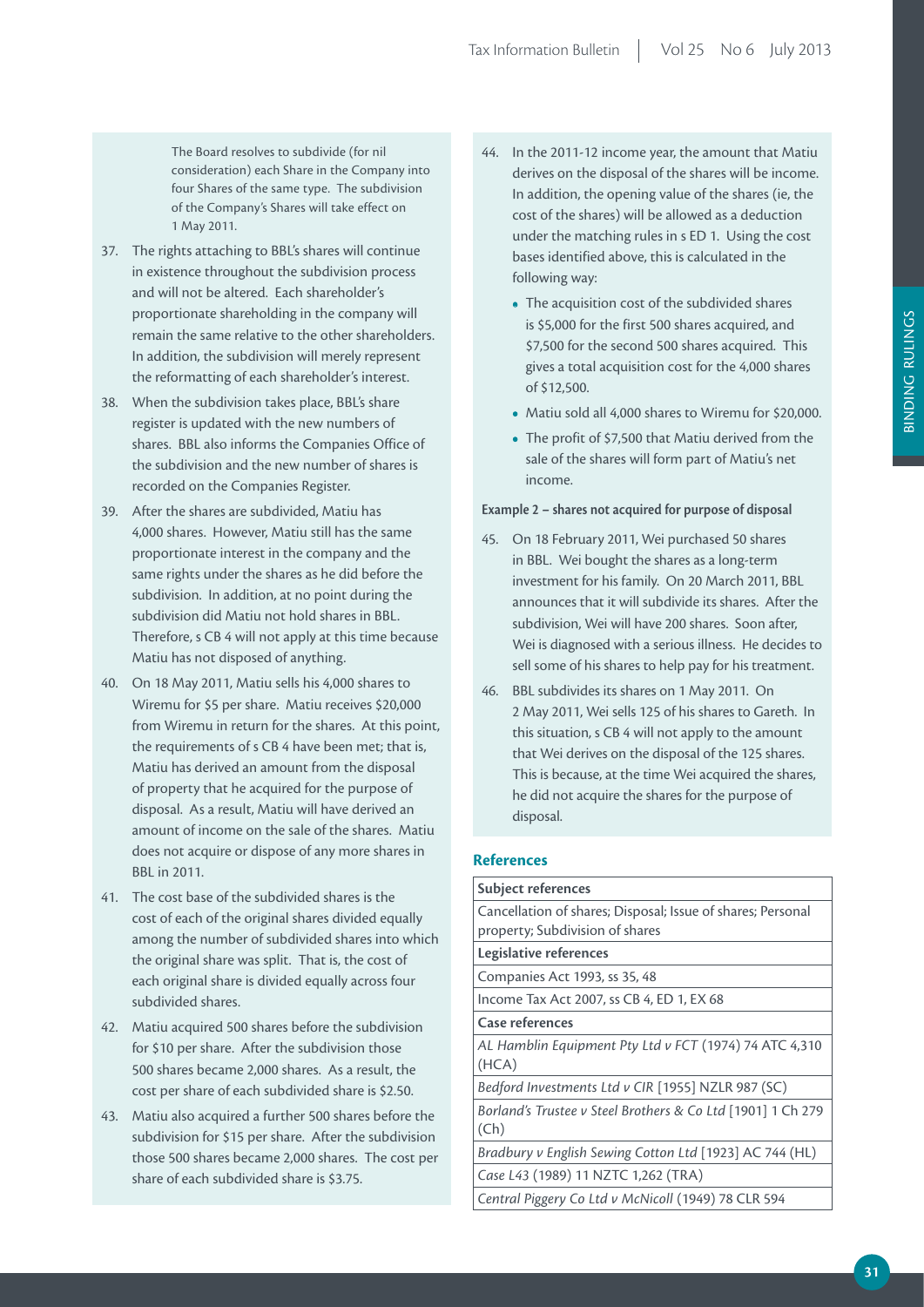| Clifford, In re, Mallam v McFie [1912] 1 Ch 29 (Ch)                              |
|----------------------------------------------------------------------------------|
| Coles Myer Ltd v Commissioner of State Revenue (VIC)<br>(1998) ATC 4,537 (VICCA) |
| Faris, In re, Goddard v Overend [1911] 1 IR 165 (Ch)                             |
| FCT v St Helens Farm (ACT) Pty Ltd (1981) 146 CLR 336                            |
| FCT v Wade (1951) 84 CLR 105                                                     |
| Financial Corp, In re (1866–67) LR 2 Ch App 714 (Ch)                             |
| Greenberry, Re, Hops v Daniell (1911) 55 Sol J 633                               |
| Greenhalgh v Arderne Cinemas Ltd [1946] All ER 512 (CA)                          |
| Guardian Trust and Executors Co of NZ Ltd v Smith [1923]<br>NZLR 1,284 (SC)      |
| IR Commrs v Laird Group plc [2003] UKHL 54                                       |
| Lyttelton Port Co Ltd v CIR (1996) 17 NZTC 12,556 (HC)                           |
| McClelland v FCT (1970) 120 CLR 487 (PC)                                         |
| National Westminster Bank plc v IR Commrs (1994)<br>12 ACLC 3,215 (HL)           |
| Public Trustee v CIR [1961] NZLR 1,034 (SC)                                      |
| Robertson v Bicknell (CA129/01, 25 March 2002)                                   |
| Whittome v Whittome (No 1) (1994) SLT 114 (OH)                                   |
|                                                                                  |

# **APPENDIX – LEGISLATION**

# **Income Tax Act 2007**

1. Section CB 4 provides:

**CB 4 Personal property acquired for purpose of disposal**

An amount that a person derives from disposing of personal property is income of the person if they acquired the property for the purpose of disposing of it.

#### Section ED 1 relevantly provides:

#### **ED 1 Valuation of excepted financial arrangements**

Valuation methods for excepted financial arrangements

(1) A person who has revenue account property that is an excepted financial arrangement must determine the value of the arrangement at the end of each income year at cost.

…

…

## *Cost-flow methods*

- (5) The person must use 1 of the following cost-flow methods to allocate costs:
	- (a) the first-in first-out cost method; or
	- (b) the weighted average cost method.

# *Persons complying with generally accepted accounting practice*

(6) A person who complies with generally accepted accounting practice must comply with the consistency and disclosure requirements of

NZIAS 8 or an equivalent standard issued in its place.

*Other persons*

- (7) A person who does not comply with generally accepted accounting practice—
	- (a) must be consistent from 1 income year to the next in their choice of 1 of the cost-flow methods described in subsection (5); and
	- (b) may change their cost-flow method if—
		- (i) the change is justified by sound commercial reasons and for this purpose, the advancement, deferral, or reduction of an income tax liability is not a sound commercial reason; or
		- (ii) the change is required by another provision in this subpart; and
	- (c) must keep sufficient details of any such change, and the reasons for it, under section 22 of the Tax Administration Act 1994.

# *Worthless arrangements*

(8) If an excepted financial arrangement has no present or likely future market value and has been written off as worthless, its closing value is zero.

#### … *Use of value*

…

- (9) The value determined under this section is—
	- (a) the closing value of the excepted financial arrangement for the purposes of section CH 1 (Adjustment for closing values of trading stock, livestock, and excepted financial arrangements); and
	- (b) the opening value of the excepted financial arrangement for the next income year for the purposes of section DB 49 (Adjustment for opening values of trading stock, livestock, and excepted financial arrangements).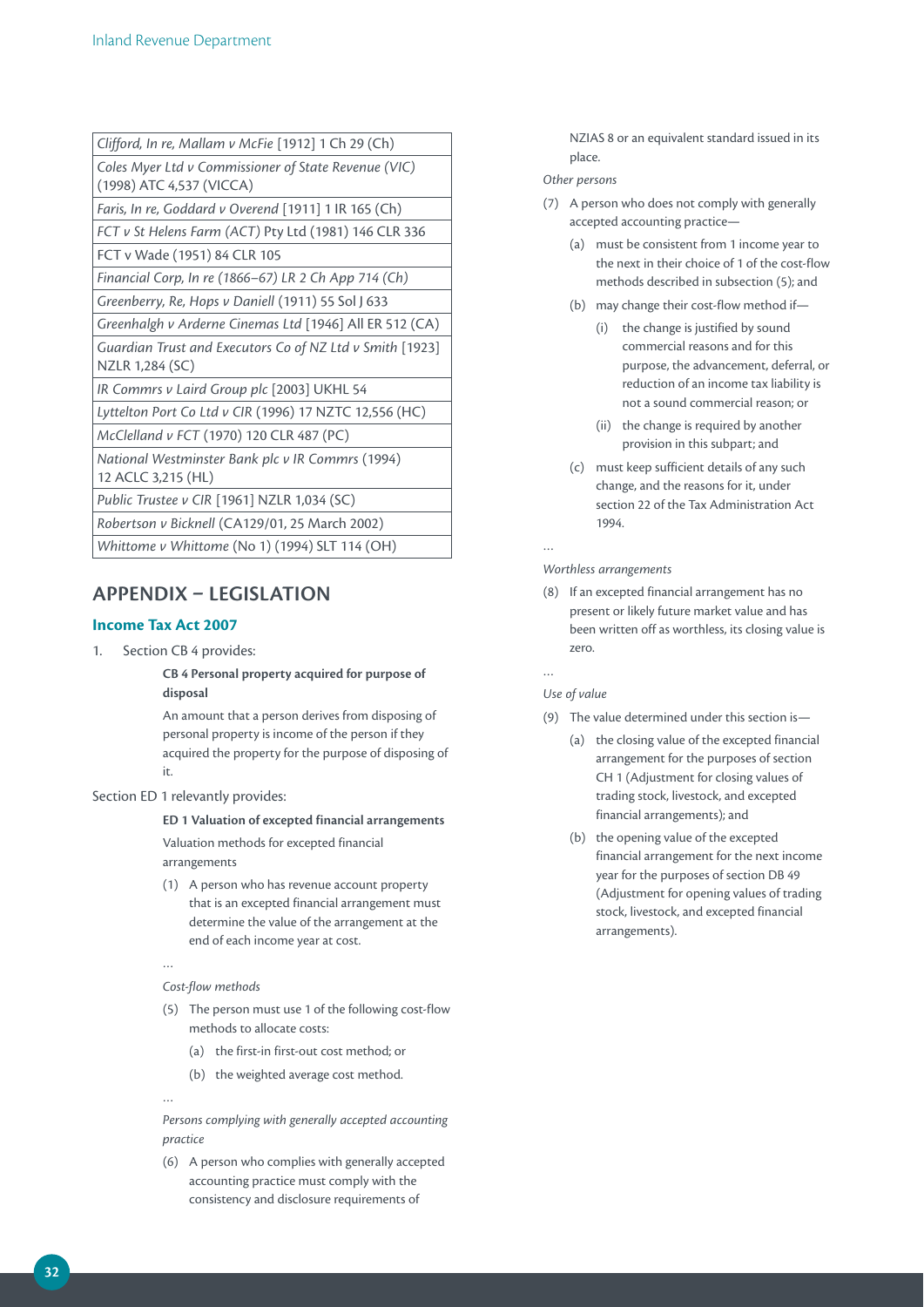# PUBLIC RULING BR PUB 13/03: INCOME TAX – TREATMENT OF UNCLAIMED AMOUNTS OF \$100 OR LESS

This is a public ruling made under s 91D of the Tax Administration Act 1994.

# **Taxation Laws**

All legislative references are to the Income Tax Act 2007 unless otherwise stated.

This Ruling applies in respect of s CB 1.

## **The Arrangement to which this Ruling applies**

The Arrangement is the receipt by a holder of an amount of \$100 or less:

- **•** to which the proviso to s 4(1) of the Unclaimed Money Act 1971 (UMA 1971) applies; and
- **•** that is received by the holder in the ordinary course of carrying on its business (and, therefore, is not capital in nature).

The Arrangement does not include amounts while they are held on trust and cannot be applied by the holder for their own benefit (or for the benefit of any other person or for any purpose or object).

For the purposes of this Ruling, the term "holder" has the meaning attributed to it by s 5 of the UMA 1971.

For the purposes of this Ruling, the term "business" has the meaning attributed to it by s YA 1.

#### **How the Taxation Law applies to the Arrangement**

The Taxation Law applies to the Arrangement as follows:

- **•** The amount will be income derived under s CB 1 when it:
	- has been applied by the holder for its own benefit (or for the benefit of any other person or for any purpose or object); and
	- is probable that the amount will not have to be repaid.

# **The period or tax year for which this Ruling applies**

This Ruling will apply for the period beginning on the first day of the 2013–14 income year to the last day of the 2016–17 income year.

This Ruling is signed by me on 6 June 2013.

## **Ainsley Simmonds**

Acting Director, Public Rulings

# PUBLIC RULING BR PUB 13/04: INCOME TAX – TREATMENT OF UNCLAIMED AMOUNTS OF \$100 OR LESS

This is a public ruling made under s 91D of the Tax Administration Act 1994.

## **Taxation Laws**

All legislative references are to the Income Tax Act 2007 unless otherwise stated.

This Ruling applies in respect of s CB 1.

## **The Arrangement to which this Ruling applies**

The Arrangement is the receipt by a holder of an amount of \$100 or less to which the Unclaimed Money Act 1971 (UMA 1971) applies that is:

- **•** received by the holder in the ordinary course of carrying on its business (and, therefore, is not capital in nature); and
- **•** held on trust and cannot be applied by the holder for their own benefit (or for the benefit of any other person or for any purpose or object).

For the purposes of this Ruling, the term "holder" has the meaning attributed to it by s 5 of the UMA 1971.

For the purposes of this Ruling, the term "business" has the meaning attributed to it by s YA 1.

## **How the Taxation Law applies to the Arrangement**

The Taxation Law applies to the Arrangement as follows:

**•** The amount will not be income derived under s CB 1 while it is held on trust.

#### **The period or tax year for which this Ruling applies**

This Ruling will apply for the period beginning on the first day of the 2013–14 income year to the last day of the 2016–17 income year.

This Ruling is signed by me on 6 June 2013.

**Ainsley Simmonds**  Acting Director, Public Rulings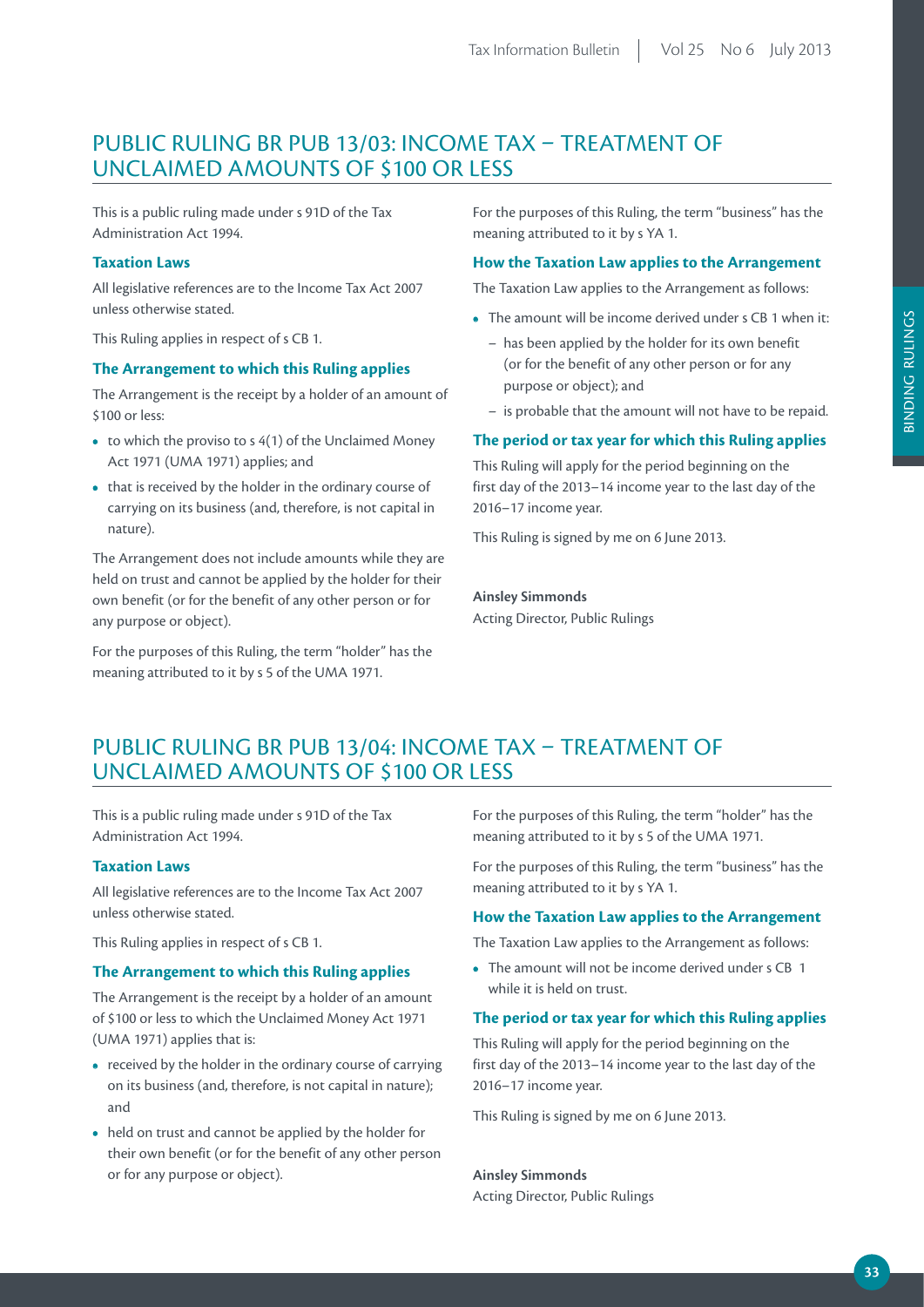# **COMMENTARY ON PUBLIC RULING BR PUB 13/03 AND BR PUB 13/04**

This commentary is not a legally binding statement. The commentary is intended to help readers understand and apply the conclusions reached in Public Ruling BR Pub 13/03 and BR Pub 13/04 (the Rulings).

Legislative references are to the Income Tax Act 2007 unless otherwise stated. Relevant legislative provisions are reproduced in the appendix to this commentary.

#### **Summary**

- 1. Many businesses hold money that is owing to another person. In New Zealand, the Unclaimed Money Act 1971 (UMA 1971) sets out rules that apply to holders of this unclaimed money. Generally, after a certain period, unclaimed money becomes payable to the Commissioner of Inland Revenue. However, the amount ceases to be unclaimed money (although the owner of the money may still be entitled to repayment) where the amount of unclaimed money:
	- **•** does not exceed \$100 per owner (the person entitled to the money); and
	- **•** the amount is applied by the holder for their own benefit (or for the benefit of any other person or for any purpose or object) within prescribed timeframes.

If the holder does not apply the amount for its own benefit, that amount will continue to be unclaimed money and will be payable to the Commissioner of Inland Revenue.

- 2. At issue is the tax treatment of these amounts. In particular, whether they can be business income of a taxpayer.
- 3. For amounts of unclaimed money of \$100 or less, it is concluded that while money is held on trust and cannot be (and has not been) applied by the holder for their own benefit (or for the benefit of any other person or for any purpose or object) it cannot be income of the holder. These amounts remain subject to the UMA 1971 and must be paid to the Commissioner within the specified timeframes.
- 4. An unclaimed amount (of \$100 or less) not held on trust will be derived when it:
	- **•** has been applied by the holder for its own benefit (or for the benefit of any other person or for any purpose or object); and
	- **•** is probable that the amount will not have to be repaid (this would include situations that mean the amount is not legally recoverable—for example, a contractual term or limitation period).
- 5. Whether it is probable that an amount will not be repaid will depend on the particular business. Business records and accounting treatment are likely to be relevant to determining this.
- 6. If a holder has recognised a previously unclaimed amount as income and subsequently returns that amount to the owner, the holder will be entitled to a deduction under s DA 1(b).

# **Background**

- 7. In the *Technical Rulings Manual*, paragraph 73.8.2 provided that unclaimed money applied by holders for their own benefit cannot be classified as either receipts or profits arising in the normal course of the holder's trading activities.
- 8. The *Technical Rulings Manual* has not been updated since September 1998 and cannot be relied on as representing the Commissioner's current view (see 'Inland Revenue Technical Rulings – now limited to historic value' *Tax Information Bulletin* Vol 10, No 9 (September 1998)). It appears that since 1998 there has been some doubt about the correct tax treatment of these unclaimed amounts. These Rulings set out the Commissioner's current view.

# **Application of the Legislation**

9. The following analysis starts with a summary of the provisions of the UMA 1971. It then considers relevant case law on the timing of derivation of income and a line of United Kingdom (UK) cases that look at when unclaimed money will be trading profits of the holder.

# *Summary of Unclaimed Money Act 1971*

- 10. Section 4(1)(a)–(d) of the UMA 1971 defines amounts that are "unclaimed money". This section includes specific types of amounts that are unclaimed money and the period (6 years or 25 years) after which the amounts become unclaimed money.
- 11. Section 4(1)(e) of the UMA 1971 sets out a general catch-all provision. Broadly, any money that has been owing by any holder for 6 years immediately following the date on which the money has become payable by the holder will be "unclaimed money".
- 12. The proviso to s 4(1) of the UMA 1971 states: Provided that money of any of the kinds referred to in this subsection shall cease to be unclaimed money where—
	- (i) In respect of any one owner it does not exceed \$100 in total; and
	- (ii) Before the 1st day of June next succeeding the end of the period of 6 years or, as the case may be, 25 years specified in this subsection, that unclaimed money is, without limiting any claim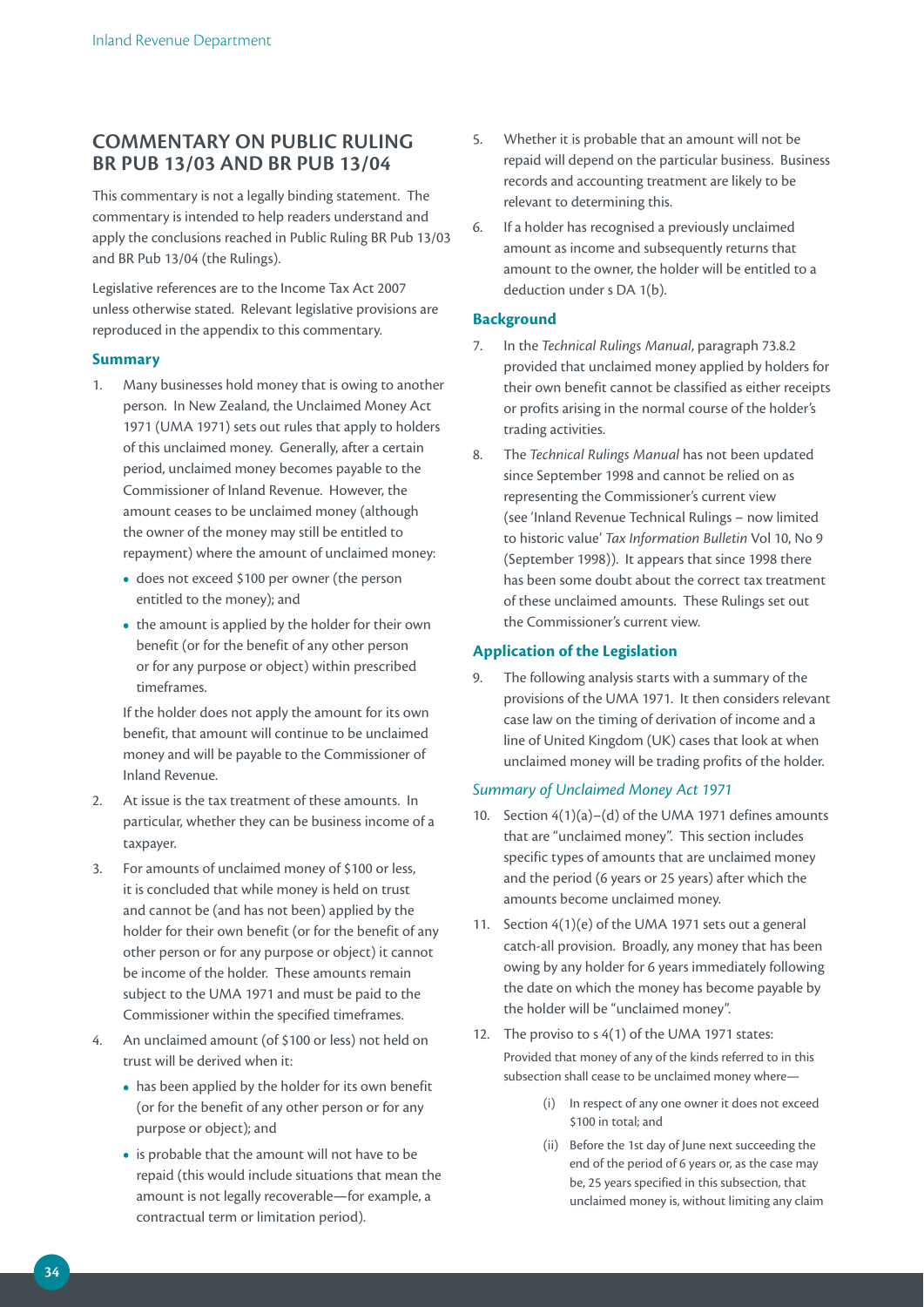any owner may have thereto, applied by the holder for his own benefit or for the benefit of any other person or for any purpose or object.

- 13. Consequently, an amount will cease to be unclaimed money where it does not exceed \$100 and it is applied for the benefit of the holder (or for the benefit of any other person or for any purpose or object) within the prescribed timeframes. However, this does not affect any claim that the owner of the money may have against the holder for repayment.
- 14. Section 4(2) of the UMA 1971 also excludes certain amounts from being unclaimed money. These include certain dividends, rebates payable by a mutual society, and benefits payable from any pension or superannuation fund.
- 15. "Holder" is widely defined in s 5 of the UMA 1971. The term includes any company incorporated in New Zealand and any company or bank carrying on business in New Zealand. It also includes certain holders (who are not companies) who are obliged to account for only particular kinds of unclaimed money (for example, auctioneers in respect of the balance of any proceeds of goods sold at auction and real estate agents in respect of money held in the real estate agent's trust account).
- 16. Other persons may elect to be holders and comply with the provisions of the UMA 1971.
- 17. The UMA 1971 imposes certain obligations on holders of unclaimed money. These obligations include:
	- **•** keeping a register of unclaimed money in accordance with s 6 of the UMA 1971;
	- **•** notifying owners and the Commissioner of entries in the unclaimed money register in accordance with s 7 of the UMA 1971;
	- **•** paying the unclaimed money to the Commissioner in accordance with the period specified in s 8 of the UMA 1971 (at this time the holder is relieved of all further liability to any claimant in respect of the money).

Failure to comply with these obligations is an offence (s 13 UMA 1971).

18. At issue is the tax treatment of amounts that come within the proviso to s 4(1) of the UMA 1971. In particular, whether these amounts can be business income of a taxpayer. These are amounts that would, in the absence of the proviso, be unclaimed money (and the holder subject to the obligations outlined above). Instead, where an amount does not exceed \$100 and it is applied for the benefit of the holder (or for the benefit of any other person or for any

purpose or object) within the prescribed timeframes, it will cease to be unclaimed money. Therefore, the UMA 1971 will no longer apply to it.

# *When an amount will be business income*

19. Section CB 1 provides:

**CB 1Amounts derived from business**

*Income*

(1) An amount that a person derives from a business is income of the person.

*Exclusion*

- (2) Subsection (1) does not apply to an amount that is of a capital nature.
- 20. An amount will be income where it is "derived" from a business. The following discussion applies where:
	- **•** a taxpayer is carrying on a business;
	- **•** the amounts in question are received in the ordinary course of that business;
	- **•** the amounts are not capital in nature; and
	- **•** no specific timing regime applies to deem derivation to be at a particular time.
- 21. Case law has established two main methods of recognising income for tax purposes: the cash or receipts method, and the accruals or earnings method. The accruals method is generally the most appropriate one for calculating business income. This usually requires the realisation of income on the basis of ordinary commercial principles (unless a more specific provision of the Act applies).
- 22. It is possible that derivation could occur on receipt or at some point following receipt, or that derivation never occurs. Determining the correct point in time requires consideration of the case law on the meaning of derivation.
- 23. The leading case in this area is *Arthur Murray (NSW) Pty Ltd v FCT* (1965) 114 CLR 314. In *Arthur Murray* the taxpayer carried on a business of giving dancing lessons. Courses of tuition were available for 5, 15 or 30 hours of private tuition to be taken within a year. Some students contracted for 1,200 hours of tuition to be taken at any time during the student's lifetime. Payment for a course of lessons was often made in advance. The students were given no contractual right to a refund (the terms of the contract prohibited it). However, refunds were sometimes given. The taxpayer argued that fees received in advance of tuition were not taxable income at the time of receipt. The court agreed, finding (at 318) as follows:

[Income] refers to amounts which have not only been received but have "come home" to the taxpayer; and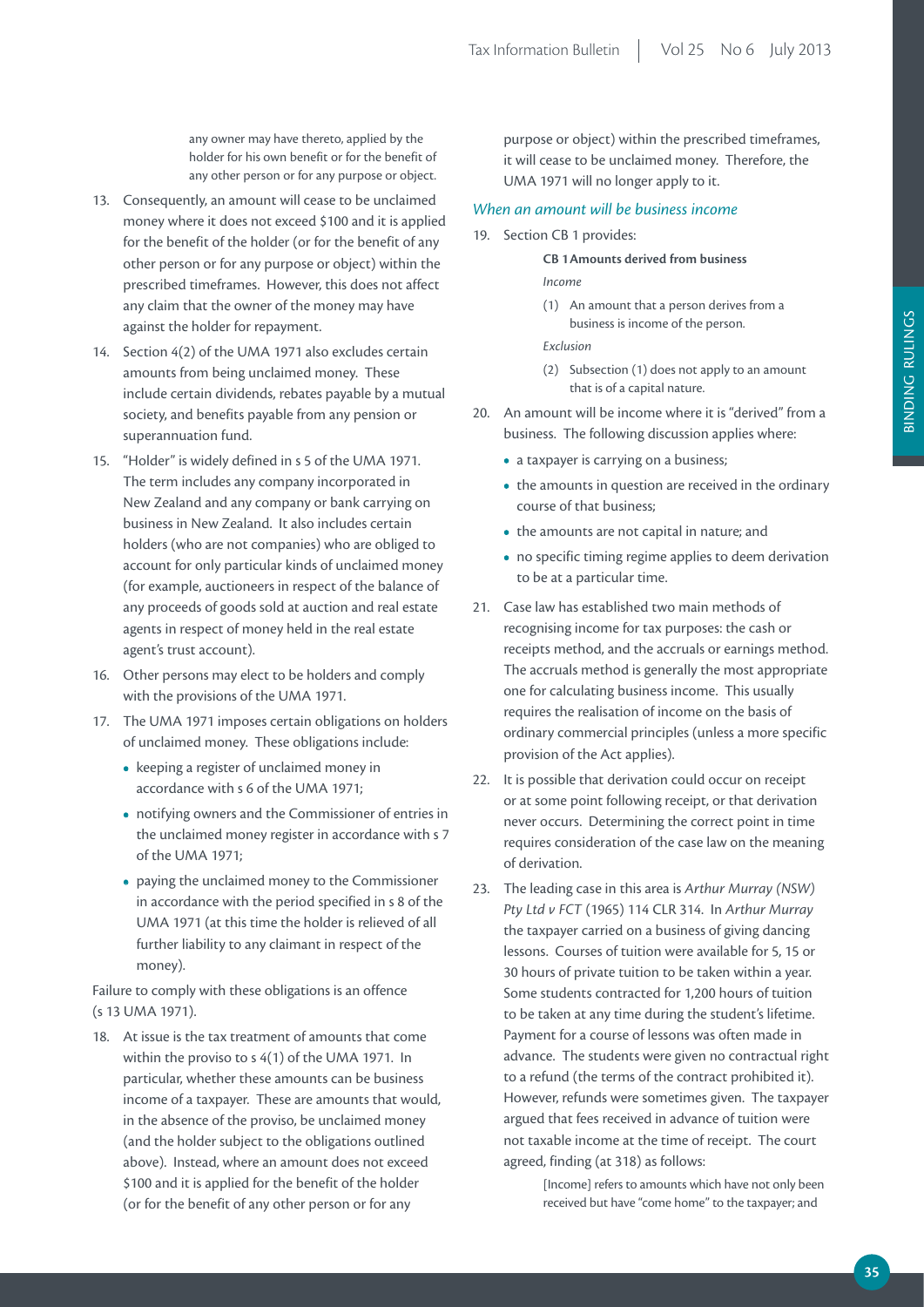…

that must surely involve, if the word "income" is to convey the notion it expresses in the practical affairs of business life, **not only that the amounts received are unaffected by legal restrictions, as by reason of a trust or charge in favour of the payer–not only that they have been received beneficially–**but that the situation has been reached in which they may properly be counted as gains completely made, so that there is neither legal nor business unsoundness in regarding them without qualification as income derived.

**The ultimate inquiry in either kind of case, of course, must be whether that which has taken place, be it the earning or the receipt, is enough by itself to satisfy the general understanding among practical business people of what constitutes a derivation of income**. A conclusion as to what that understanding is may be assisted by considering standard accountancy methods, for they have been evolved in the business community for the very purpose of reflecting received opinions as to the sound view to take of particular kinds of items.

Likewise, as it seems to us, in determining whether actual earning has to be added to receipt in order to find income, **the answer must be given in the light of the necessity for earning which is inherent in the circumstances of the receipt. It is true that in a case like the present the circumstances of the receipt do not prevent the amount received from becoming immediately the beneficial property of the company; for the fact that it has been paid in advance is not enough to affect it with any trust or charge, or to place any legal impediment in the way of the recipient's dealing with it as he will**. But those circumstances nevertheless make it surely necessary, as a matter of business good sense, that the recipient should treat each amount of fees received but not yet earned as subject to the contingency that the whole or some part of it may have in effect to be paid back, even if only as damages, should the agreed quid pro quo not be rendered in due course. **The possibility of having to make such a payment back** (we speak, of course, in practical terms) **is an inherent characteristic of the receipt itself**. In our opinion it would be out of accord with the realities of the situation to hold, while the possibility remains, that the amount received has the quality of income derived by the company. **For that reason it is not surprising to find, as the parties in the present case agree is the fact**, that according to established accountancy and commercial principles in the community the books of a business either selling goods or providing services are so kept with respect to amounts received in advance of the goods being sold or of the services being provided that the amounts are not entered to the credit of any revenue account until the sale takes place or the services are rendered: in the meantime they are credited to what

is in effect a suspense account, and their transfer to an income account takes place only when the discharge of the obligations for which they are the prepayment justifies their being treated as having finally acquired the character of income.

[Emphasis added]

- 24. Several New Zealand cases have followed *Arthur Murray*. *Arthur Murray* was cited with approval in *A Taxpayer v CIR* (1997) 18 NZTC 13,350 (CA) in relation to the principle that an amount needs to be received beneficially by the taxpayer before it will be derived.
- 25. In *CIR v Molloy* (1990) 12 NZTC 7,146 (HC) the taxpayer was a life insurance agent. He received commissions in advance subject to terms requiring repayment if the policy was terminated within a certain timeframe. The court found that the commissions were not income at the time of receipt. Thomas J stated at 7,152:
	- In my view the advances made to the agent by the company in this case on account of commission do not have the quality of income derived by the agent at the time of receipt. **The possibility or inherent risk that such advances may have to be repaid (only about 5% in the case of the respondent but up to 30% on average for the company's agents as a whole) is significant, and it is an integral part of the advance, or the receipt of the advance, itself**. For the very good reason that the company wishes to provide an incentive for the agent to solicit soundly based business and then, if necessary, work to ensure that the policies entered into are sustained for a sufficient period to ensure that they are viable, the arrangement contemplates that he will not have earned his commission unless the policy remains in force for two years.

In my opinion, it is these factors which deprive the advances made from having the quality of income earned and derived by the agent at the time they are received.

#### [Emphasis added]

26. *Bowcock v CIR* (1981) 5 NZTC 61,062 (HC) concerned an employee who took study leave. Under the terms of the arrangement, the taxpayer received his normal salary. If he left his employment within a certain time after finishing his course, some of the money had to be repaid. The taxpayer did leave his employment and had to repay certain amounts. He claimed that these amounts were never part of his income. The court distinguished *Arthur Murray*, finding that the amounts became the absolute property of the taxpayer when they were paid. Whether any liability arose in the future to repay any part of the money depended entirely on the course the objector chose to take.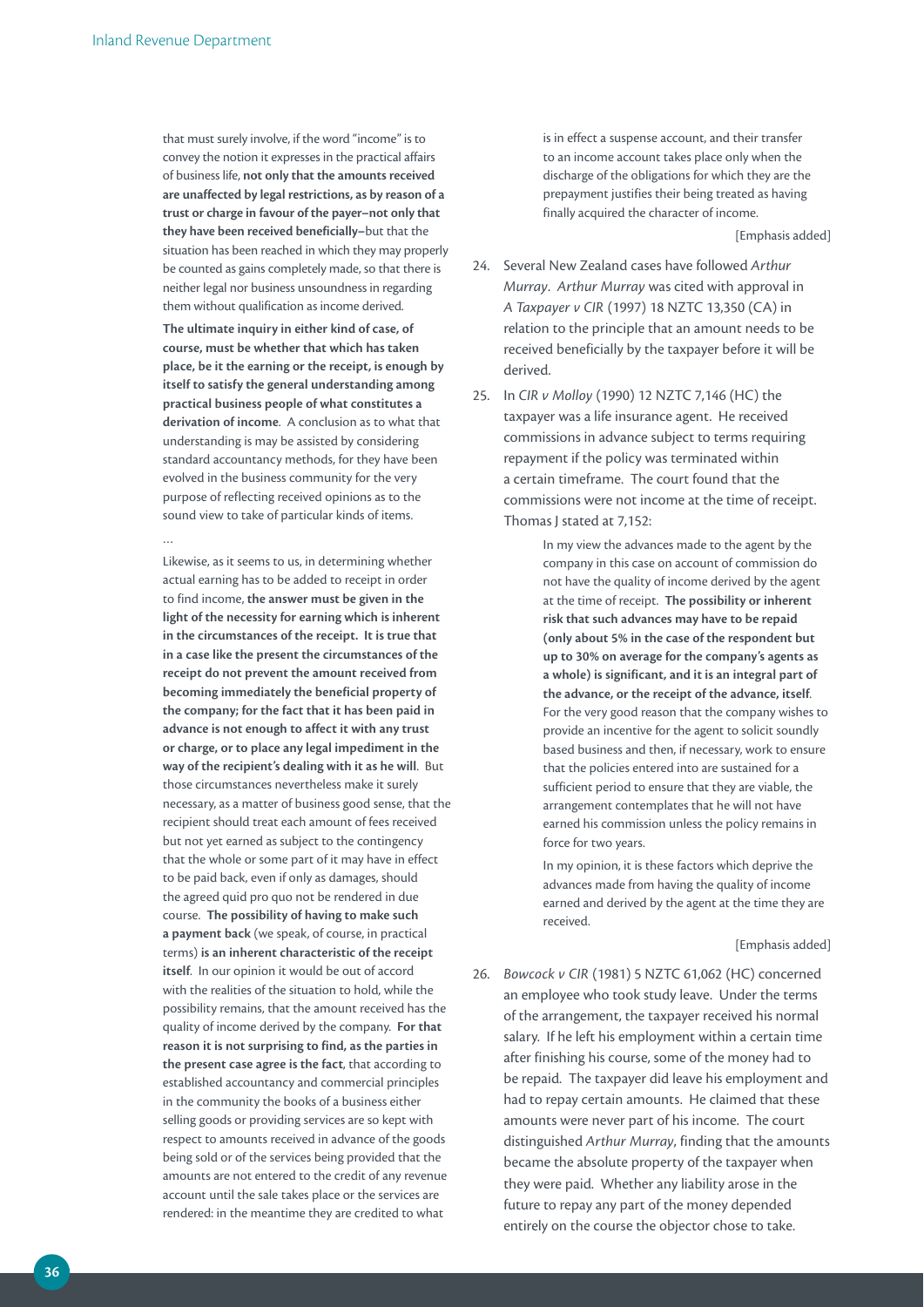- 27. The principles from *Arthur Murray* were also applied in *Case N30* (1991) 13 NZTC 3,266 (TRA). The taxpayer in *Case N30* carried on a courier business. As part of its business, the taxpayer sold pre-paid books of tickets of varying denominations. The tickets had no expiry date. There was no contractual right to a refund, although the taxpayer would usually give a refund for unused tickets if asked. Some of the tickets were never redeemed. Amounts received were not returned as income when they were received, but were returned as income when they were redeemed. It was agreed that this was generally the appropriate tax treatment. At issue was the treatment of amounts that were never redeemed and whether these should be returned as income. It was accepted that the amount could not be accurately calculated. Judge Bathgate held that when the taxpayer could say as a matter of probability that a ticket would not be redeemed, the amount should be included as income.
- 28. The taxpayer in *A Elson (Inspector of Taxes) v Prices Tailors Ltd* [1963] 1 All ER 231 (ChD) carried on business as a tailor making made-to-measure garments. When a customer placed an order, they were required to pay a deposit. If, subsequently, the customer declined to take the garment, the taxpayer would refund the deposit (although contractually it did not have to do so). However, often neither the garment nor the deposit was claimed. At issue was whether the unclaimed deposits were trading receipts in the year in which they were paid.
- 29. The court found that the payments were true deposits, rather than part-payments (as the taxpayer had argued). Consequently, the amounts belonged to the taxpayer at the time they were paid (as there was no legal requirement to refund them). The court went on to find that the deposit amounts were trading receipts in the year in which they were received. That the taxpayer would always refund the amounts if asked did not change this.
- 30. It might be suggested that *Prices Tailors* is inconsistent with the decision in *Arthur Murray*. *Prices Tailors* concerned a deposit towards a supply of goods and the court held that the deposit was derived when it was received. On the other hand, *Arthur Murray* concerned a full payment for the provision of services in the future and the court held that the amount was not derived until the services had been performed. The cases are consistent in that they both look at the legal obligations (the amounts paid were non-refundable) rather than what happened in practice. However, *Prices Tailors* did not appear to consider the fact that, at the time the deposit was

paid, the taxpayer had not fulfilled the requirements of the contract (ie, making the suit available to the taxpayer).

## *Summary of principles from the cases*

- 31. The following principles can be taken from the above cases:
	- **•** The word "income" conveys the notion it expresses in the practical affairs of business life. It is necessary to ask whether what has taken place is enough by itself to satisfy the general understanding among practical business people of what is derivation of income.
	- **•** An amount will be income when the earning process is complete. In the case of prepaid services, this will usually be when the services have been performed.
	- **•** Where it is probable that the services will not have to be performed and the amount will not have to be repaid, then the amount should be income.
	- **•** It is necessary to consider the circumstances of receipt. For example, whether the amount is subject to a contingency of repayment is a relevant factor. Similarly, for an amount to be derived it must have been beneficially received by the taxpayer (ie, not be subject to legal restrictions such as a trust or charge that prevent the taxpayer dealing with the amount in their own interests).

#### *United Kingdom cases*

- 32. Several UK cases consider whether (and when) amounts received by taxpayers that may be subject to repayment are trading receipts that should be taken into account in calculating the taxpayer's profits.
- 33. *Lincolnshire Sugar Co Ltd (in liquidation) v Smart*  (HMIT) [1937] 1 All ER 413 (HL) considered "advances" payable to sugar manufacturers. The advances became repayable in the event of imported sugar rising to a certain price, or in certain other events such as a winding up of the company. The appellant company received weekly advances amounting to £17,494 5s 7d. This sum was included as a liability in its balance sheet. No part of the sum ever became repayable. The issue was whether the £17,494 5s 7d was a trading receipt of the company in the year it was received. The company contended that the advances were not trading receipts or, if the advances were trading receipts, they could not be brought into account as such, so long as they remained subject to repayment.
- 34. Lord MacMillan concluded that the amounts were trading receipts. The fact the payments were called advances and were repayable if certain contingencies occurred was not decisive. Rather he was influenced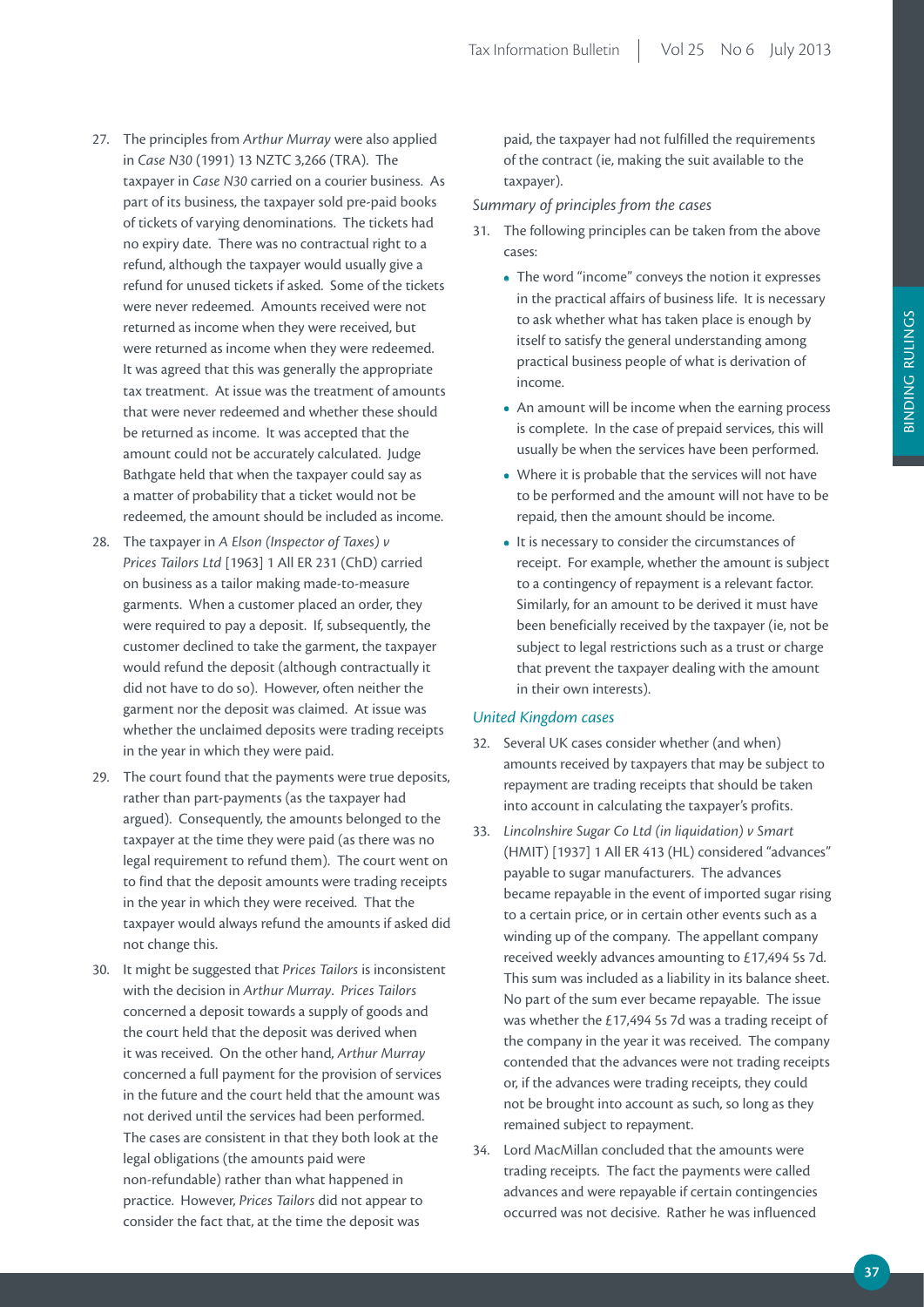by the fact the payments were made to the company so that the money could be used in its business.

- 35. *Morley (Inspector of Taxes) v Tattersall* [1938] 3 All ER 296 (CA) involved a firm of auctioneers. Its conditions of sale provided that vendors should receive the purchase money following the sale, and that no money would be paid without a written order. As a result of the operation of these conditions, large sums of money from time to time remained unclaimed in the hands of the firm. When a new partner was admitted in 1922, £13,022 6s 4d in respect of unclaimed balances for years before 1908 was transferred to the capital account of the old partner. In 1935 when a further partner was admitted, £10,406 10s 1d in respect of unclaimed balances between 1922 and 1928 was transferred partly to the current accounts and partly to the capital accounts of the former partners. A partnership deed in 1936 provided that such liability as subsisted in respect of those sums should be assumed by the partnership and that such unclaimed balances as first arose six years before the taking of each annual account should be transferred at such account to the credit of the partners in accordance with their shares in the partnership. The partnership deed further provided that all liability in respect of the unpaid amounts should be borne by the partnership.
- 36. Sir Wilfrid Greene MR noted that the Statute of Limitation had not started to run in respect of the balances. Therefore, the taxpayer was still obliged to make payment to a customer at any time if requested (at 298):

Many of those balances have remained unclaimed for a considerable number of years, but the Solicitor-General quite properly admitted that the vendors in question were entitled to claim payment of their money at any time, unaffected by the Statute of Limitation, which has not yet begun to run, owing to the absence of any written order as required by the conditions. We are dealing, therefore, with obligations which, as a matter of law, are existing obligations, which the firm can be called on to perform at any moment. That is a matter not without importance in the examination of this case.

37. Sir Wilfrid Greene MR went on to further explain the effect of the agreements between the partners (at 300). In particular, he noted that the agreements did not affect the legal position between the clients and the partnership. Rather the agreements related to the accounting treatment of the unclaimed amounts as well as what was in effect an indemnity between the partners and the partnership in relation to the amounts:

> Pausing there for a moment, and eliminating, for the purpose of simplicity, the changes in the partnership

agreement, it is of the utmost importance in this case to appreciate the real nature of what was being done. I say that because, in the arguments addressed to us on behalf of the Crown, various metaphorical expressions were used, such as "holding a sum," "changing the capacity in which a sum is held," "turning a sum into an asset," and so forth expressions which, to my mind, are both inaccurate and misleading. What happened was that the partnership, being indebted to outside persons; in respect of sums which it had received, and which had passed into the general mass of its assets, and having carried in its balance-sheet a proper liability item to express that liability, decided at a certain point, and on certain principles laid down, that that liability item should be written down and diminished. That is what happened in 1921, in 1934, and year by year after the provisions of the new partnership agreement came into operation—merely the alteration of a debit item in the balance-sheet by eliminating from it certain liabilities which had previously gone to make it up. If that matter had stayed there, the only result on the balance-sheet would have been to increase the credit balance. It would have shown a greater surplus of assets over liabilities than it had shown prior to that writing down. It so happened that, for domestic reasons of their own, the partners, instead of leaving the matter in that way, with an increased credit balance, decided that that increase in the credit balance should be carried in the balance sheet to the partners' accounts. That does not alter the reality of the position one jot. **The true position is—and I repeat it, because it is only when that is appreciated that what I, with respect, conceive to be the fallacies underlying the Crown's argument are perceived—that the only thing which was done on these occasions was the elimination from the liabilities side of the balance-sheet of something which had previously appeared as a liability therein**.

[Emphasis added]

38. It was generally agreed between the parties that the money was not a trading receipt at the time it was received. However, it was argued that the amounts became trading receipts at the time the partners treated the amounts as their own. Sir Wilfrid Greene MR rejected this argument, finding that the writing down of the amount in the balance sheet did not convert that amount to income (at 301):

> It might be more convenient to deal with Mr Hills's argument first, because that is the one which starts off with the perfectly clear admission that the money, when received from the purchasers, was not a trading receipt. That proposition, I should have thought, was, in any case, quite incontestable. **The money received was money which had not got any profit-making quality about it. It was money which, in a business sense, was the clients' money, and nobody else's**. It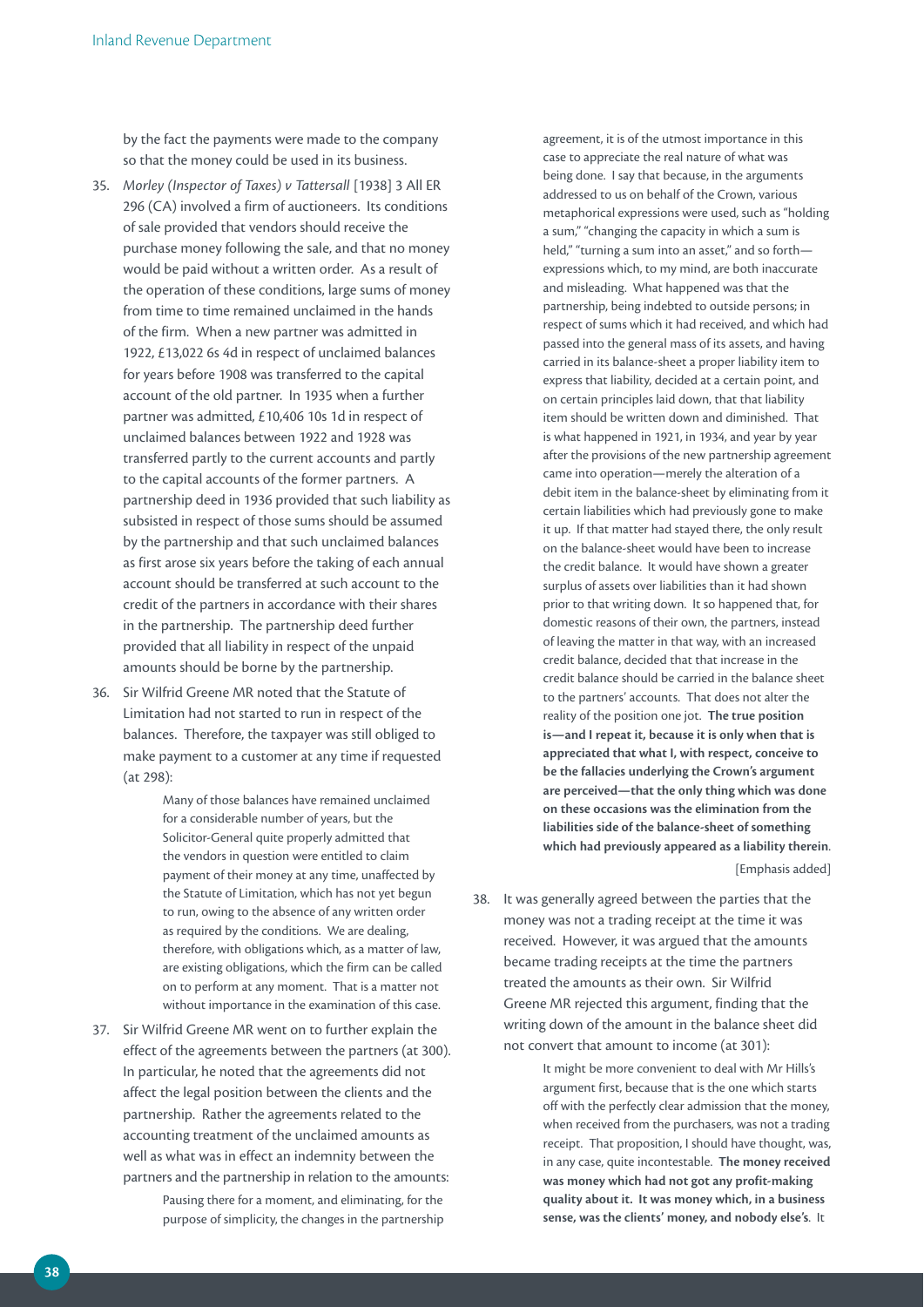was money for which Messrs Tattersall were liable to account to the clients, and the fact that Messrs Tattersall paid it into their own account, as they clearly did, and the fact that it remained among their assets until paid out, do not alter that circumstance. It would have been, for income tax purposes, in my judgment, entirely improper to have brought those receipts into the account at all for the purpose of ascertaining the balance of profits and gains. Indeed, as I have said, the Crown did not suggest that that would have been proper. What was said, however, was this. Mr Hills's argument was to the effect that, although they were not trading receipts at the moment of receipt, they had at that moment the potentiality of becoming trading receipts. That proposition involves a view of income tax law in which I can discover no merit except that of novelty. **I invited Mr Hills to point to any authority which in any way supported the proposition that a receipt which at the time of its receipt was not a trading receipt could by some subsequent operation ex post facto be turned into a trading receipt—not, be it observed, as at the date of receipt, but as at the date of the subsequent operation. It seems to me, with all respect to that argument, that it is based on a complete misapprehension of what is meant by a trading receipt in income tax law. No case has been cited to us in which anything like that proposition appears. It seems to me that the quality and nature of a receipt for income tax purposes is fixed once and for all when it is received**. What the partners did in this case, as I have said, was to decide among themselves that what they had previously regarded as a liability of the firm they would not, for practical reasons, regard as a liability. That does not mean, however, that at that moment they received something, nor does it mean that at that moment they imprinted on some existing asset a quality different from that which it had possessed before. There was no existing asset at all at that time. All that they did, as I have already pointed out, was to write down a liability item in their balance-sheet, and how by effecting that operation it can be said that a sum received years ago has been converted into something which it never was is a thing which, with all respect, passes my comprehension.

#### [Emphasis added]

39. *Jay's the Jewellers Ltd v IRC* [1947] 2 All ER 762 (KB) involved the tax treatment of proceeds from the sale of pledged property. The Pawnbrokers Act 1872 required a pawnbroker to hold a pledge for 12 months and 7 days. If the pledged article had not been redeemed by then and the loan was no more than 10s, the pledge became the property of the pawnbroker, who could sell it and keep the proceeds. If the loan exceeded 10s, the pawnbroker was entitled to sell the

pledged article by auction and to take the amount of the loan, the interest due and the cost of the sale out of the amount realised. Subject to the terms of any special contract, which were permitted if the loan exceeded 40s, at any time within three years of the sale the pledgor had the right to inspect the pawnbroker's books and demand payment of the surplus. After three years, the pledgor lost that right and the surplus became the property of the pawnbroker. Special contracts entered into by pawnbrokers with pledgors sometimes incorporated the three-year period, but in others the pledgor's rights to redeem were barred only by the ordinary period of limitation, six years.

- 40. The issue was whether the proceeds from the sales were subject to excess profits tax. The court held that, as a matter of law, the surpluses when received were not the taxpayers' monies at all; they belonged to their clients. Based on *Tattersall*, the court found that the surpluses were not trading receipts in the year that they were received. The court then went on to consider whether a surplus could be treated as a trade receipt in a later year when the taxpayer became entitled to retain it.
- 41. The court held that a new asset was created automatically by operation of law at the end of the three years (in the case of most of the loans) and common sense would seem to demand that that should be entered in the profit and loss account for the year and be treated as taxable. The court distinguished the decision in *Tattersall* as follows (at 766):

It is, however, argued that I cannot give effect to that view because of *Tattersall's* case. Is there anything in *Tattersall's* case to indicate that that view is wrong? In that case there had been no change whatever in the character and nature of the money held. The Statute of Limitations had not commenced to run, and the court was dealing merely with the effect of a change in the method in which these sums were dealt with in the company's books.

Here the position is different. Here, at the end of three years, the money in question, the three-year-old surplus, did attain a totally different quality. I think there was then a definite trade receipt. At the end of the three years a new asset came into existence, an asset which had arisen out of a trade transaction.

42. The court then considered whether the position should be different for pledges that were subject only to the application of a limitation period. The same conclusion was held to apply (at 767):

…

The position is somewhat different as to pledges for over £10, because the only change which takes place at the end of six years is that the customer's remedy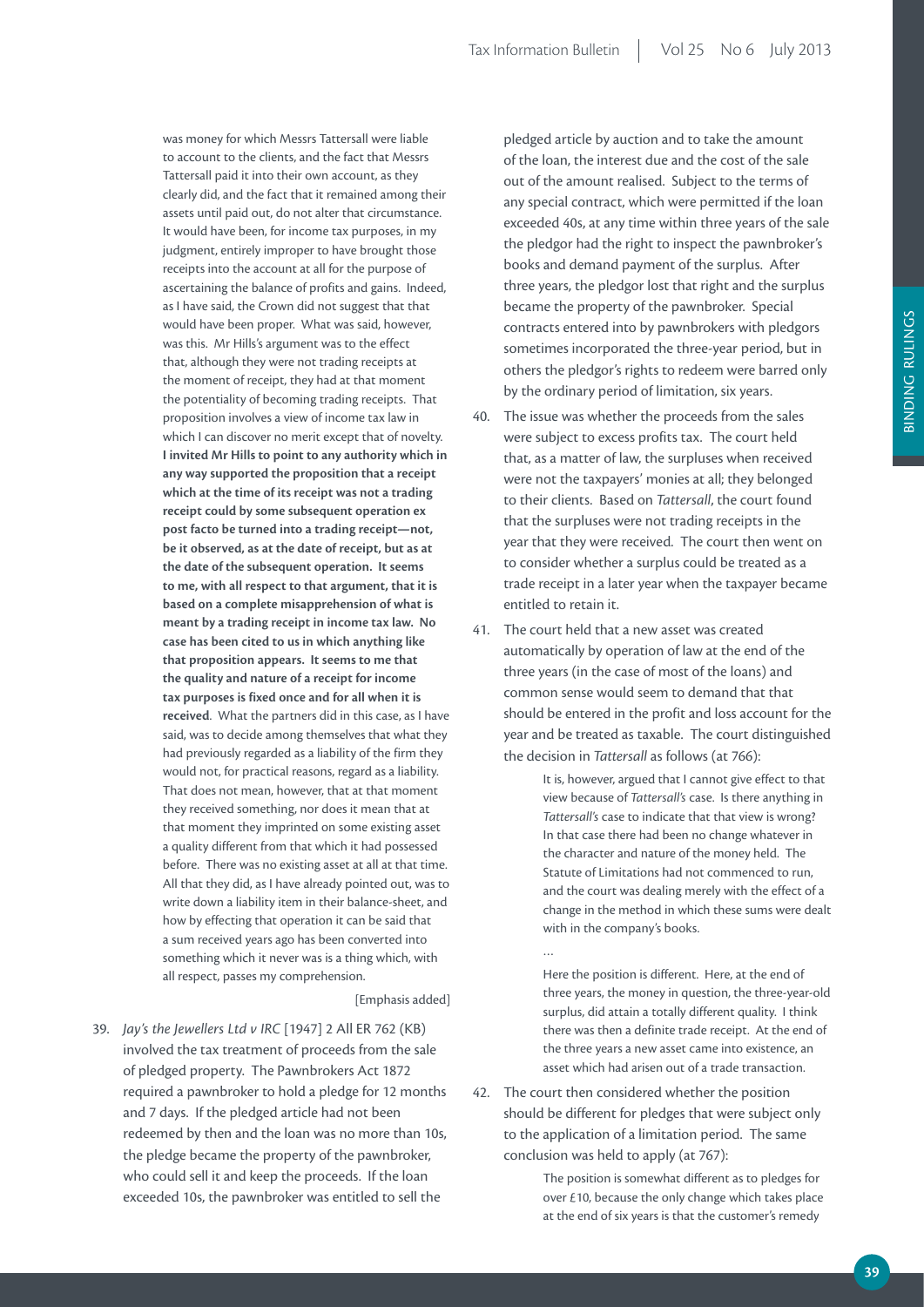is barred, but, from the business point of view, I think, it ought to be treated as the same. In practice those amounts would be properly dealt with by the taxpayers as their own. They could not get into difficulties by so doing. They cannot be called on to pay. I do not think any distinction ought to be drawn between the three-yearly surpluses and the six-yearly surpluses, and I am not prepared to differ from the view held by the Special Commissioners. Therefore, both appeals will fail.

43. In holding that the unclaimed deposits were income of the taxpayer in the year received, *Prices Tailors* (see para 28) distinguished *Tattersall* and *Jay's the Jewellers* on the basis that, in those cases, the amounts in question did not belong to the taxpayers (at the time they were received) (at 235):

> In *Morley v Tattersall*, the vendors' unclaimed balances, in the hands of a firm of auctioneers, of proceeds of sale of horses were held not to be trading receipts; and in *Jay's, The Jewellers Ltd v Inland Revenue Comrs; Inland Revenue Comrs v Jay's, The Jewellers Ltd,* a pawner's unclaimed balance in the hands of a pawnbroker of the proceeds of sale of an unredeemed pledge, after satisfying the amounts due under the pledge, was held not to be a trading receipt until the pawner's claim was statute-barred. **In these cases, the balances in the traders' hands were not theirs at all but were held for others, and this fact is fundamental to the decisions. The traders had no beneficial interest in them at the relevant time, and, although it was because they were traders that they received them, they were not receipts of their trade at all**.

#### [Emphasis added]

- 44. The taxpayer in *Pertemps Recruitment Partnership Ltd v HMRC* [2010] UKFTT 218 (TC) carried on business as a recruitment agent. Sometimes it would receive overpayments from customers (that is, payments of amounts that were not owing). Where these amounts could not be refunded or applied against a later liability, the taxpayer kept the payments. The court found that receipt of mistaken payments was an inevitable incident of the taxpayer's business. The court further found that:
	- **•** when the overpayments were deposited in the taxpayer's bank account, the taxpayer did not know that they represented an overpayment;
	- **•** the taxpayer treated the overpayments as its own money (that is, the overpayments were not kept in a separate account;
	- **•** the taxpayer did not hold the mistaken payments on trust for the customer (*Tattersall* and *Jay's the Jewellers* were distinguished on this basis);
- **•** no limitation period would likely apply to the overpayments; and
- **•** the amounts paid belonged to the taxpayer unless the customer made a successful claim in restitution, or the claim was settled by agreement.
- 45. The court held that the payments were profits from the taxpayer's trade in the year that they were received. The fact the customers had an entitlement to claim the money back did not change this. The Tribunal Judge stated (at 43–44):

HMRC's submission, with which we agree, is that an [sic] mistaken payment for services has the same characteristic in the hands of the recipient trader as a payment made not in error – **if the payment is made because the customer makes a mistake about owing something for services or for a trading transaction, the mistaken payment accrues from the trade of the recipient**. This is entirely consistent with the manner in which Pertemps operates its business. At the time payments are deposited into the Pertemps' bank account, it does not distinguish between overpayments and other receipts. Indeed it could not – as Pertemps banks payments before they are allocated to invoices on ledgers. Even if a receipt is eventually determined to be an overpayment, it will often be applied against other invoices rendered to the customer.

… HMRC submit, and we agree, that **the overpayments are a natural consequence of the efficient and lawful way in which Pertemps conducts its business**, and that these processes will mean that **sometimes it makes more money from the supply of its services than it had anticipated**. In doing so, it has supplemented its trading profits, and the receipt is a trading receipt.

#### [Emphasis added]

46. In *Gower Chemicals v HMRC* [2008] UKSPC 713 (SpC) the taxpayer carried on business selling chemicals. Chemicals were sold in reusable containers. Customers paid a refundable deposit for a container that remained the property of the taxpayer. When a container was returned in good condition and in a reasonable time, the appellant would issue a credit note or refund the deposit. Sometimes containers were returned but the customer never took the credit or refund. At issue was whether the unclaimed deposits were trading income. The Special Commissioners found that the deposits belonged to the taxpayer as soon as they were received and should be brought into income at that point. This was because the taxpayer knew that in the course of its business, 20% of the deposits would not have to be repaid. Special Commissioner, Dr John Avery Jones stated (at 7):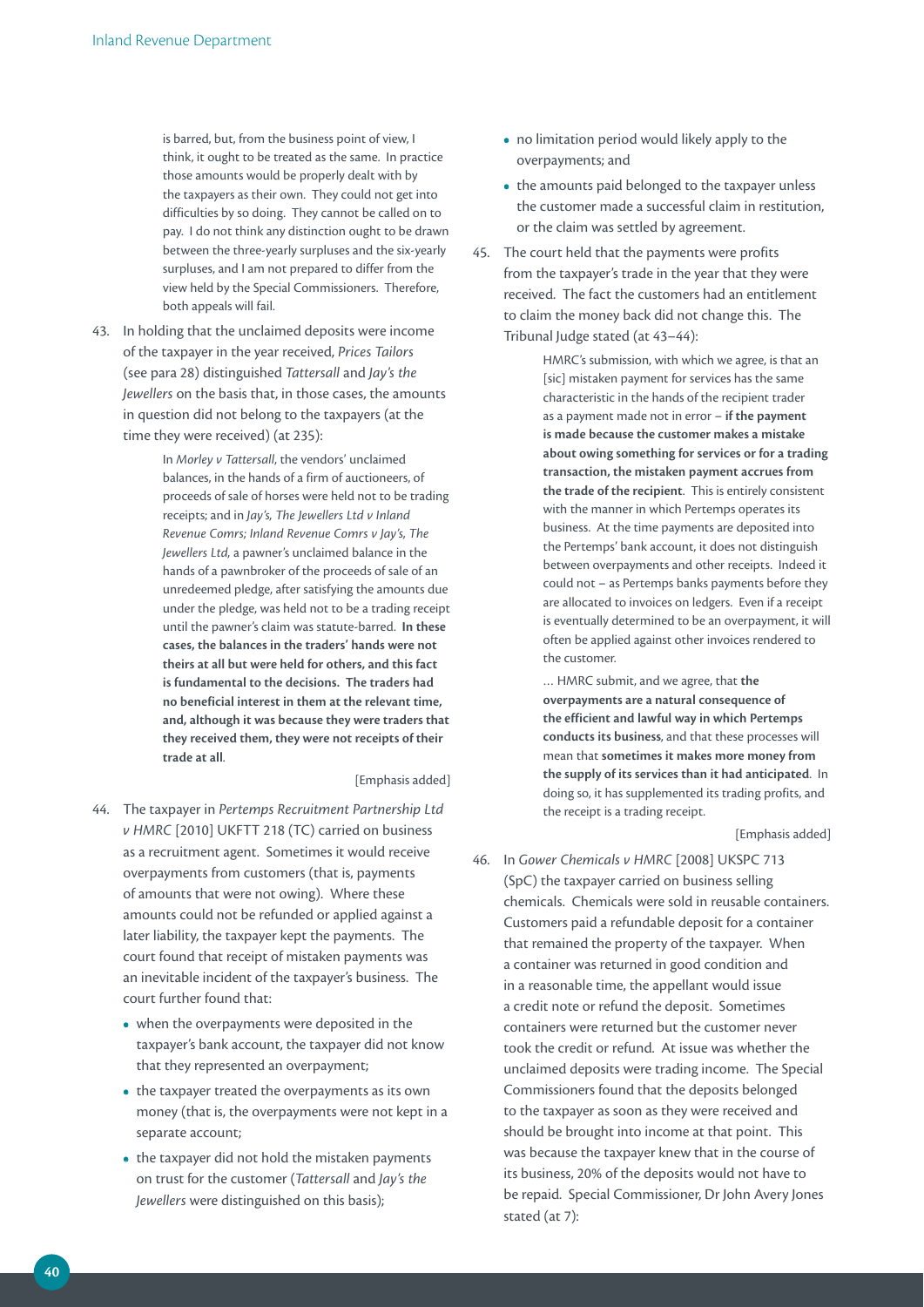The issue for me turns primarily on the nature of the receipt of the deposit by the Appellant. The Appellant knows that about 20 per cent of deposits will not have to be repaid. In my view this makes it impossible to say that the Appellant is merely holding the deposit for the customer. The straightforward analysis is that the deposit is a trading receipt just as the payment for the goods is a trading receipt but with the difference that about 80 per cent of the deposits will have to be repaid, for which it is right to make a provision. While I agree that factually this distinguishes this case from *Prices Tailors*, I do not consider that this changes anything. In that case the deposit was security for the completion of the garment that the customer had ordered. Deposits were in fact repaid to customers who did not accept the garment even though there was not contractual obligation to do so. The decision relied on Smart v *Lincolnshire Sugar Co* 20 TC 643 in which there was a contractual right to repayment of the deposit if a contingency occurred. The need for a provision for this was discussed in the case and it is recorded in *Prices Tailors* that the same point was raised. In my view the Appellant's past accounting treatment was correct. The deposit belongs to the Appellant as soon as it is received and should be brought into income at that point.

## *Summary of principles from the United Kingdom cases*

- 47. It may appear that the reasoning in the UK cases is not always consistent. For example, as noted above, in *Tattersall*, the court found that the nature of a receipt for income tax purposes is fixed at the time it is received. However, the court in *Jay's the Jewellers* took the view that a receipt could become income at a later date where its nature was changed by the operation of law.
- 48. Notwithstanding the apparent inconsistencies, it is considered that the above cases can all be reconciled. Where a later case has reached a different view than an earlier case, the later case has refined and/or expanded the principles set out in the earlier case and adapted them to the facts at issue. Consequently, the following principles can be taken from the above cases:
	- **•** Where an amount is no longer liable to be repaid (whether by virtue of contractual terms, limitation or other statute), then it will become income (if it was not previously) (*Jay's the Jewellers*).
	- **•** Just because an amount may be subject to repayment does not mean that the amount cannot be income (*Lincolnshire Sugar, Pertemps*).
	- **•** When an amount is held on trust for a third party, it will not be income (*Tattersall*).
	- **•** Changing the accounting treatment of an amount will not, by itself, make that amount income (*Tattersall*).
- **•** Unsolicited overpayments that a taxpayer treats as their own money belong to the taxpayer unless the customer makes a successful claim (*Pertemps*).
- **•** Unsolicited overpayments and unclaimed refundable deposits are income in the year they are received (*Pertemps, Gower Chemicals*).

# *Application to unclaimed amounts of \$100 or less in New Zealand*

49. As noted above, for an amount to be derived it must be received beneficially by the taxpayer (ie, received free from legal impediments to the taxpayer dealing with the money in its own interests). In the context of unclaimed money, this is most likely to give rise to a question of whether an amount is held on trust or not. Therefore, the treatment of money held on trust is considered below.

# *Money held on trust*

- 50. Most unclaimed money will not be held on trust. For example, where a customer has overpaid an account, the overpayment will not normally be held on trust by the holder. The relationship between a customer and a business will normally be a contractual one. Similarly, the relationship between a bank and depositor will normally be one of debtor-and-creditor and not trust (see *DFC New Zealand Ltd v Goddard* [1992] 2 NZLR 445). However, in certain circumstances, unclaimed money may be held on trust by the holder. Examples include funds held in a real estate agent's trust account or a solicitor's trust account.
- 51. A trust will often (but not always) be evidenced by the existence of a trust deed. A trust will be present where the holder holds the unclaimed money for the benefit of a third party (the "owner" for unclaimed money purposes) and cannot deal with the money in their own interests. Therefore, to determine whether an amount is held on trust, it is necessary to look at the terms on which the money was originally paid and on which it is currently held.
- 52. As noted above, money held on trust is unlikely to be able to be applied by the holder for their own benefit without breaching the terms of the trust. Consequently, the proviso to s 4(1) of the UMA 1971 will not be satisfied and the amounts will be unclaimed money. This is also likely to be the case for other amounts that are not received beneficially by a taxpayer. If s 4(1) is not satisfied, then the amounts cannot be income as they will be subject to the UMA 1971 and must ultimately be paid to Inland Revenue. If, on the other hand, the money is in fact applied by the holder for its own benefit, it is unlikely that the holder will be able to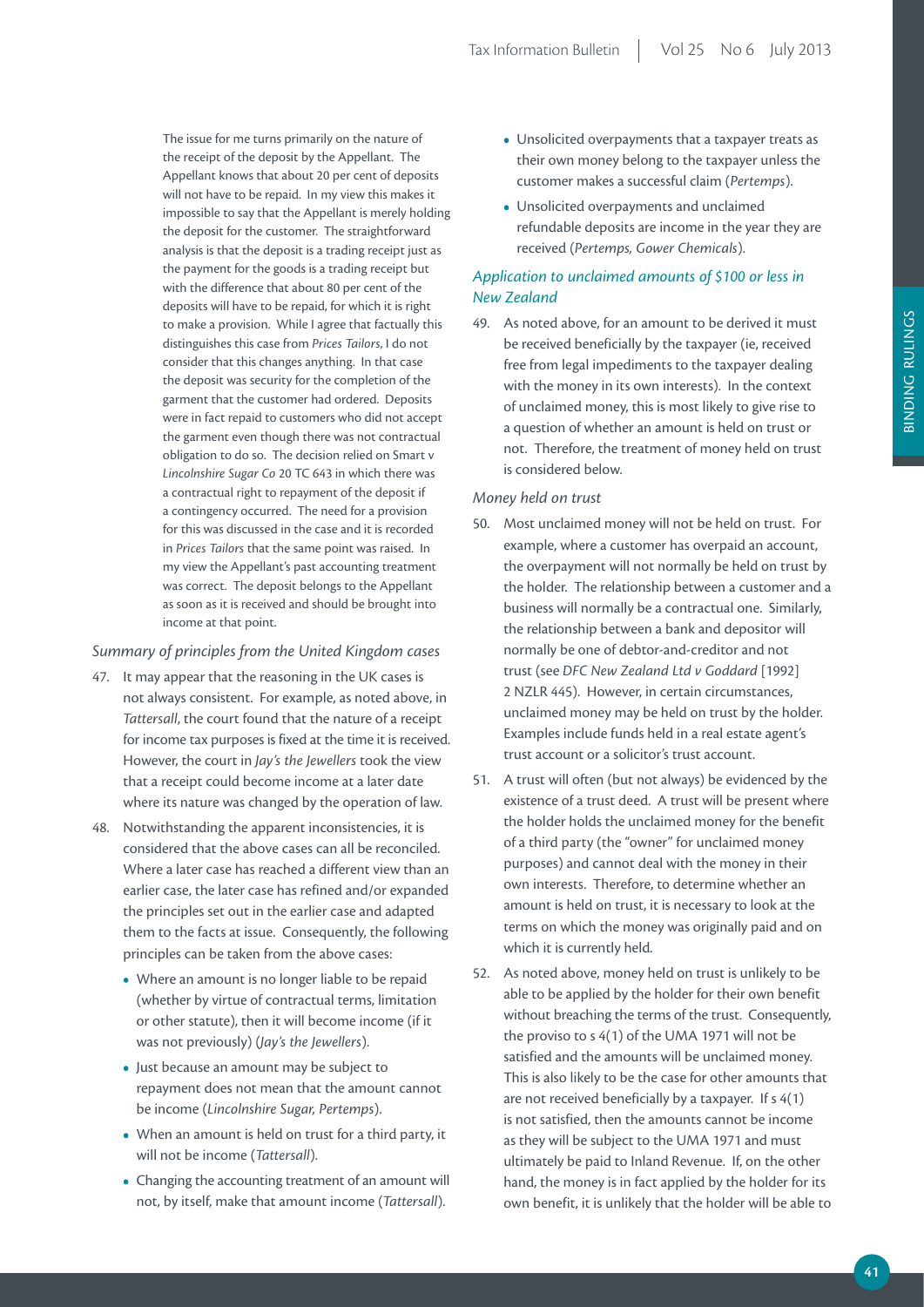show that the money is held on trust (or otherwise not received beneficially).

- 53. The conclusion that money held on trust cannot be income of the holder is consistent with the case law considered above. None of the cases found that money held on trust could be income of the holder.
- 54. However, if money ceases to be held on trust (for example, by virtue of the terms of the trust or the application of a statutory provision) and the holder applies it for their own benefit, then s 4(1) of the UMA 1971 could apply and the amount could become income of the holder. In this case, the amount should be treated the same as amounts not held on trust.

#### *Money not held on trust*

- 55. At issue is when (if at all) amounts of unclaimed money applied by the holder for their own benefit will be derived by the holder. As noted above, it is assumed that the amounts are received by the holder in the ordinary course of their business.
- 56. New Zealand case law on derivation has followed the Australian decision of *Arthur Murray*. Therefore, in New Zealand, income will be derived when what has taken place is enough to satisfy the general understanding among practical business people of what is derivation of income. The UK case law may be of assistance in determining this. However, that case law was not considering the meaning of derivation so care needs to be taken when applying the decisions in a New Zealand context.
- 57. In the case of unclaimed money, it could be argued that derivation occurs on receipt or at some point following receipt, or that derivation never occurs. As no New Zealand case law is directly on point, it is necessary to consider the principles taken from the case law to determine how a court would apply them to resolve this issue.
- 58. Where a contractual or statutory provision (such as the Limitation Act 1950 or Limitation Act 2010) applies so that the holder of money will no longer be required to repay it if requested by the owner, then the amount will be income. This is consistent with the UK case law. It is also consistent with *Arthur Murray* and the New Zealand derivation cases, because the holder has to do nothing further to earn the amount and there is no possibility that the amount will be repayable. However, in many cases of unclaimed money, it is unlikely that the relevant Limitation Act will apply and there will be no contractual terms limiting the holder's liability to repay. Therefore, it is necessary to consider whether these amounts could

be income even though they are still subject to the possibility of repayment.

- 59. As noted above, that an amount may be subject to repayment will not necessarily prevent it being income (see, for example, *Lincolnshire Sugar, Pertemps, Gower Chemicals, Case N30, Bowcock*).
- 60. Pertemps is the decision that is closest to the facts being considered. It could be argued that *Pertemps* should be applied in New Zealand, which would lead to the conclusion that (at least in the case of overpayments) the relevant amounts are income when they are received. However, this is not considered the correct approach for two reasons. First, in New Zealand the UMA 1971 potentially imposes some statutory obligations in respect of the amounts until the proviso to s 4(1) applies to exclude the amount from being unclaimed money. Secondly, *Pertemps* is arguably inconsistent with the approach taken in *Arthur Murray* and the subsequent New Zealand cases. This is discussed in more detail below. In summary, it is considered that *Pertemps* provides support for the proposition that the amounts of unclaimed money are in the nature of income. However, it is not considered good authority in New Zealand for **when** that income is derived.
- 61. It could be argued that the fact (in many cases) the holder will always be liable to repay the relevant amounts to the owner (if asked) means applying *Arthur Murray* would lead to the conclusion that the amounts would never be derived. However, it is considered that the principles from *Arthur Murray* need to be interpreted in the context of the facts in that decision. *Arthur Murray* was considering prepaid services. This meant its analysis was focused on establishing when an amount would be "earned" where there was a future requirement to perform services on request. No consideration was given to what the position would be where there was no (or no longer an) obligation to perform any services. *Case N30* expanded the scope of the principles from *Arthur Murray*. In *Case N30* income was held to be derived even though the services paid for had not been performed. The earning process was found to be complete once it was probable that the service would not be required to be performed.
- 62. In the context of an amount of unclaimed money, that amount will not be "earned" in the sense of goods or services being provided for it. However, it is an amount that is received in the ordinary course of the taxpayer's business and it is being treated by the taxpayer as its own money (in the sense of having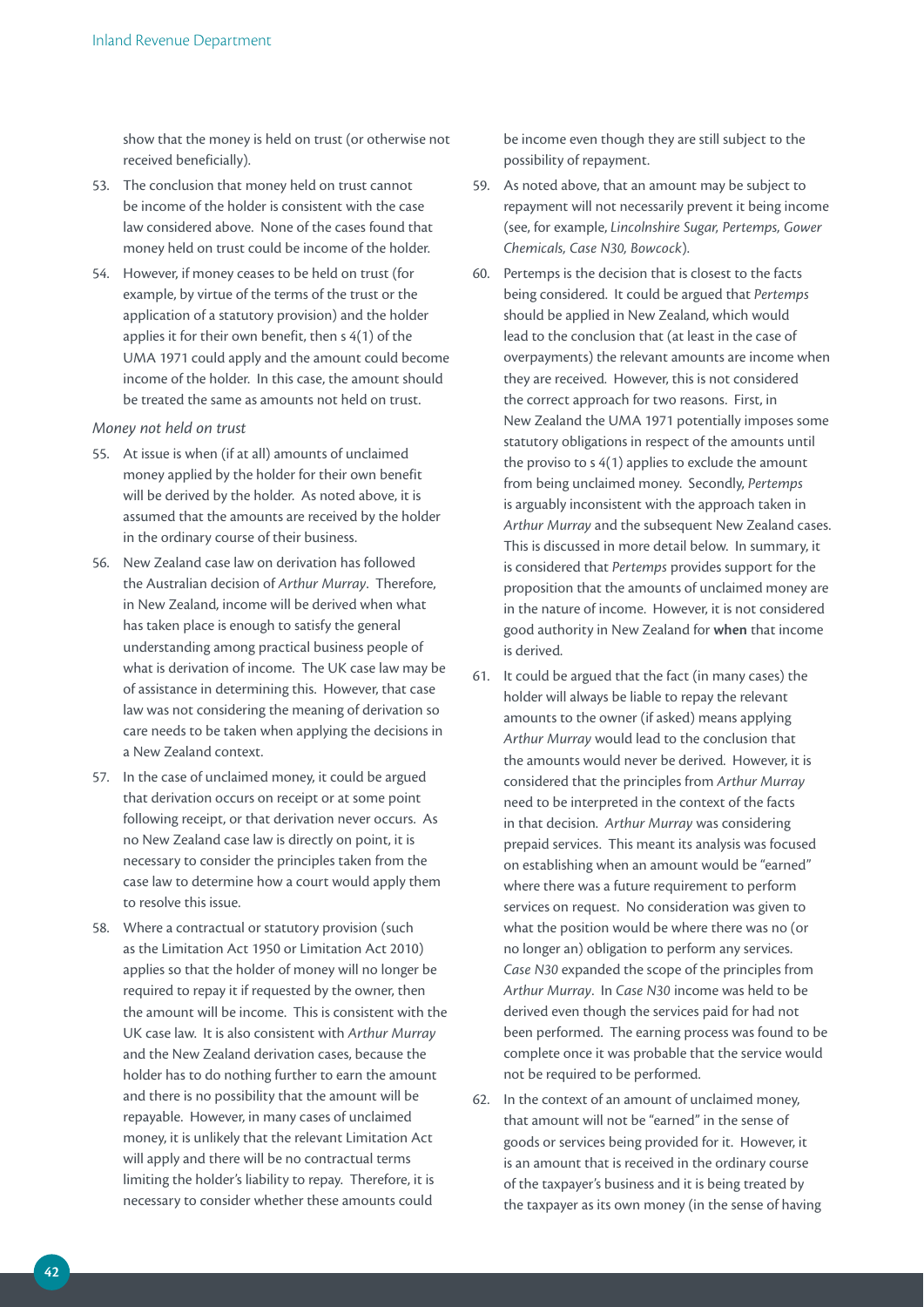been applied for the holder's use). As nothing further needs to be done by the taxpayer to earn the money, the only thing stopping it being derived is the fact it is subject to the contingency of repayment. As time passes, that contingency will become more remote.

- 63. Once it is probable that the unclaimed amount will not need to be repaid, it should be treated as income. The "probable" threshold is based on the test used in *Case N30*. A different standard may be more appropriate. For example, it could be argued that it is sufficient for an amount to be treated as income where it is "unlikely" that it will need to be repaid. However, on balance, it is considered that the case law better supports the slightly higher "probable" threshold. Practically, there may not be much difference in any event.
- 64. When it is probable that an amount will not be repaid will depend on the particular business. Business records and accounting treatment are likely to be relevant to determining this. For example, if business records show that once an amount is applied for the benefit of the holder under the proviso to s 4(1) of the UMA 1971, it is probable that it will not be paid back, then this would suggest that the amount should be returned as income at that time. If, on the other hand, the business records show that even after 10 years, customers still successfully request the return of unclaimed amounts (on more than just isolated occasions), then this may suggest that the amounts should not yet be treated as income. This will be a question of fact to be determined in each case. It is not possible to provide more prescriptive factors.
- 65. In summary, an unclaimed amount will be derived when it:
	- **•** has been applied by the holder for its own benefit (that is, the proviso to s 4(1) of the UMA 1971 applies); and
	- **•** is probable that the amount will not have to be repaid (which would include situations (described above) when the amount is not legally recoverable; for example, under a contractual term or the Limitation Act).

#### *Amounts subsequently repaid to owners*

- 66. Section DA 1 sets out the general permission for deductibility. In particular, s DA 1(b) allows a deduction for an amount of expenditure to the extent to which it is incurred in the course of carrying on a business for the purpose of deriving assessable or excluded income.
- 67. The Rulings apply to amounts of unclaimed money that are received by holders in the ordinary course

of their business. The Commissioner's view is that repayment of these amounts to their owners is also undertaken in the course of the holder's business. Consequently, if a holder subsequently returns an amount that has previously been recognised as income, the holder will be entitled to a deduction under s DA 1(b).

# **Conclusions**

- 68. For amounts of unclaimed money of \$100 or less, while money is held on trust and cannot be (and has not been) applied by the holder for their own benefit (or for the benefit of any other person or for any purpose or object) it cannot be income of the holder.
- 69. An unclaimed amount (of \$100 or less) not held on trust will be derived when it:
	- **•** has been applied by the holder for its own benefit (that is, the proviso to s 4(1) of the UMA 1971 applies); and
	- **•** is probable that the amount will not have to be repaid (which would include situations when the amount is not legally recoverable; for example, under a contractual term or the Limitation Act).
- 70. When it is probable that an amount will not be repaid will depend on the particular business. Business records and accounting treatment are likely to be relevant to determining this.
- 71. If a holder has recognised a previously unclaimed amount as income and subsequently returns that amount to the owner, the holder will be entitled to a deduction under s DA 1(b).

#### **Example: Unclaimed money not held on trust**

- 72. The following example is included to assist in explaining the application of the law.
- 73. Supaphone Ltd is carrying on business as a telecommunications company. Many of Supaphone's clients pay their accounts by monthly automatic payment. Sometimes when clients close their accounts with Supaphone, they forget to cancel their automatic payments straight away. This results in overpayments to Supaphone. Supaphone attempts to contact customers to return these overpayments, but these customers are often impossible to locate. Supaphone also receives payment by cheque. Sometimes, despite its best attempts, Supaphone cannot match the cheque received with a particular customer's account. In both situations, the amounts received are subject to the UMA 1971.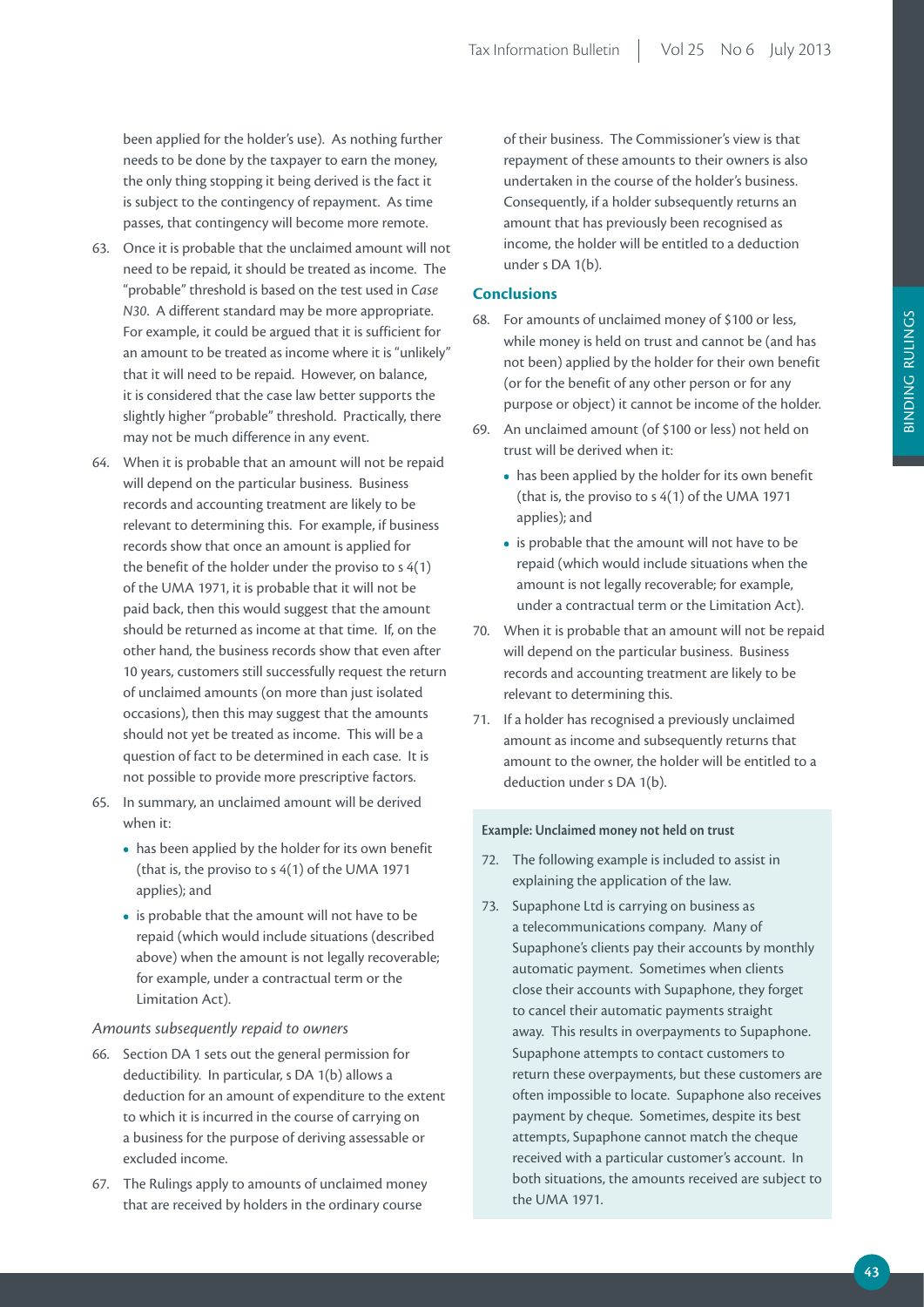- 74. Where unclaimed amounts are \$100 or less, Supaphone applies them to its business (within the applicable timeframes) under the proviso to s 4(1) of the UMA 1971. At this time, the amounts are no longer subject to the UMA 1971.
- 75. Supaphone's business records show that over the past 10 years repayment requests are made for 50% of unclaimed amounts within four years of receipt. However, in the past 10 years only two people have requested the return of unclaimed money more than four years after it was received. Therefore, after four years it is probable that the amount will not have to be repaid.
- 76. Supaphone asks whether (and when) the unclaimed amounts of \$100 or less are business income under  $s$  CB 1.
- 77. The unclaimed amounts are not held by Supaphone on trust. Therefore, the amounts will be income under s CB 1 when they are derived (assuming that no other timing regime applies). The amounts will be derived when:
	- **•** Supaphone applies the amounts to its business under the proviso to s 4(1) of the UMA 1971 (which occurs around six years after receipt); and
	- **•** it is probable that Supaphone will not have to repay the amounts (in this case four years after receipt).
- 78. As the later of these events is the application of the amounts under the proviso to s 4(1), the amounts are derived and should be returned as business income when Supaphone applies these amounts to its business.

# **References**

| <b>Subject references</b>                                      |
|----------------------------------------------------------------|
| Business income; Derivation; Unclaimed money                   |
| Legislative references                                         |
| Income Tax Act 2007, s CB 1                                    |
| Limitation Act 1950                                            |
| Limitation Act 2010                                            |
| Unclaimed Money Act 1971, ss 4, 5, 6, 7 and 8                  |
| Case references                                                |
| A Elson (Inspector of Taxes) v Prices Tailors Ltd [1963] 1 All |
| ER 231 (ChD)                                                   |
| Arthur Murray (NSW) Pty Ltd v FCT (1965) 114 CLR 314           |
| Bowcock v CIR (1981) 5 NZTC 61,062 (HC)                        |
| Case N30 (1991) 13 NZTC 3,266 (TRA)                            |

*CIR v Molloy* (1990) 12 NZTC 7,146 (HC)

*Gower Chemicals v HMRC* [2008] UKSPC 713 (SpC)

*Jay's the Jewellers Ltd v IRC* [1947] 2 All ER 762 (KB)

*Lincolnshire Sugar Co Ltd (in liquidation) v Smart* (HMIT)

[1937] 1 All ER 413 (HL)

*Morley (Inspector of Taxes) v Tattersall* [1938] 3 All ER 296  $(CA)$ 

*Pertemps Recruitment Partnership Ltd v HMRC* [2010] UKFTT 218 (TC)

#### **Other references**

'Inland Revenue Technical Rulings – now limited to historic value' *Tax Information Bulletin* Vol 10, No 9 (September 1998)

# **APPENDIX – LEGISLATION**

# **Income Tax Act 2007**

1. Section CB 1 provides:

**CB 1Amounts derived from business** 

*Income* 

(1) An amount that a person derives from a business is income of the person.

*Exclusion*

(2) Subsection (1) does not apply to an amount that is of a capital nature.

# **Unclaimed Money Act 1971**

- 2. Section 4 of the Unclaimed Money Act 1971 provides: *Unclaimed money*
	- (1) Subject to this section, unclaimed money shall consist of—
		- (a) money, including the interest or any amount in the nature of interest thereon, deposited with any holder so as to bear interest for a fixed term, which has been in the possession of the holder for the period of 6 years immediately following the date of expiry of the term:
		- (b) money, including the interest or any amount in the nature of interest thereon, deposited with any holder so as to bear interest—
			- (i) without limitation of time; or
			- (ii) for a fixed term where, on the expiry of the fixed term, the money, if it is not withdrawn by the customer, is to be treated as reinvested,—

where in either case the customer has not operated on the account for a period of 25 years, whether by deposit, or withdrawal, or instruction in writing: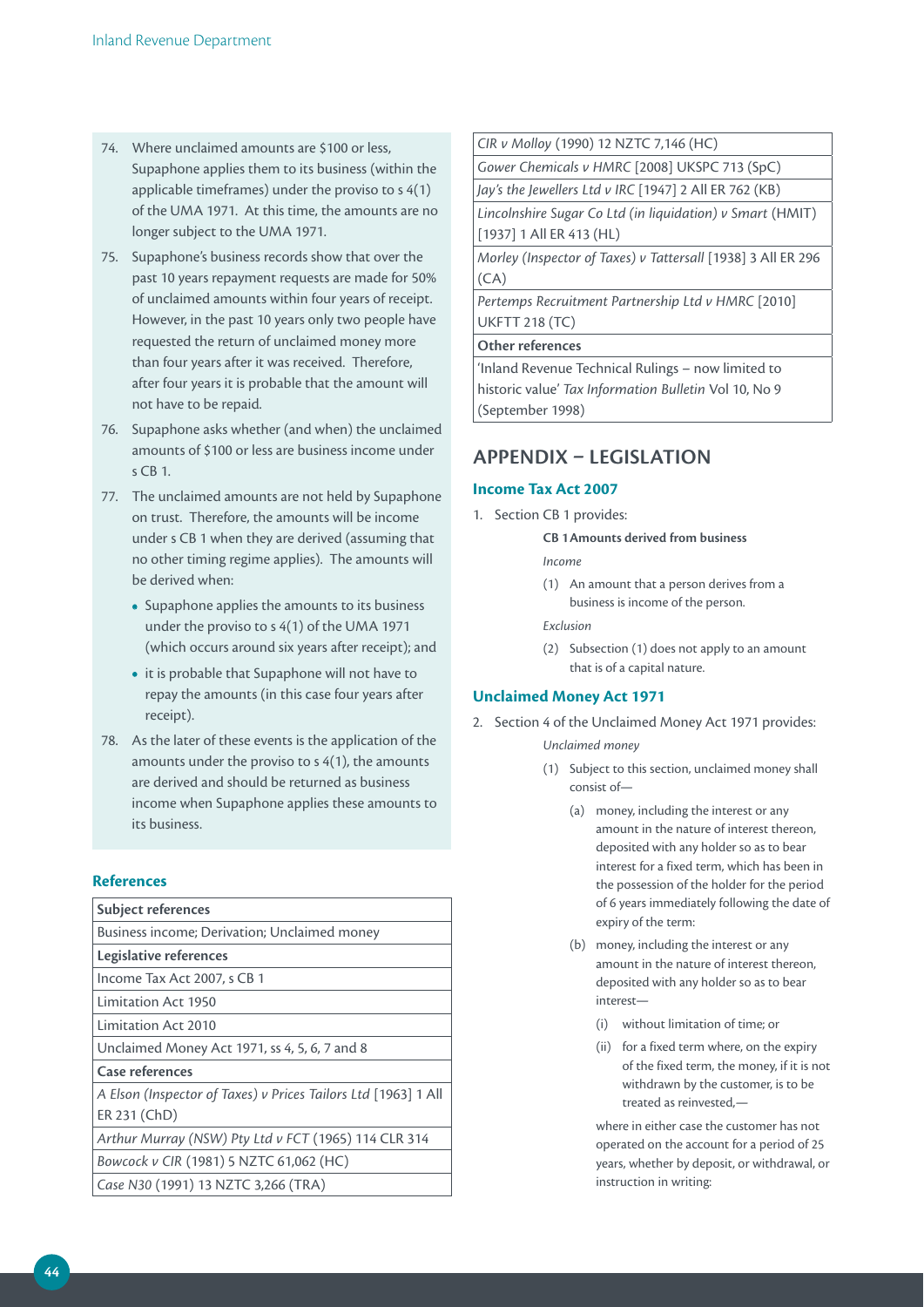- (c) money deposited upon current account or otherwise with any holder and not bearing interest, where—
	- (i) in any case where the holder is a savings bank, the customer has not operated on the account for a period of 25 years, whether by deposit, or withdrawal, or instruction in writing; and
	- (ii) in any other case, the customer has not operated on the account for a period of 6 years, whether by deposit, or withdrawal, or instruction in writing:
- (d) money payable or distributable on or in consequence of the maturity of a policy of life assurance, being money which has been in the possession of any holder for the period of 6 years immediately succeeding the date on which—
	- (i) the policy matured otherwise than by death; or
	- (ii) the holder first had reason to suppose that the policy has matured by death, whether such death has been legally proved or not,—

whichever date is the earlier, and notwithstanding that by the terms of the policy the money is not payable or distributable except on proof of death, or on proof of age or any other collateral matter:

(e) any other money, of any kind whatsoever, which has been owing by any holder for the period of 6 years immediately following the date on which the money has become payable by the holder:

provided that money of any of the kinds referred to in this subsection shall cease to be unclaimed money where—

- (i) in respect of any one owner it does not exceed \$100 in total; and
- (ii) before the 1st day of June next succeeding the end of the period of 6 years or, as the case may be, 25 years specified in this subsection, that unclaimed money is, without limiting any claim any owner may have thereto, applied by the holder for his own benefit or for the benefit of any other person or for any purpose or object.
- (2) Unclaimed money shall not include—
	- (a) any dividends, not being dividends payable by a mutual association in relation to money deposited with the association, payable by a company to any of its shareholders:
- (b) any rebate payable by a mutual association (other than a holder of the kind referred to in paragraph (f) of subsection (1) of section 5 of this Act) to any of its members in relation to the trading transactions of the member with the association, not being a rebate payable in relation to money deposited with the association:
- (c) any benefits payable from any pension or superannuation fund.
- (3) Where a holder has ceased to carry on business or has died, and the holder, or, as the case may be, his personal representative, has for a period of 6 months or more immediately succeeding the date of that cessation or death been in possession of or owed money which has remained unclaimed and—
	- (a) which would become unclaimed money when the period referred to in the appropriate paragraph of subsection (1) of this section had expired if the money had remained unclaimed; or
	- (b) which would have so become unclaimed money if it were not money of any of the kinds referred to in subsection (2) of this section,—

the holder or that personal representative may, if he thinks fit, pay the money to the Commissioner and furnish to the Commissioner particulars of the payment and of the person on whose behalf the money was held or to whom it was owed; and thereupon that money shall be deemed to be unclaimed money, and the provisions of this Act, as far as they are applicable, shall apply accordingly: provided that this subsection shall not apply to any money of the kind referred to in section 330 of the Companies Act 1955.

- (4) In subsection (2) of this section the expression **mutual association** means any body or association of persons, whether incorporated or not, which enters into transactions of a mutual character with its members, whether or not it also enters into transactions with other persons.
- 3. Section 5 of the Unclaimed Money Act 1971 provides: *Holder*
	- (1) This Act shall apply to unclaimed money held or owing by the following holders:
		- (a) any company incorporated in New Zealand and any liquidator or receiver of any such company:
		- (b) any company incorporated out of New Zealand and carrying on business in New Zealand, and any liquidator or receiver of any such company: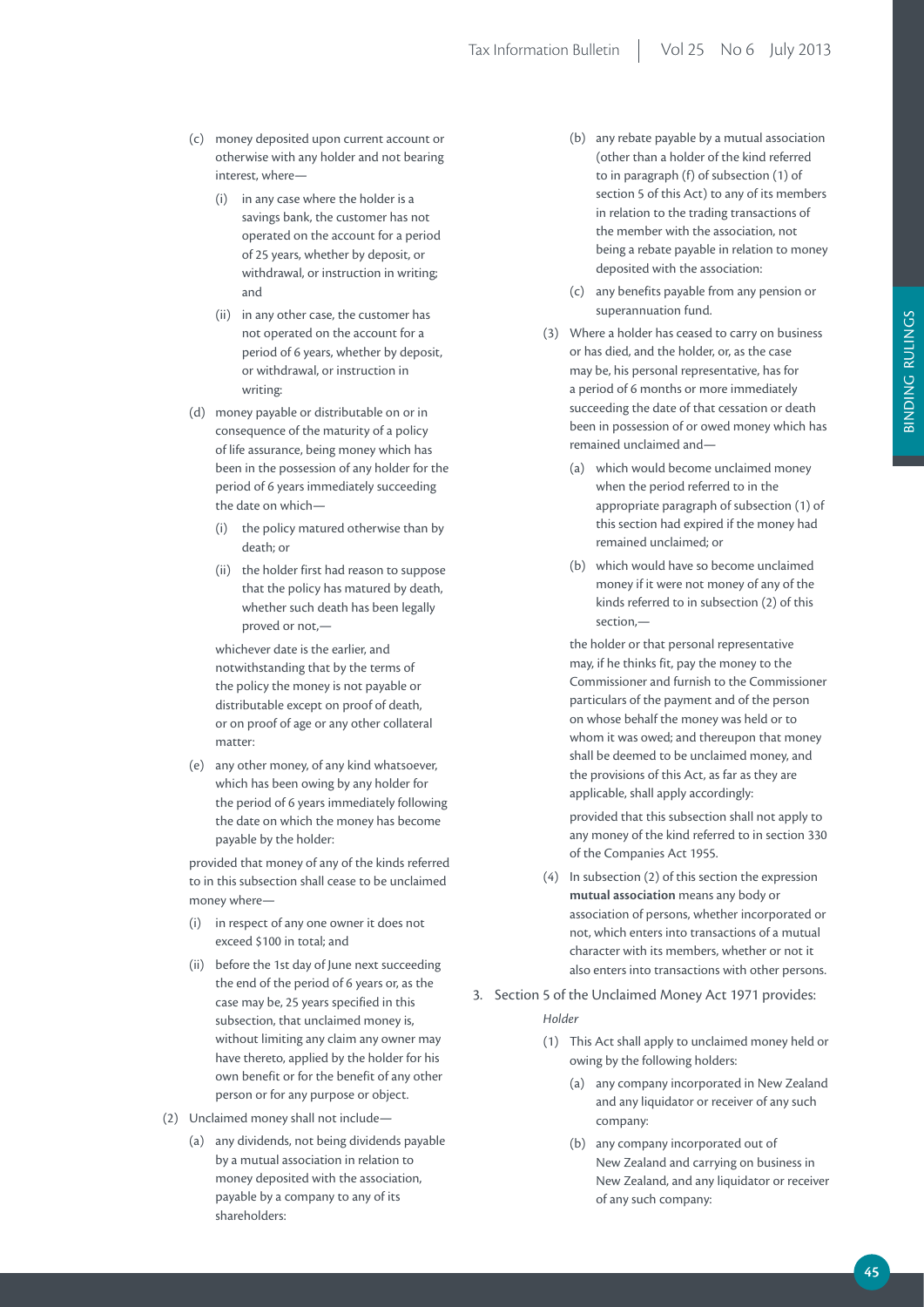- (c) any bank, including a savings bank, carrying on business in New Zealand:
- (d) any building society within the meaning of the Building Societies Act 1965:
- (e) any person, firm, body, or institution carrying on the business of borrowing and lending money in New Zealand, in respect of money borrowed:
- (f) any insurance office or company carrying on business in New Zealand, including the Government Life Insurance Corporation:
- (g) any auctioneer within the meaning of the Auctioneers Act 1928, whether or not a company, in respect of any balance of proceeds of any auction sale:
- (h) any agent within the meaning of the Real Estate Agents Act 2008, whether or not a company, in respect of money held in a trust account:
- (ha) any conveyancing practitioner within the meaning of the Lawyers and Conveyancers Act 2006, in respect of money held in a trust account:
- (i) any sharebroker within the meaning of the Sharebrokers Act 1908, whether or not a company, in respect of money held on behalf of clients:
- (j) any chartered accountant (within the meaning of section 19 of the New Zealand Institute of Chartered Accountants Act 1996) in respect of money held on behalf of clients:
- (k) any motor vehicle trader within the meaning of the Motor Vehicle Sales Act 2003, whether or not a company, for money held on behalf of any person for whom the trader has acted as agent in the course of carrying on the business of motor vehicle trading.
- (2) Any person, firm, body, or institution may elect to be the holder in respect of such money held or owing by him or it as he or it thinks fit, not being—
	- (a) unclaimed money in respect of which he or it is the holder under subsection (1) of this section; or
	- (b) except where subsection (3) of section 4 of this Act applies, money to which subsection (2) of that section applies;—

and in that case he or it shall be deemed to be the holder in respect of that money.

4. Section 6 of the Unclaimed Money Act 1971 provides:

*Register to be kept*

(1) Every holder shall, on the 1st day of June in each year, enter in an alphabetical register, to be kept

at the head or principal office in New Zealand of the holder, in the form prescribed in the Schedule to this Act, particulars of unclaimed money arising on or after the 1st day of June in the preceding year; and from and after the 8th day of June in each year that register shall be open to the inspection of all persons at that head or principal office during the hours within which the ordinary business of the holder is transacted, on payment of such fee as may be determined by the holder, but not exceeding 50 cents:

provided that—

- (a) on ceasing to carry on business in New Zealand a holder shall deposit the register in the custody of the Registrar of the District Court nearest to the place where that register was theretofore kept:
- (b) any holder may at any time so deposit any book or part of the register in which no entry has been made for a period of not less than 6 years immediately preceding the date of that deposit.
- (2) Nothing in this section shall apply to any unclaimed money in respect of which special provisions are made by or under any other Act, or to any unclaimed money which, pursuant to the proviso to subsection (1) of section 4 of this Act, ceases to be unclaimed money.
- 5. Section 7 of the Unclaimed Money Act 1971 provides: *Holder to notify Commissioner and owners of entries in register of unclaimed money*
	- (1) Not later than the 30th day of June in each year, every holder shall, by letter addressed to the last known place of business or abode of the owner, post to every owner in respect of whom an entry as the owner of unclaimed money was required to be made on the 1st day of that month in the register kept by the holder pursuant to section 6 of this Act, a notice specifying the amount of that money and the fact that it is entered in the register as unclaimed money, and the holder shall thereupon enter in that register the date of posting of the notice.
	- (2) Not later than the 30th day of September in each year, every holder shall furnish to the Commissioner a copy of every entry made, on or after the 1st day of June in that year, in the register kept by the holder pursuant to section 6 of this Act, and shall indicate to the Commissioner which, if any, of the unclaimed money in respect of which the entry was so made, has, on or after that 1st day of June, been paid to the owner thereof.
	- (3) Nothing in this section shall apply to any unclaimed money in respect of which special provisions are made by or under any other Act.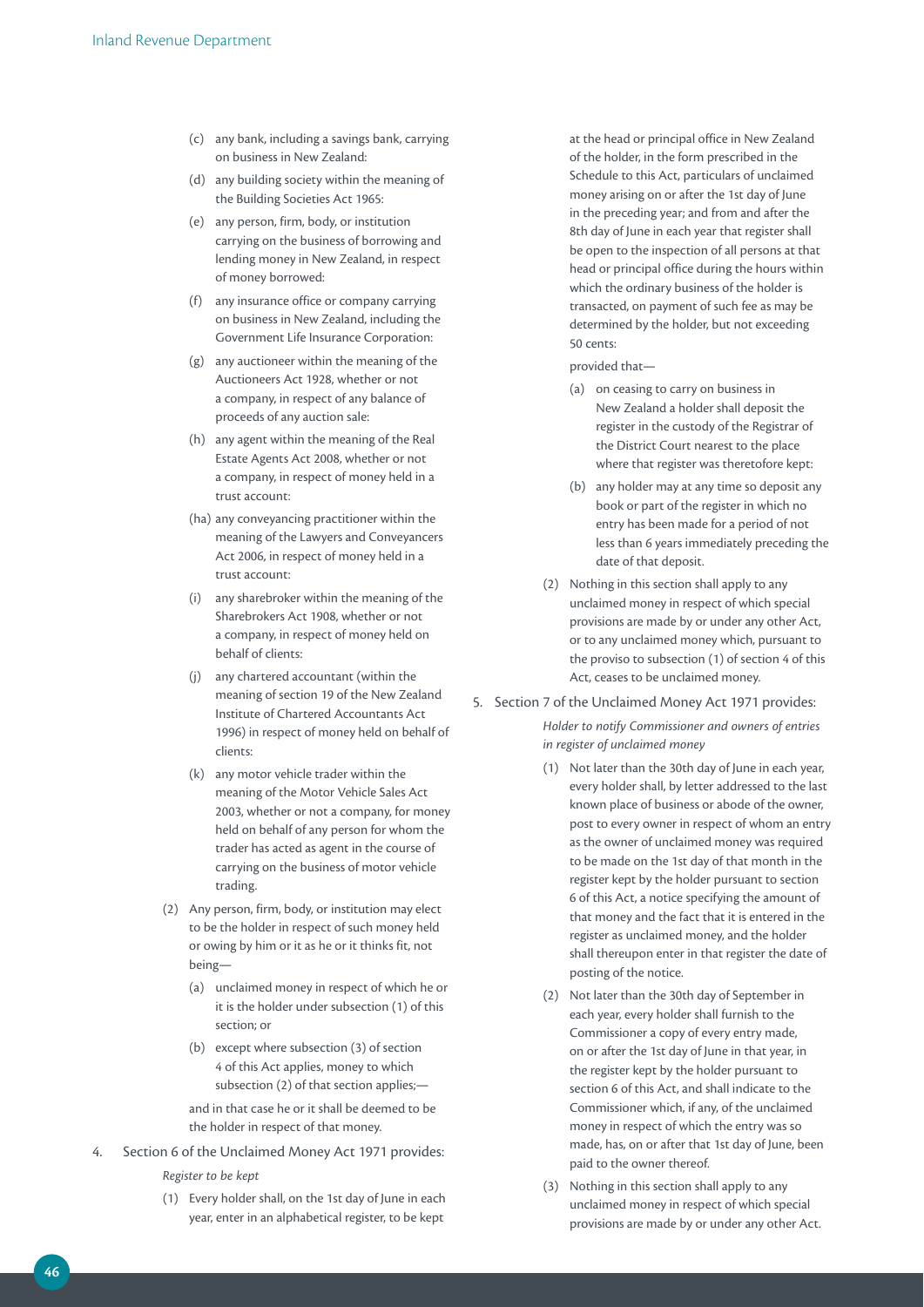- 6. Section 8 of the Unclaimed Money Act 1971 provides:
	- *Payment of unclaimed money to Commissioner*
	- (1) All unclaimed money arising in any year ending with the 31st day of May which has not, before the next succeeding 30th day of September, been paid by a holder to the owner thereof, and in respect of which no person has before that 30th day of September established a valid claim, shall be paid, on or before the next succeeding 31st day of October, by the holder to the Commissioner:

provided that this subsection shall not apply to any unclaimed money in respect of which special provisions in relation to payment to the Commissioner are made by this Act or in respect of which special provisions are made by or under any other Act.

- (2) All money payable to the Commissioner in accordance with this section shall be recoverable by the Commissioner on behalf of the Crown by action in his official name in any Court of competent jurisdiction against the holder as a debt due to the Crown.
- (3) All unclaimed money received by the Commissioner under this or any other Act shall be paid into the Crown Bank Account.
- (4) Where unclaimed money is paid by a holder to the Commissioner in accordance with this Act, the holder shall thereafter be relieved of all further liability to any claimant in respect of the money so paid.
- 7. Section 13 of the Unclaimed Money Act 1971 provides: *Offences*
	-
	- (1) Every person commits an offence, and is liable on summary conviction to a fine not exceeding \$500, who wilfully or negligently-
		- (a) being a holder, fails to comply with any provision of section 6, section 7, subsection (1) of section 8, or section 10 of this Act, or with any condition on which the Commissioner has granted exemption under section 9 of this Act; or
		- (b) being a director, manager, secretary, or other officer of the holder, authorises or permits that failure to comply.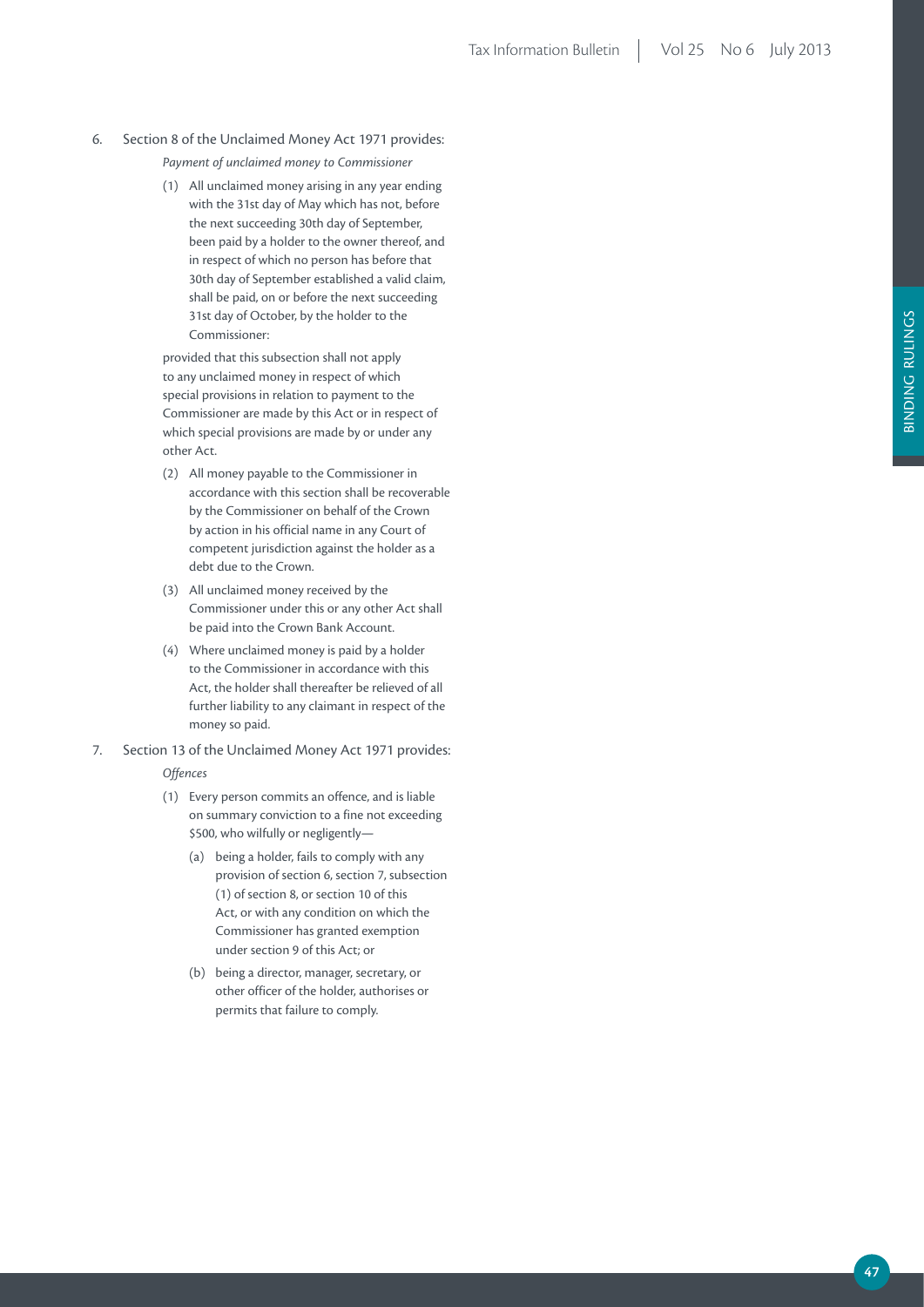# **LEGISLATION AND DETERMINATIONS**

This section of the *TIB* covers items such as recent tax legislation and depreciation determinations, livestock values and changes in FBT and GST interest rates.

# DETERMINATION DEP84: DEPRECIATION RATE FOR PRINTING MACHINES (AUTOMATED INKJET FLATBED)

# **Note to Determination DEP84**

The Commissioner has considered a general depreciation rate for printing machines that use integrated technologies that consist of a screen printer type base (base printing machine) with a multiple-head inkjet print shuttle (digital print head) to form a new hybrid machine.

Although these machines are manufactured as one unit, the two key integrated components utilise different technology, therefore the lives of the base printing machine and digital print head could be different. A weighted average calculation has been applied by the Commissioner to arrive at an estimated useful life for the asset as a whole. The weighted average calculation more accurately reflects the economic life of the asset and recognises that some components contribute unequally to the life of an asset.

The general depreciation rate applies to these printing machines only. Other machinery that can be linked to these printing machines (examples being, dryer and in-line stacking machines) appear to be quite conventional and are covered by other general depreciation rates applicable to these other machines.

# **GENERAL DEPRECIATION DETERMINATION DEP84**

This determination may be cited as "Determination DEP84: Printing machines (automated inkjet flatbed).

This determination applies for the 2014 and subsequent income years.

# **1. Application**

This determination applies to taxpayers who own items of depreciable property of the kind listed in the table below.

# **2. Determination**

Pursuant to section 91AAF of the Tax Administration Act 1994 I set in this determination the economic rate to apply to the kind of items of depreciable property listed in the table below by:

**•** adding into the "Packaging (excluding plastic packaging)" and "Printing and photographic" industry categories, the new asset class, estimated useful life, and general diminishing value and straight-line depreciation rates listed below:

| <b>Asset class</b>                                 | Estimated useful DV rate SL rate<br>life (years) | (% ) | (% ) |
|----------------------------------------------------|--------------------------------------------------|------|------|
| Printing machines<br>(automated inkjet<br>flatbed) | 10                                               | 20   | 13.5 |

# **3. Interpretation**

In this determination, unless the context otherwise requires, words and terms have the same meaning as in the Income Tax Act 2007 and the Tax Administration Act 1994.

This determination is signed by me on the 30th day of May 2013.

# **Vanessa Montgomery**

(Acting) LTS Manager, Technical Standards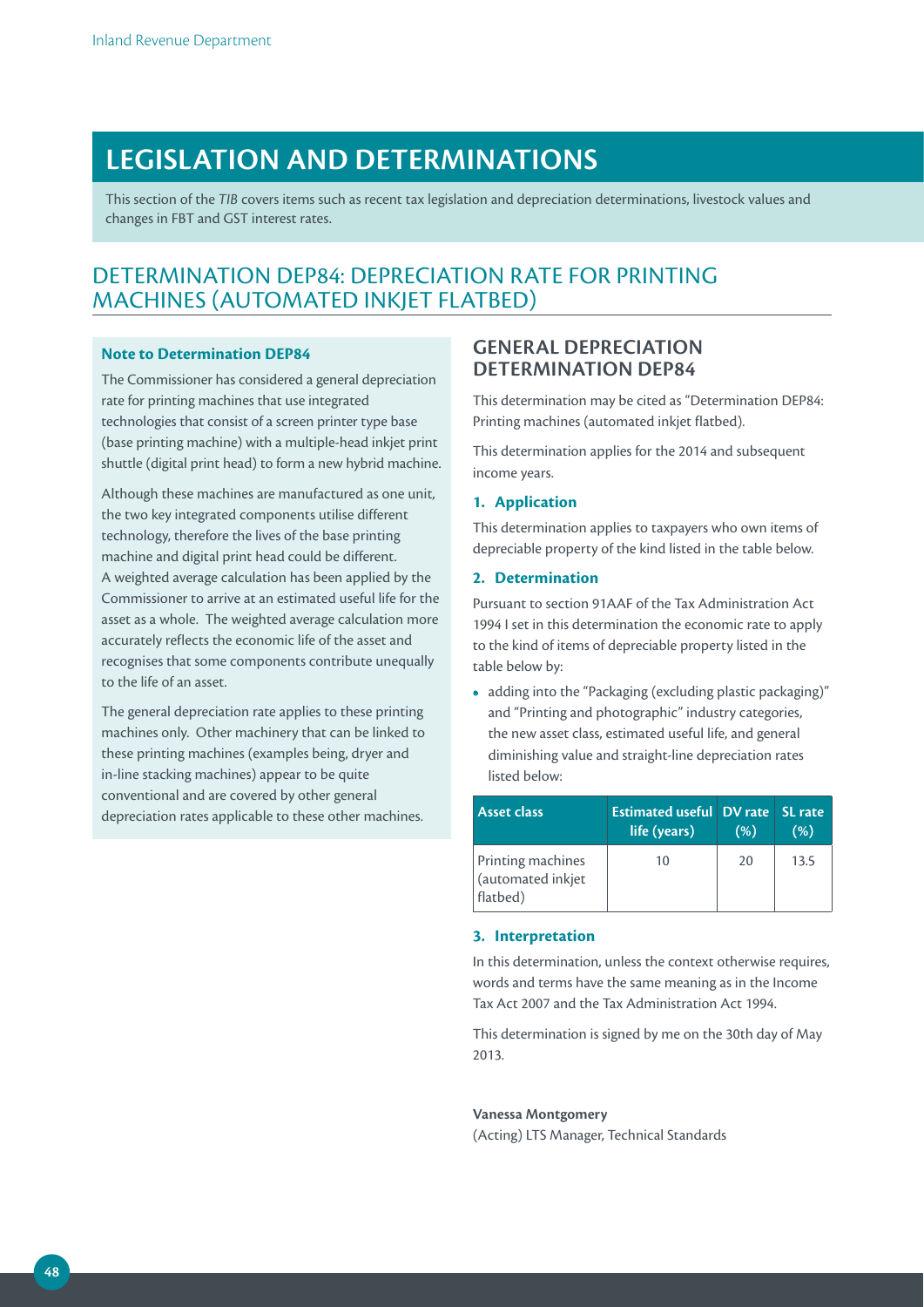# PROVISIONAL DEPRECIATION DETERMINATION PROV25: STABILISED TURF SYSTEMS

## **Note to Determination PROV25**

The Commissioner has set provisional depreciation rates for stabilised turf systems by adding new asset classes to the "Leisure" industry category.

Stabilised turf systems comprise the playing surfaces of some sports stadiums. The turf systems are made up of the playing surface, infill, base, drainage, and watering system. The turf systems vary in that one involves synthetic grass and the other synthetic tufts and plastic mesh through which natural grass grows. Ground preparation work, other than trenches cut to facilitate the installation of drainage pipes, is not depreciable as it relates to the land.

As the determination shows, the stabilised turf system consists of a number of components that have different useful lives.

# **PROVISIONAL DEPRECIATION DETERMINATION PR OV25**

# **1. Application**

This determination applies to taxpayers who own depreciable property of the kind listed in the table below.

This determination applies from the 2011–12 and subsequent income years.

#### **2. Determination**

Pursuant to section 91AAG of the Tax Administration Act 1994 the provisional determination will apply to the kind of items of depreciable property listed in the table below by:

**•** adding into the "Leisure" industry category new asset classes, estimated useful lives, and provisional diminishing value and straight line depreciation rates as listed below:

| <b>Asset class</b>                                                                                             | <b>Estimated useful</b><br>life (years) | DV rate<br>$(\%)$ | <b>SL</b> rate<br>$(\% )$ |
|----------------------------------------------------------------------------------------------------------------|-----------------------------------------|-------------------|---------------------------|
| Synthetic Grass,<br>infill and shock<br>attenuation pads                                                       | 10                                      | 20                | 13.5                      |
| <b>Stabilised Turf</b><br>System Matrix and<br>infill                                                          | 10                                      | 20                | 13.5                      |
| Base Sand, Gravel<br>and Drainage<br>(including drainage)<br>trenches but not<br>including land<br>contouring) | 20                                      | 10                | 7.5                       |
| <b>Watering System</b>                                                                                         | 20                                      | 10                | 7.5                       |

# **3. Interpretation**

In this determination, unless the context otherwise requires, words and terms have the same meaning as in the Income Tax Act 2007 and the Tax Administration Act 1994.

This determination is signed by me on the 5th day of June 2013.

#### **Rob Wells**

LTS Manager, Technical Standards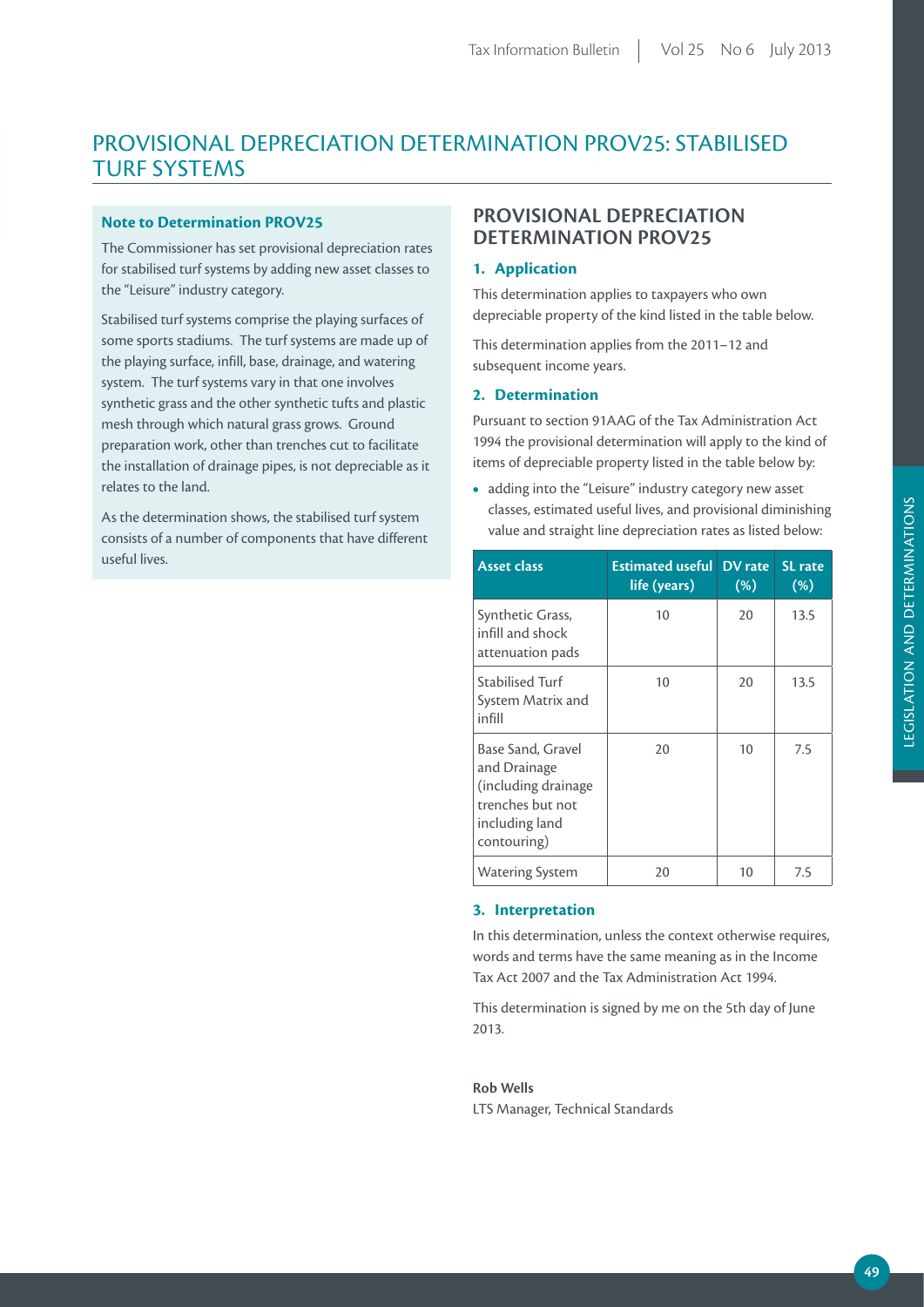# **QUESTIONS WE'VE BEEN ASKED**

This section of the *TIB* sets out the answers to some day-to-day questions people have asked. They are published here as they may be of general interest to readers.

# QB 13/02: INCOME TAX – DETERMINING THE "SUBSCRIPTIONS" AMOUNT FOR AN AMALGAMATED COMPANY UNDER THE AVAILABLE SUBSCRIBED CAPITAL RULES

All legislative references are to the Income Tax Act 2007 unless otherwise stated.

This Question We've Been Asked is about ss CD 43(2)(b) and CD 43(15).

# **Question**

1. We have been asked whether the "subscriptions" amount in the available subscribed capital (ASC) formula in s CD 43 excludes consideration received for shares issued by an amalgamated company between 30 June 1994 and the date of the amalgamation through the operation of s CD 43(15)(a)(iii).

#### **Answer**

- 2. The consideration received for shares issued by an amalgamated company between 30 June 1994 and the date of the amalgamation is not excluded from the amalgamated company's subscriptions amount by s CD 43(15)(a)(iii).
- 3. Section CD 43(15)(a)(iii) operates to prevent the double-counting of an amalgamated company's "subscriptions". For an amalgamated company, as with any other company, it is necessary to determine the consideration received for shares issued under s CD 43(2)(b). Section CD 43(15) provides that the ASC of an amalgamated company "includes" the ASC of all amalgamating companies (except the amalgamated company under s CD 43(15)(a)(iii)). Therefore, s CD 43(15) adds an additional amount to the "subscriptions" amount of an amalgamated company determined under s CD 43(2)(b).
- 4. The purpose of the ASC formula is to determine the amount that shareholders have paid into a company as capital when subscribing for shares. The ASC of a company can be returned to shareholders tax-free in certain circumstances rather than being treated as a dividend.

#### **Explanation**

5. This Question We've Been Asked clarifies the effect of s CD 43(15)(a)(iii). It has been suggested that this subparagraph might exclude the ASC of the amalgamated company from being taken into account as "subscriptions" in the ASC formula.

# *Section CD 43(2)(b)*

- 6. Subsections (1) and (2)(b) of s CD 43 provide: **CD 43 Available subscribed capital (ASC) amount** *Formula for calculating amount of available subscribed capital*
	- (1) For a share (the share) in a company at any relevant time (the calculation time), the amount of available subscribed capital is calculated using the formula—

1 July 1994 balance + subscriptions – returns – look-through company returns.

*Definition of items in formula*

…

- (2) In the formula in subsection (1),—
- (b) subscriptions, subject to subsections (6) to (21), is the total amount of consideration that the company received, after 30 June 1994 and before the calculation time, for the issue of shares of the same class (the class) as the share, ignoring section HB 1 (Look-through companies are transparent):
- 7. Section CD 43(2)(b) provides that the subscriptions amount of a company is the total amount of consideration that the company received after 30 June 1994 and before the calculation time for the issue of shares of the same class.
- 8. Section CD 43(2)(b) is subject to s CD 43(15) when determining the ASC of an amalgamated company. The phrase "subject to" indicates that one provision qualifies, modifies or changes another. The phrase also indicates which provision is to prevail in the event of a conflict: *C & J Clark Ltd v Inland Revenue Commissioner* [1973] 1 WLR 905; *Harding v Coburn* [1976] 2 NZLR 577; *Re Tasman Pacific Airlines of NZ Ltd (in rec & liq)*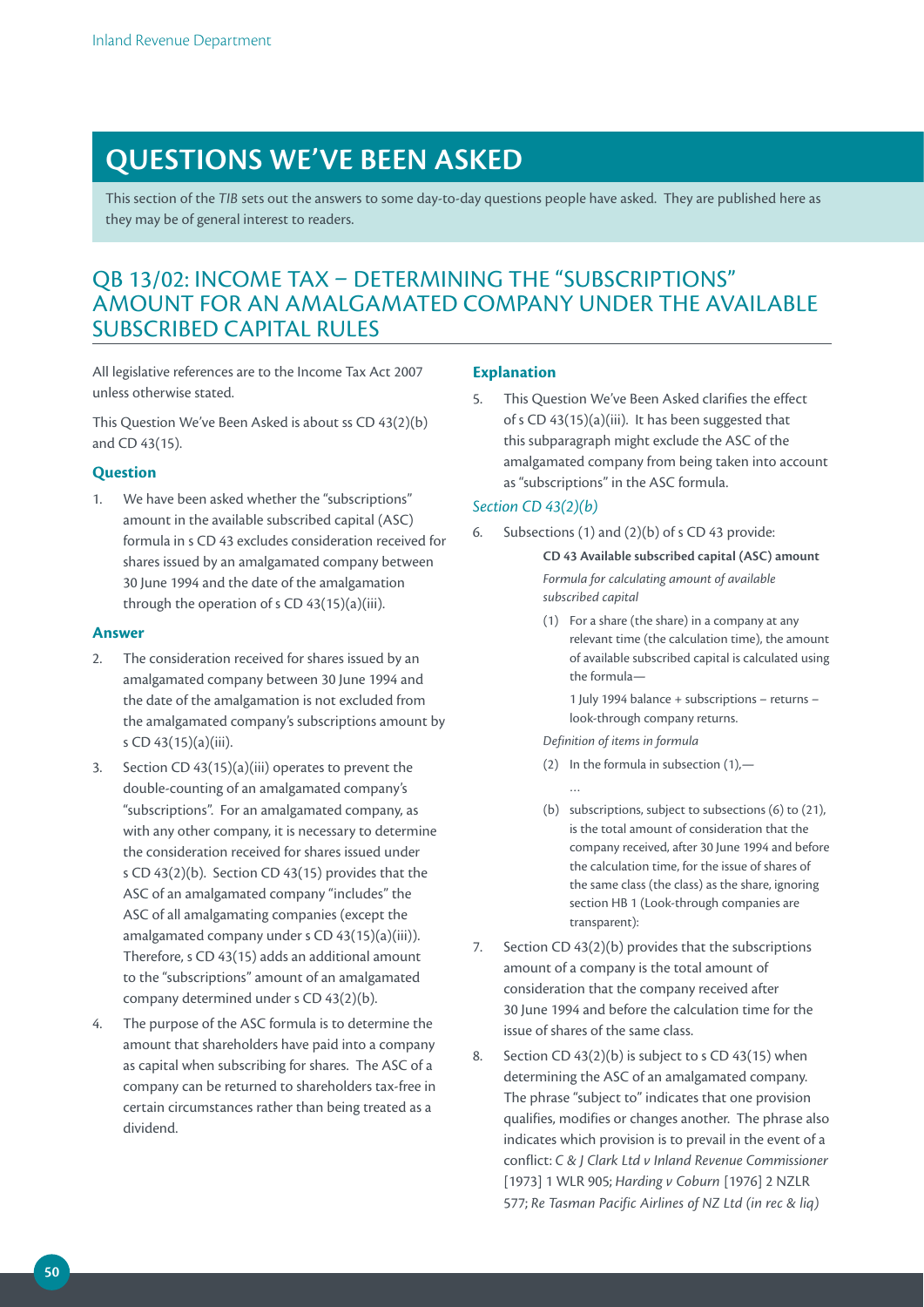[2002] 1 NZLR 688; JF Burrows and RI Carter, *Statute Law in New Zealand* (4th edition, LexisNexis, Wellington, 2009) at p 440. In addition, the courts will generally favour an interpretation of the phrase "subject to" that is consistent with the scheme and purpose of the Act: *Walker v Walker* [1983] NZLR 560.

#### **Section CD 43(15)**

- 9. Section CD 43(15)(a)(i) to (iii) provides:
	- *Subscriptions amount: amalgamated company*
	- (15) The subscriptions amount for a company that is an amalgamated company resulting from an amalgamation—
		- (a) includes an amount, as if it were consideration received at the time of the amalgamation for the issue of the amalgamated company's shares, equal to the available subscribed capital, at the time of the amalgamation, of all shares in the amalgamating companies that are—
			- (i) of an equivalent class to the class; and
			- (ii) not held directly or indirectly by an amalgamating company; and
			- (iii) not shares in the amalgamated company:
- 10. Section CD 43(15) applies to a company that is an amalgamated company. All companies involved in an amalgamation are amalgamating companies. A company that exists before an amalgamation and continues as the amalgamated company is both an "amalgamated company" and an "amalgamating company".
- 11. Section CD 43(15) includes an amount (as if it were consideration received at the time of the amalgamation for the issue of the amalgamated company's shares) equal to the ASC of all shares in the amalgamating companies. This amount, however, does not include the ASC on shares in the amalgamated company by virtue of s CD 43(15)(a)(iii). A definition that uses the word "includes" is generally understood to extend the meaning of the term defined beyond that which it would normally cover: *Dilworth v Commissioner of Stamps* [1899] AC 99; *CIR v Albany Warehouse Ltd* (2009) 24 NZTC 23,532, at [37]. In this situation, the term "includes" operates to add an additional amount to the "subscriptions" amount in s CD 43(2)(b) for an amalgamated company.
- 12. By reading subs (2)(b) and (15) of s CD 43 together, it can be seen that the ASC of an amalgamated company equals the amount calculated under s CD 43(2)(b) plus the ASC of all the amalgamating companies (but not the amalgamated company). The ASC of all

the other amalgamating companies is added to the subscriptions amount of the amalgamated company. Because the amalgamated company may also be an amalgamating company until the amalgamation occurs, s CD  $43(15)(a)(iii)$  is necessary to prevent the subscriptions of the amalgamated company from being counted twice.

## **Conclusion**

13. Accordingly, the Commissioner considers the two provisions do not conflict. Section CD 43(15) merely extends the general definition of subscriptions in s CD 43(2)(b). As a result, the ASC of an amalgamated company includes an additional amount that is equal to the ASC of all the amalgamating companies, except the amalgamated company. Therefore, while s CD 43(15)(a)(iii) appears to exclude the ASC on the shares of the amalgamated company, this subparagraph is necessary to prevent double-counting. This is because the consideration received by the amalgamated company for shares will have already been taken into account under the general definition of "subscriptions" in s CD 43(2)(b). This interpretation of the definition of "subscriptions" for an amalgamated company under subs (2)(b) and (15) of s CD 43 is consistent with the wording of the legislation and the scheme and purpose of the ASC rules.

#### **Example**

- 14. A Co Ltd was incorporated in December 2012 and issued 1,000 shares for \$1 each. B Co Ltd was incorporated in December 2012 and issued 2,000 shares for \$1 each. Neither company have issued any more shares since. A Co Ltd and B Co Ltd amalgamate in March 2013. A Co Ltd remains as the amalgamated company.
- 15. The ASC of the amalgamated company is calculated using the following formula:

1 July 1994 balance + subscriptions – returns – look-through company returns

16. The subscriptions amount is determined under ss CD 43(2)(b) and CD 43(15). Based on the interpretation in this QWBA, the subscriptions amount equals the subscriptions of the amalgamated company under s CD 43(2)(b) plus the subscriptions of the amalgamating companies under s CD 43(15). However, because an amalgamated company can also be an amalgamating company, s CD 43(15)(a)(iii) excludes the subscriptions of the amalgamated company from being counted again under s CD 43(15).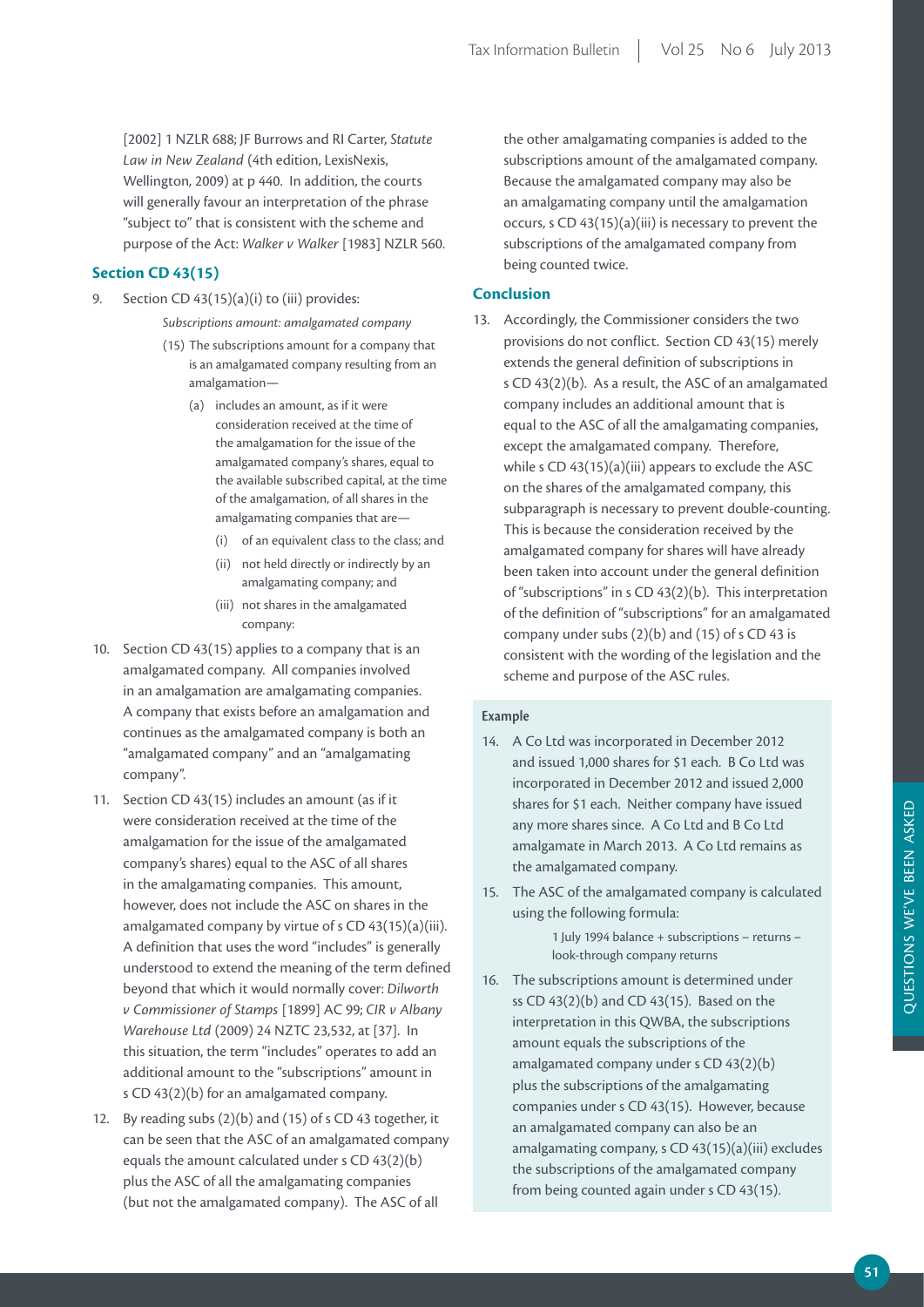17. The ASC of A Co Ltd would therefore be calculated as follows:

> 1 July 1994 balance + (subscriptions of A Co Ltd under s CD 43(2)(b) + subscriptions of the amalgamating companies (not including the amalgamated company, being A Co Ltd) under s CD 43(15)(a)) – returns – look-through company returns.

0 + (subscriptions of A Co Ltd of 1,000 + subscriptions of B Co Ltd of  $2,000$ ) – 0 – 0  $= 3,000$  ASC

# **References**

# **Subject references**

amalgamated company; amalgamating company; amalgamation; available subscribed capital; "includes"; income tax; "subject to"

**Legislative references**

Income Tax Act 2007, s CD 43(1), (2)(b) and (15), s YA 1.

**Case references**

*C & J Clark Ltd v Inland Revenue Commissioner* [1973] 1 WLR 905

*CIR v Albany Warehouse Ltd* (2009) 24 NZTC 23,532

*Dilworth v Commissioner of Stamps* [1899] AC 99

*Harding v Coburn* [1976] 2 NZLR 577

*Tasman Pacific Airlines of NZ Ltd (in rec & liq), Re* [2002] 1 NZLR 688

*Walker v Walker* [1983] NZLR 560

**Other references**

JF Burrows and RI Carter, *Statute Law in New Zealand*

(4th edition, LexisNexis, Wellington, 2009)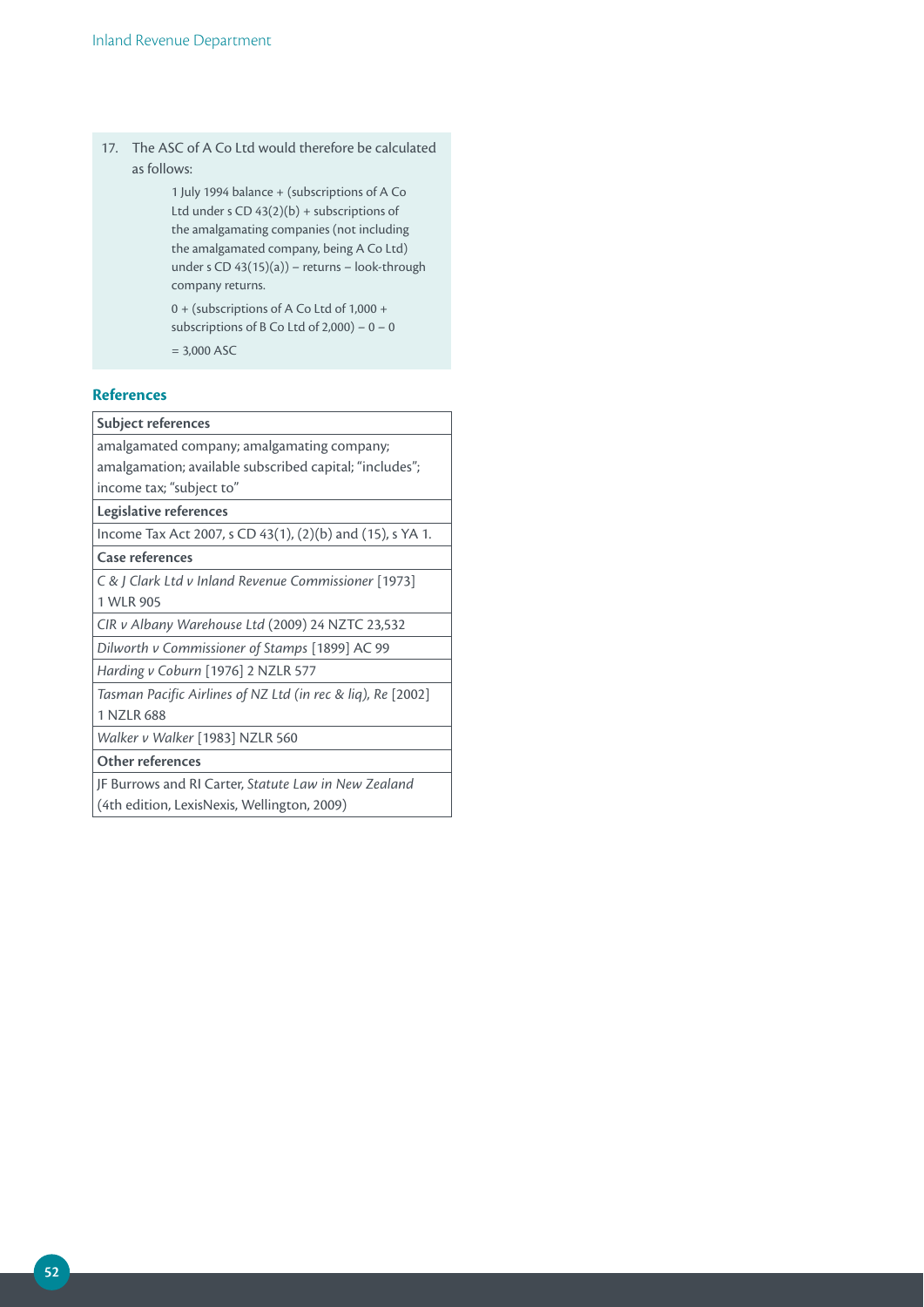# **ITEMS OF INTEREST**

# CHANGE OF NAME FOR THE ADJUDICATION UNIT TO DISPUTES REVIEW UNIT

The Adjudication Unit in the Office of the Chief Tax Counsel is now called the Disputes Review Unit (Wāhanga Arotake Wenewene) from 1 July 2013.

The new name reflects a slightly broader role and some additional oversight and review functions relating to the tax disputes resolution process that are performed internally.

The Unit is still primarily responsible for conducting adjudication reviews independent of the Service Delivery teams involved in tax disputes. It will also continue to provide Adjudication Reports. There is no change to that function, or what you will see—apart from materials such as letterheads referring to the Disputes Review Unit.

Contact details remain the same, and the primary point of contact remains the Senior Technical & Liaison Advisor in the Office of the Chief Tax Counsel.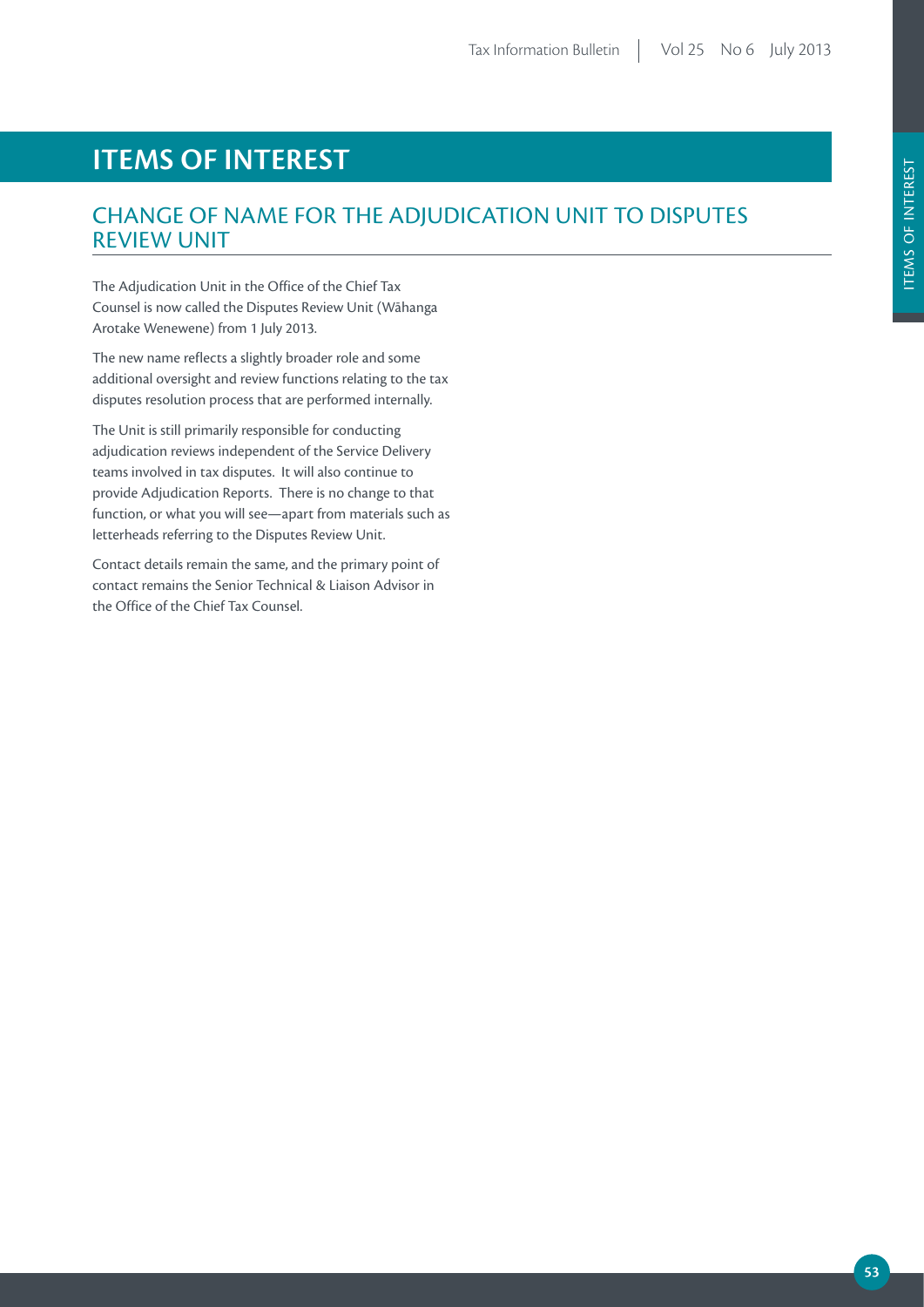# **LEGAL DECISIONS – CASE NOTES**

This section of the *TIB* sets out brief notes of recent tax decisions made by the Taxation Review Authority, the High Court, Court of Appeal, Privy Council and the Supreme Court.

We've given full references to each case, including the citation details where it has already been reported. Details of the relevant Act and section will help you to quickly identify the legislation at issue. Short case summaries and keywords deliver the bare essentials for busy readers. The notes also outline the principal facts and grounds for the decision.

These case reviews do not set out Inland Revenue policy, nor do they represent our attitude to the decision. These are purely brief factual reviews of decisions for the general interest of our readers.

# JUDICIAL REVIEW PROCEEDINGS FOR ASSESSMENT UNDER SECTION 113 OF THE TAX ADMINISTRATION ACT 1994 IS NOT A BYPASS MECHANISM FOR DISPUTE AND CHALLENGE PROCEDURES

| Case                 | Arai Korp Ltd v Commissioner of Inland  |
|----------------------|-----------------------------------------|
|                      | Revenue                                 |
| <b>Decision date</b> | 3 May 2013                              |
| Act(s)               | Tax Administration Act 1994, Judicature |
|                      | Amendment Act 1972                      |
| <b>Keywords</b>      | Reassessment, correctness of default    |
|                      | assessments, attempt to bypass disputes |
|                      | and challenge procedures                |

# **Summary**

Arai Korp Ltd sought to judicially review the Commissioner of Inland Revenue's ("the Commissioner") decision not to invoke section 113 of the Tax Administration Act 1994 ("TAA") in respect of the applicant's income tax assessments for the 2004 and 2005 income years. The original assessments, which were default assessments, were made by the Commissioner in 2006 and were not disputed nor challenged by Arai Korp Ltd ("Arai Korp") at that time. Arai Korp's application for judicial review was only filed in August 2011 against a background of liquidation proceedings brought by the Commissioner against Arai Korp. The Commissioner had already successfully prosecuted Arai Korp for failing to file income tax returns. The Court found that the Commissioner had not considered the merits of Arai Korp's application for reassessment but that was not fatal as the Commissioner's decision was not unreasonable based on the facts and because Arai Korp had been attempting to circumvent the disputes and challenge procedures.

# **Impact of Decision**

This decision applied the Supreme Court's decision in *Tannadyce Investments Limited v Commissioner of Inland Revenue* [2011] NZSC 158, [2012] 2 NZLR 153 *"that disputable decisions (which include assessments) may not be challenged by way of judicial review unless the taxpayer cannot practically invoke the relevant statutory procedure. Cases of that kind are likely to be extremely rare".*

This case confirms that taxpayers who attempt to circumnavigate the statutory disputes and challenge procedures by issuing judicial review proceedings will be unlikely, in most cases, to be successful with their application for review.

#### **Facts**

Default assessments were issued by the Commissioner to Arai Korp Limited for the 2004 and 2005 income tax years on 17 November 2006. These default assessments have never been disputed by Arai Korp through the disputes procedure in the TAA.

The default assessments concerned the proceeds of the sale of a subdivision property situated at 618 Maungatautari Road, Karapiro Cambridge ("the property").

The property was originally owned by Mr Murray Athol Osmond (who is the director of Arai Korp and the director of the sole shareholder, Aniwaniwa Trustee Limited).

On 27 March 1997, the property, save for Units J, K, L and F, were sold to Ran Kor Resources Limited. On or about 30 September 1999, this agreement was allegedly assigned by Ran Kor Resources Limited to Arai Korp.

On 30 September 1999, Arai Korp alleged that Mr Osmond agreed to sell units J, K and L to Arai Korp.

On 28 April 2000, Arai Korp allegedly borrowed funds from the National Bank to purchase Lot 1 and Lot 2 and complete the subdivision.

By 17 October 2003, the subdivision was completed and new titles were issued for Units A to L in the subdivision.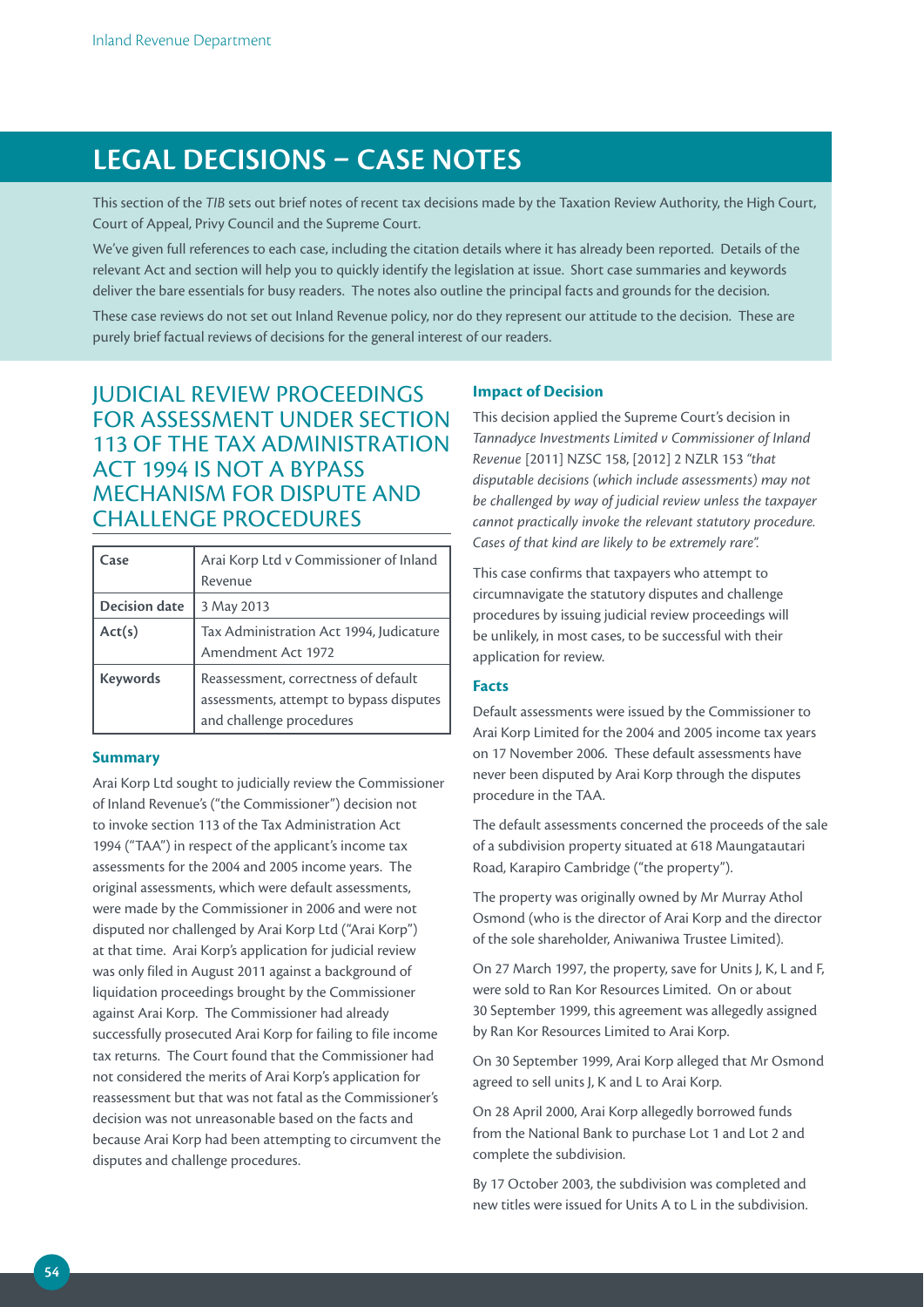In the 2004 and 2005 income years, Arai Korp made various sales of these units. Notwithstanding this, no income tax returns were filed for Arai Korp. The Commissioner successfully prosecuted Arai Korp for failure to file its returns. The income tax returns for the 2004 and 2005 income years were due on 7 July 2004 and 7 July 2005 respectively.

On 13 November 2006, as a result of an investigation, the Commissioner default assessed Arai Korp for the 2004 and 2005 income years. These assessments were based on Arai Korp's Goods and Services Tax returns.

The Commissioner brought collection proceedings and, after being granted summary judgment, she brought liquidation proceedings. After the commencement of the liquidation proceedings, the applicant sent a letter dated 22 May 2011 to Inland Revenue seeking agreement to fresh tax returns being completed by Arai Korp or for consent to an appeal to the Taxation Review Authority out of time.

The Commissioner treated the letter of 22 May 2011 as being, in effect, a request under section 113 of the TAA to make an amended assessment and, having considered the request, declined it.

Arai Korp issued judicial review proceedings asserting that the Commissioner's decision not to invoke section 113 of the TAA breached the rules of natural justice, that it contained mistakes of fact, that the Commissioner failed to take into account relevant considerations, that she took into account irrelevant considerations and that it was manifestly unreasonable.

# **Decision**

The sole question for the Court was whether the Commissioner's refusal to exercise the discretion vested in her by section 113 of the TAA was manifestly unreasonable.

Section 113 is clear in its terms, conferring a wide-ranging discretion on the Commissioner that can be exercised on her own motion or at the request of a taxpayer. The discretion is available in order to ensure that an assessment is correct. In exercising the discretion, the Commissioner must use her best endeavours to protect the integrity of the tax system, which includes protecting the rights of taxpayers to have their liability determined fairly and according to law. There is no duty to reassess and so, whilst the Commissioner can reassess, there is no obligation to do so.

In essence here, the reasons why the Commissioner, by her delegated officer, declined the request by Arai Korp were that:

a) there had been a full investigation and the Commissioner was confident that the default assessments were correct;

- b) Arai Korp was trying to reopen the dispute process and accommodating its request would be treating it more favourably than other taxpayers;
- c) additional resources would have to be devoted to verifying the income and deductions belatedly sought by Arai Korp;
- d) the request was not in regard to consequential or genuine errors;
- e) the facts of case did not meet the criteria detailed in the Commissioner's Standard Practice Statement 07/03.

The Court considered each of the reasons relied on by the Commissioner for her decision.

# *Correctness of Default Assessment*

That there are strict statutory criteria for an extension of time in relation to the disputes or challenge procedures does not affect the broad discretion available under section 113 of the TAA. When faced with an application to exercise the discretion, the Commissioner has to consider whether the assessment is correct. If a convoluted argument is raised to show the assessment is incorrect, then it is to be expected that the Commissioner will be considerably more circumspect and will take into account whether or not the dispute or challenge procedures have been followed by the taxpayer.

Here, the Court found the Commissioner should have given consideration to the merits of Arai Korp's arguments and whether they were capable of affecting the correctness of the default assessments. If the Commissioner had concluded that the matters raised by Arai Korp could not affect the default assessments, that would have been the end of the matter. If she had concluded that Arai Korp might have a bona fide argument, then she should have either determined whether the default assessments were correct or, alternatively, considered whether there were other relevant factors which precluded the exercise of the discretion in any event.

However, although the correctness of the default assessments was a relevant factor, it was not a paramount consideration on the facts of this case and the Court was not persuaded that a failure to address the correctness of the assessment was fatal to the decision to not exercise the discretion in section 113 of the TAA.

## *Dispute process*

There are strict timelines within which the dispute process is required to be initiated. These can only be extended in defined circumstances. Here there was no application for an extension of time by Arai Korp and it had not taken any steps required by section 89K of the TAA.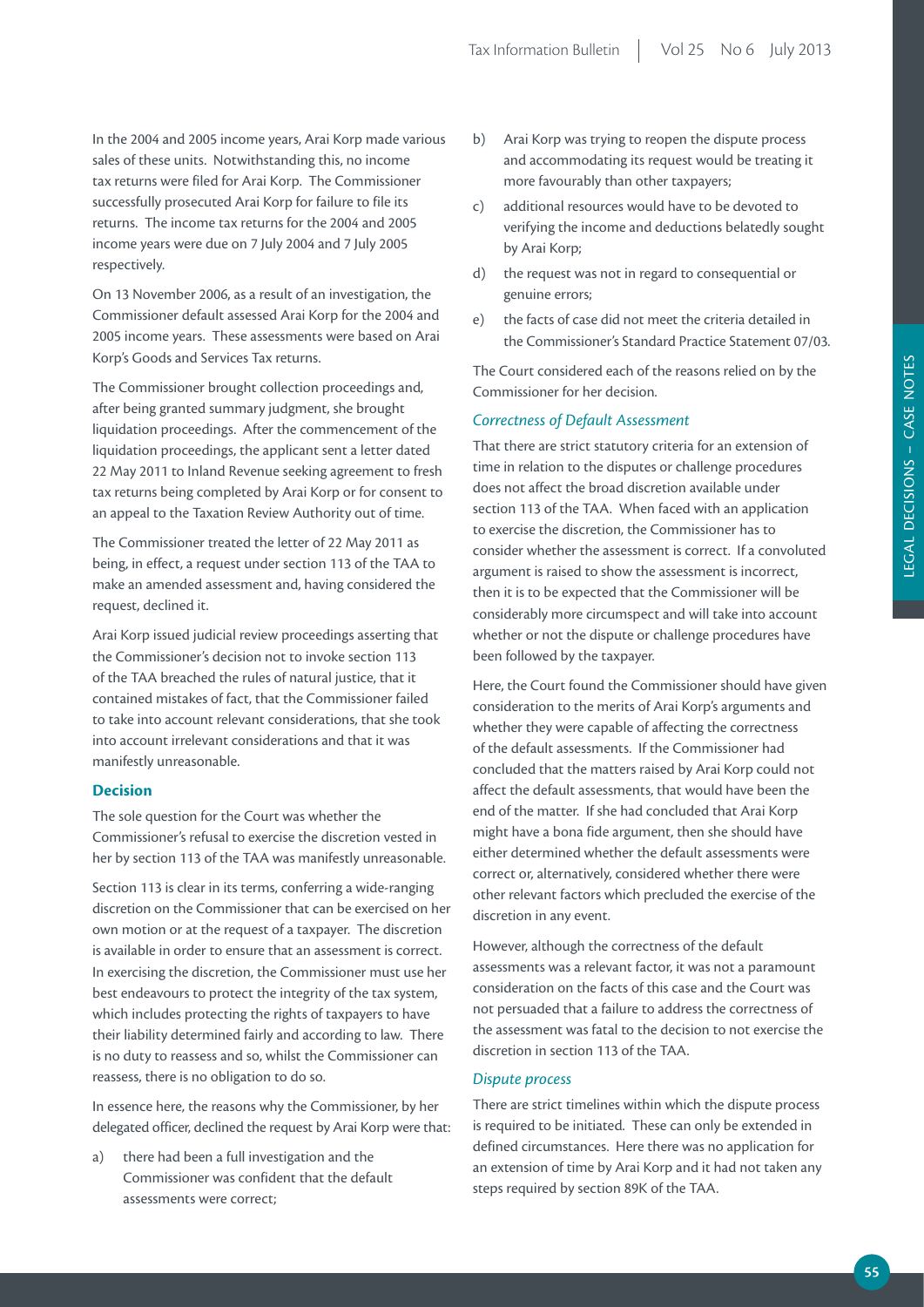The Court agreed that section 113 of the TAA is not intended to be used by taxpayers, or indeed the Commissioner, as a way of circumventing the statutory disputes procedure. This is put beyond doubt by section 109 of the TAA. Parliament has put in place detailed provisions detailing how tax disputes are to be resolved, there are strict timelines and there must be finality. The provisions are designed to prevent "administrative chaos".

Arguments as to the substance of assessment can only be raised in challenge proceedings and cannot be raised by way of judicial review. The legitimacy of the process and the validity of the outcome may be challenged in judicial review proceedings on established administrative law grounds. This case is not one of the "extremely rare" cases mentioned by the Supreme Court in *Tannadyce Investments Limited v Commissioner of Inland Revenue* [2011] NZSC 158, [2012] 2 NZLR 153 where an assessment may be challenged by judicial review. Except in extremely rare circumstances, judicial review cannot be used as a backdoor method for considering the merits of the assessments. Here, Arai Corp was challenging the correctness of the assessments and was doing no more than trying to bypass the dispute process. To allow Arai Korp to do so would be to undermine the statutory scheme and treat it more favourably than other taxpayers.

The Commissioner was entitled to take these matters into account and cannot be criticised for doing so.

# *Available Resources*

The Commissioner took into account that the earlier investigation would have to be reopened and resources applied to investigate the request. The Court held this was a relevant factor to take into account in the exercise of the discretion in section 113 of the TAA and the Commissioner had not erred by doing so.

#### *Consequential/Genuine Errors*

The Court was not persuaded that section 113 of the TAA distinguishes consequential or genuine errors. However, here, this factor was not crucial to the decision to not invoke section 113 of the TAA.

### *Standard Practice Statement*

The Court found it was not inappropriate for the Commissioner to refer to the Standard Practice Statement. She did not "slavishly follow its dictates" but, rather, applied her mind to the facts and exercised the discretion by reference to those facts.

The Court concluded that the Commissioner's decision to decline Arai Korp's request under section 113 of the TAA was not manifestly unreasonable, the section was not meant to be used to bypass the dispute procedure and this was what Arai Corp was attempting to do. The Court dismissed the application for review.

# APPLICATION TO DEBAR CROWN LAW FROM ACTING

| Case                 | Accent Management Ltd & Others v<br>Commissioner of Inland Revenue |
|----------------------|--------------------------------------------------------------------|
|                      |                                                                    |
| <b>Decision date</b> | 15 May 2013                                                        |
| Act(s)               | Income Tax Act 1994, Lawyers and<br>Conveyancers Act 2006          |
| <b>Keywords</b>      | Trinity, tax avoidance, removal/debar<br>Crown Law Office          |

#### **Summary**

An unsuccessful appeal by the taxpayers of the High Court judgment dismissing their application to debar Crown Law from acting for the Commissioner in certain proceedings relating to the Trinity tax avoidance scheme.

During the appeal the principal focus became whether the protocol, between the Commissioner of Inland Revenue and the Solicitor-General, allowed sufficient independence and in particular whether Crown Law could meet their obligations under rule 13 of the Client Care Rules. Dismissing the appeal, the Court of Appeal held the issue under rule 13.5.3 is whether the Solicitor General and Crown Law can discharge their duties to the Court and even on the taxpayers' interpretation of the protocol they could clearly comply with their obligations to the Court.

# **Impact of Decision**

This decision considers the protocol between the Commissioner of Inland Revenue and the Solicitor-General. The Court of Appeal held that the protocol allows both parties to act with sufficient independence so that Crown Law can meet their obligation to the Court and the Commissioner does not delegate her assessment power.

#### **Facts**

This appeal relates to the Trinity tax avoidance litigation. The Trinity scheme taxpayers had claimed deductions for the 1997 and 1998 tax years under subpart EG of the Income Tax Act 1994 ("ITA"), but the Commissioner disallowed the deductions on the basis of section BG 1 and imposed penalties. The Supreme Court upheld the Commissioner's decision in *Ben Nevis Forestry Ventures Ltd v Commissioner of Inland Revenue* [2008] NZSC 115, [2009] 2 NZLR 289 ("*Ben Nevis*"). During the course of the hearing in the Supreme Court, some of the taxpayers sought leave to argue, for the first time, that deduction and spreading issues should have been determined under subpart EH of the ITA, rather than subpart EG. The Court declined to hear those arguments.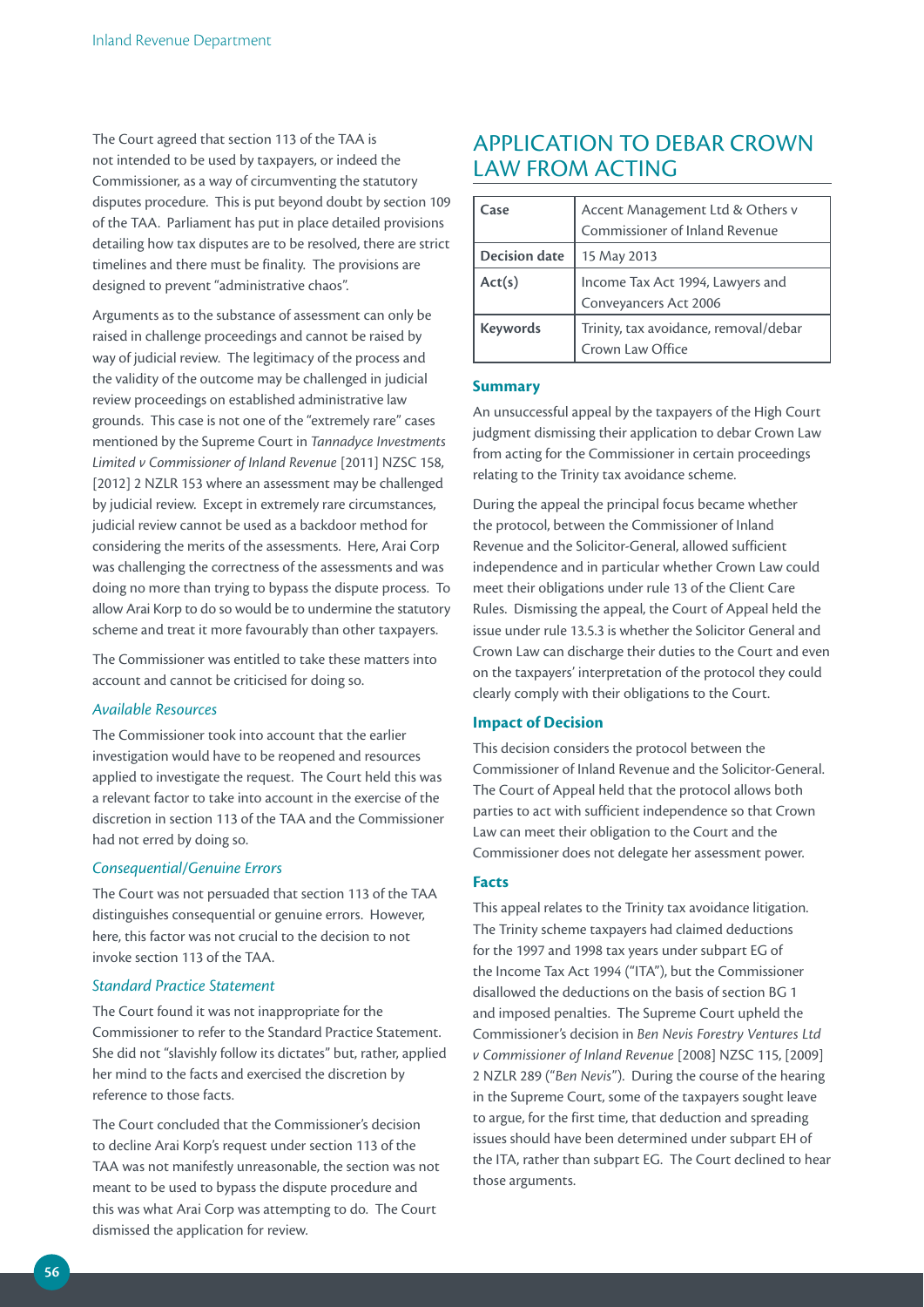Some of the investors in the Trinity scheme have continued to litigate various issues and this was an appeal against a decision of Woodhouse J, in the High Court, dismissing the applications made by the taxpayers for orders that the Crown Law Office ("Crown Law") be debarred from acting for the Commissioner in various proceedings to which the taxpayers and the Commissioner are parties (*Commissioner of Inland Revenue v Accent Management Ltd* [2012] NZHC 1430, (2012) 25 NZTC 20-130).

The application to debar Crown Law was primarily based on allegations that Crown Law could not act with the required degree of independence and could not comply with its duties to the Court. This was because Crown Law had allegedly colluded in assessments being made fraudulently or knowingly on the basis of Part EG rather than EH and had wrongly maintained that position in the *Ben Nevis* proceedings.

As well as dismissing the taxpayers' application, Woodhouse J also awarded indemnity costs against them. Both of these rulings were challenged on appeal.

# **Decision**

In oral argument before the Court of Appeal, Dr Muir for the investors reduced considerably the scope of the appeal. The allegation that Crown Law was insufficiently independent of the Commissioner to meet its professional obligations under rule 13.5 of the Client Care Rules became the principal focus of the appeal. For the sake of completeness, the Court also addressed other issues raised in the written submissions.

# *Was Crown Law sufficiently independent?*

The Court considered that their assessment of the merits of the argument required them to consider the terms of a protocol in place between the Solicitor-General and the Commissioner ("the protocol").

The protocol states that the Solicitor-General is "the Crown's principal professional legal adviser", and, as part of this role, the Solicitor-General has responsibility for "determining the Crown's view of what the law is and conducting the Crown's litigation in the Courts". The Commissioner is "an independent officer of the Crown" and in performing his or her functions he or she will at times require legal advice on the meaning of the law.

The Protocol records that Crown Law and Inland Revenue will "respect each other's roles" and "must work together with the aim of ensuring that [both departments] have consistent positions on the interpretation and application of tax laws".

Dr Muir's argument focused on part 5 of the protocol. Dr Muir said that clauses 5.1 and 5.2 of the protocol provided that the Solicitor-General had an absolute discretion over the conduct of litigation involving the Commissioner. He submitted that this meant that Crown Law was not independent from the Commissioner when conducting litigation. In effect Crown Law was both client and advocate.

Dr Palmer for the Commissioner replied that the protocol simply reflected constitutional orthodoxy. He submitted that clause 4.1 sets out that the Commissioner will consult the Solicitor-General on legal issues, but under clause 4.3, the Commissioner retains independence for determining how Inland Revenue will apply the Solicitor-General's advice. He went on to submit that part 5 of the protocol simply reflect that the Solicitor-General is constitutionally responsible for conducting the Crown's litigation.

Dr Muir submitted that by giving the Solicitor-General the final say in the conduct of litigation involving the Commissioner, the Commissioner unlawfully delegated the Commissioner's powers under sections 6 and 6A Tax Administration Act 1994. This meant that the Solicitor- General and Commissioner were too closely entwined for the Solicitor-General to comply with his or her duties to the Court under rule 13 of the Lawyers and Conveyancers Act (Lawyers: Conduct and Client Care) Rules 2008 (the Client Care Rules).

The Court held that Dr Muir's argument was flawed in two respects. First, clause 4.3 of the protocol makes it clear that how the Commissioner applies the law is left to the Commissioner; the Commissioner does not delegate her assessment power. Second, the issue under rule 13.5.3 is whether the Solicitor-General and Crown Law can discharge their duties to the Court. Even if Dr Muir's interpretation of the protocol was correct, clauses 5.1 and 5.2 make it clear that the Solicitor-General is free to conduct litigation as he or she chooses. The Solicitor-General is thus free to comply with his or her obligations to the Court.

The Court considered that the protocol set out the boundaries of a consultative working relationship between the Solicitor-General and Commissioner, reflecting their constitutional roles. The Commissioner is an independent officer of the Crown and clause 4.3 of the protocol recognises that the Commissioner retains independence in determining how Inland Revenue will interpret the law. Litigation against the Commissioner is litigation against the Crown and so it is constitutionally proper that the Solicitor- General should have the final say about how litigation involving the Commissioner is conducted as recognised in clauses 5.1 and 5.2 of the protocol.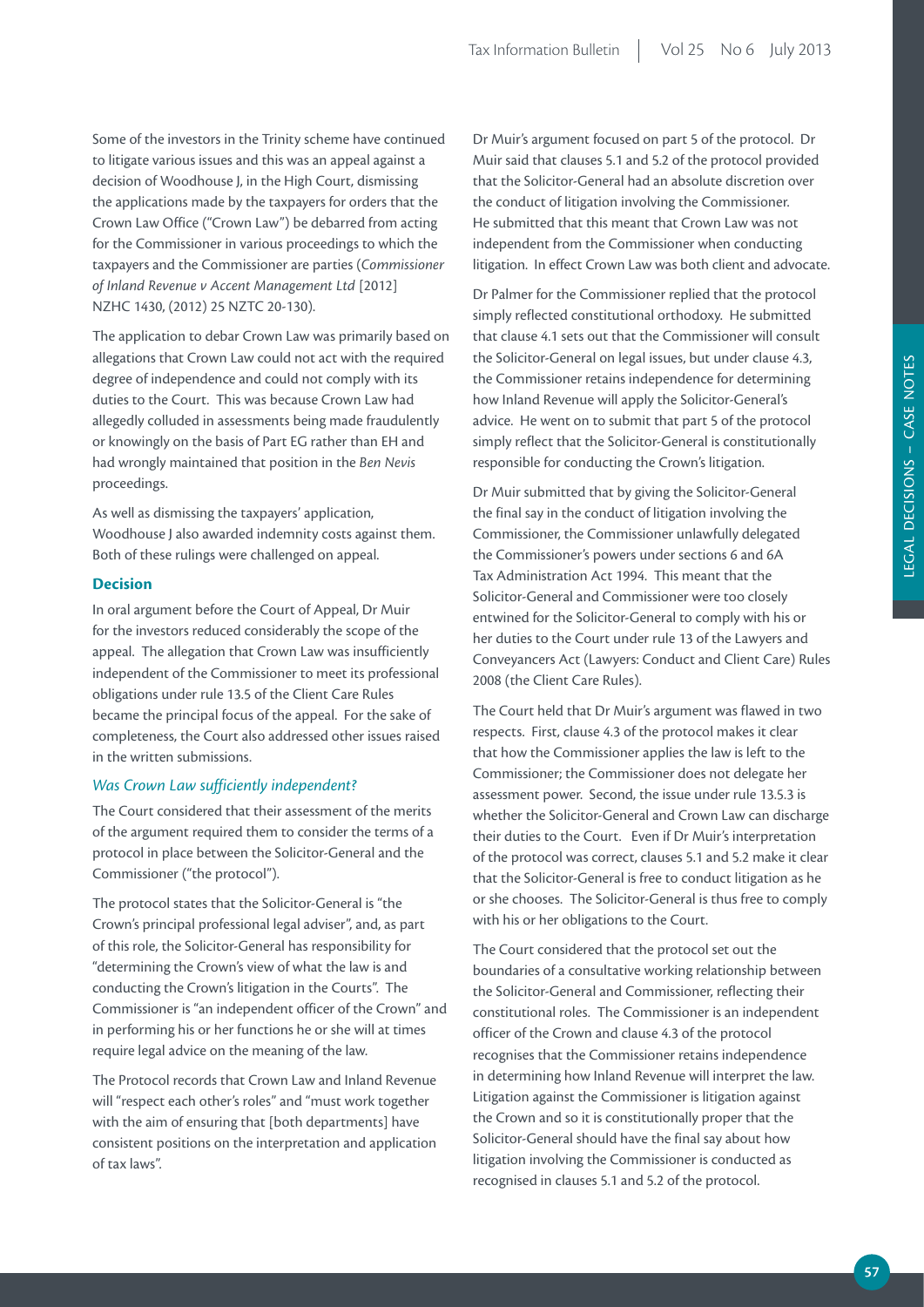The Court concluded that the answer to this ground of appeal was that there was nothing in the protocol that raised a risk that Crown lawyers would not be able to discharge their professional obligations in the extant challenges. The Court concluded that there was nothing to suggest that Crown Law would have any "compromising influences or loyalties" (rule 5) that would prevent it from acting.

# *Was there an estoppel preventing Woodhouse J from considering the application of the Lawyers and Conveyancers Act 2006 and the Client Care Rules to Crown Law?*

Woodhouse J did not find that there was an estoppel. The Court of Appeal confirmed that the taxpayers had no reasonably arguable factual foundation for their allegations against Crown Law.

# *Was Woodhouse J correct to award indemnity costs against the taxpayers?*

The Court reiterated that the award of indemnity costs is the exercise of a judicial discretion, as set out in rule 14.6(4) (a) of the High Court Rules, and held that the taxpayers did not demonstrate that Woodhouse J erred by acting contrary to principle, disregarding a material factor or being wholly wrong.

The Court considered this appeal proceeding also a further step in the "gaming" referred to by Woodhouse J in the High Court and considered that the present proceeding is one in a long line of attempts to re-litigate the *Ben Nevis*  proceedings, and another attempt to make allegations of fraud and concealment against the Commissioner and Crown Law that have already been dealt with.

The appeal was dismissed and indemnity costs awarded to the Commissioner.

# NO SPECIAL CIRCUMSTANCES JUSTIFYING APPEARANCE BY TAX AGENT AND DISTRICT COURT DEBT RECOVERY PROCEEDING IS NOT APPROPRIATE FORUM TO DISPUTE ASSESSMENT

| Case                 | Huston v Commissioner of Inland<br>Revenue                                   |
|----------------------|------------------------------------------------------------------------------|
| <b>Decision date</b> | 2 May 2013                                                                   |
|                      |                                                                              |
| Act(s)               | District Courts Act 1947, Tax                                                |
|                      | <b>Administration Act 1994</b>                                               |
| <b>Keywords</b>      | Appearance by a tax agent, section 109<br>of the Tax Administration Act 1994 |

# **Summary**

There were no special circumstances justifying the appearance by the appellant's tax agent on the appellant's behalf in the District Court. The effect of section 109 and *Tannadyce Investments Limited v The Commissioner of Inland Revenue* is that the District Court debt recovery proceeding is not the appropriate forum for assessment matters to be raised.

# **Impact of Decision**

This case is a further endorsement of the principles in the decision of *Tannadyce Investments Limited v The Commissioner of Inland Revenue* [2011] NZSC 158, [2012] 2 NZLR 153, namely that under section 109(a) of the Tax Administration Act 1994, no disputable decision may be disputed in a court or in any proceedings on any ground whatsoever except in objection proceedings under Part VIII or a challenge under Part VIIIA of the Act.

# **Facts**

This is an appeal against a judgment of the District Court on a claim by the Commissioner of Inland Revenue ("the Commissioner") against the appellant for arrears of tax including some penalties and interest (*Inland Revenue Department v Huston* DC Manukau CIV-2011-092-000596, 31 October 2012).

While Mrs Huston ("the appellant") did not appear in the District Court, the appellant's tax agent, Mr J G Russell, attended the District Court on her behalf. However, the Court recorded that Mr Russell had no right of audience before the Court.

The central issue sought to be raised on behalf of the appellant in the District Court was that there had been failure by the Commissioner to transfer funds from another taxpayer's account which, it was contended, would have been sufficient to clear the base tax liability.

The Court held that the matter was essentially a tax recovery case where the assessments were not in fact disputed at all and found that the appellant's notice of proposed adjustment ("NOPA") did not relate to a disputable decision. The Court considered that while the appellant may have requested that the tax debt be paid by the appellant's family trust, that in itself did not relieve her of her statutory obligation to pay tax debts when they become due. Accordingly, the District Court entered judgment against the appellant.

# **Decision**

The issues were considered separately by the High Court.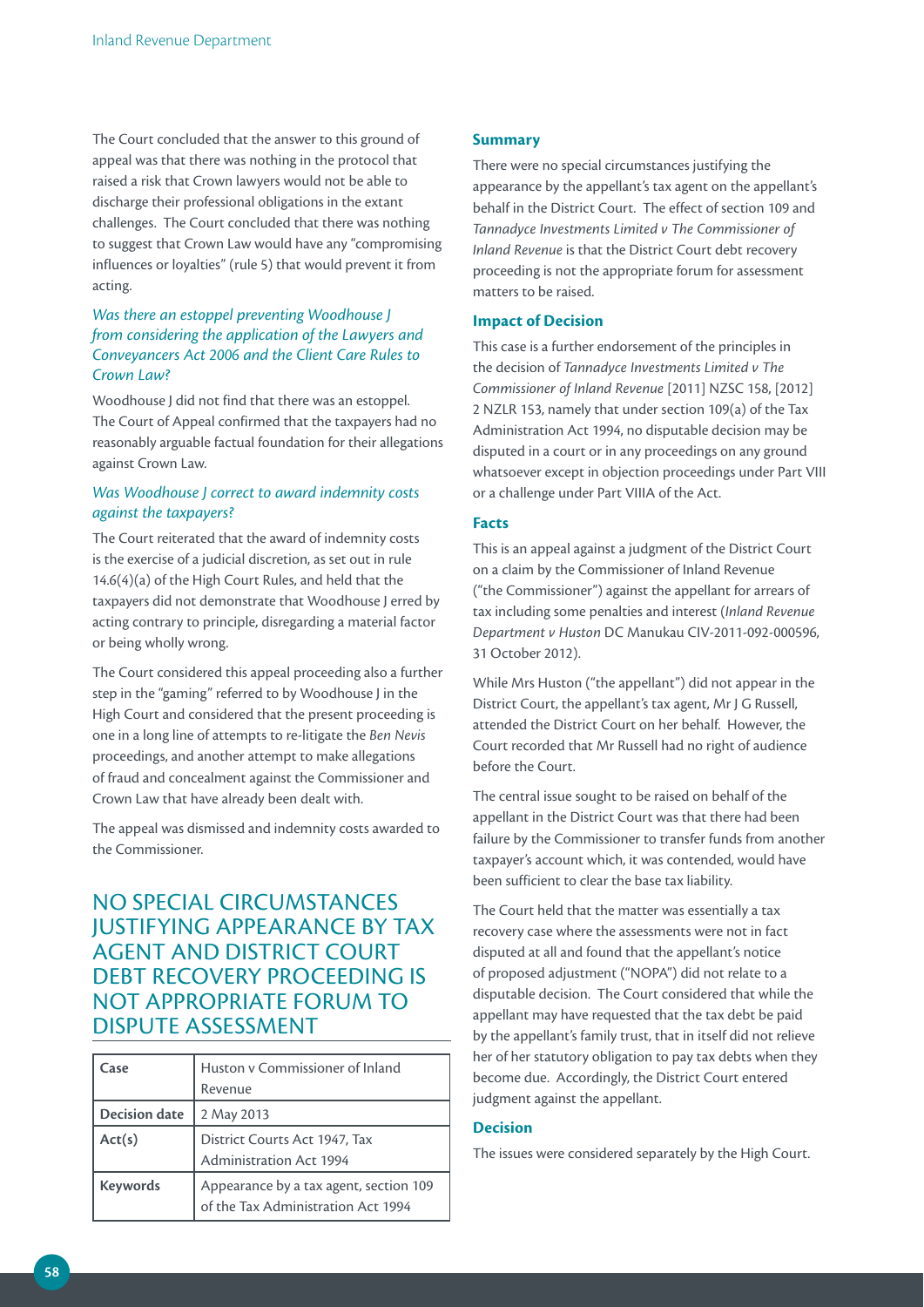# *Whether the District Court erred in finding that Mr Russell was not entitled to appear on behalf of the appellant*

Section 57 of the District Courts Act 1947 provides that except "under special circumstances" a party can only appear in person or through a barrister or solicitor.

The appellant advanced the argument that Mr Russell's detailed knowledge of her tax affairs and his expertise in the field constituted special circumstances for the purposes of section 57.

The Court found that these were not special circumstances and that if they were, it would justify granting leave to appear on behalf of a party in any case where the party engaged a specialised agent. Woodhouse J also considered that it would not have been possible on any proper basis for Mr Russell to not only appear effectively as the appellant's advocate, but also to give evidence on the appellant's behalf (which had been proposed). Further, the Court stated that the District Court's decision involved the exercise of a discretion and that there was no basis on appeal for interfering with the exercise of that discretion in this case.

Given the Court's decision on the right of audience issue, the High Court accordingly held that there was also no basis upon which evidence could have been called by Mr Russell or upon which Mr Russell could have cross-examined the Commissioner's witness.

# *Whether the District Court erred in finding that there was no disputable decision*

The Court noted that there was unchallenged evidence in the affidavit of the Inland Revenue officer in respect of the assessed tax liability and that there was no challenge to the core assessments for the three years in question. This was expressly acknowledged by the appellant through Mr Russell. The Court considered that the dispute regarding the transfer of money from another taxpayer's account to pay the core tax of the appellant did not bear on the assessment (whether the argument was correct or not). In any event the Court found that it could not be a matter of enquiry in the District Court due to the effect of section 109 of the Tax Administration Act 1994 ("TAA").

# *Was the assessment proposed in the NOPA deemed to be correct?*

The appellant argued that as a consequence of a NOPA issued by Mr Russell for the appellant, there was no tax liability. In broad terms, this was because the NOPA proposed credit transfers from a family trust to eliminate the liability. The appellant submitted that as the NOPA was not challenged by the Commissioner in accordance with the statutory procedures under the TAA, the assessment proposed in the NOPA was deemed to be correct.

The High Court was satisfied that the District Court came to the correct conclusion on this point as fundamentally, the contentions on behalf of the appellant could not be a matter of enquiry in the District Court, noting that this was the effect of both section 109 of the TAA and the decision of the Supreme Court in *Tannadyce Investments Ltd v The Commissioner of Inland Revenue* [2011] NZSC 158, [2012] 2 NZLR 153.

In any event, the Court noted that there was a response by the Commissioner to the NOPA by way of letter dated 13 July 2007 advising that a credit in the account of M & J Huston Family Trust had already been used to pay GST arrears (and therefore no funds were available for the transfer).

The High Court also recognised that the current proceeding was issued around four years after the NOPA was issued and therefore could not on any reasonable basis be construed as the equivalent of a statutory response. The Court considered that the Commissioner's claim made it clear that the Commissioner was proceeding on an entirely different basis from that proposed in the NOPA and therefore, the proper response on behalf of the appellant would have been either to seek leave to invoke the challenge proceedings in the TAA out of time for special reasons, or to seek judicial review of the Commissioner's decision to proceed with the claim for tax arrears which the appellant contended were not owing.

The High Court concluded that it is clear that the District Court proceeding for recovery of claimed tax arrears could not be the forum for raising the matters sought by Mr Russell. Accordingly, the Court considered it unnecessary to consider further submissions for the Commissioner as to whether the NOPA gave rise to a disputable decision and that in any event, for reasons already noted, such consideration would appear not to be a matter for enquiry in the current proceeding, whether in the District Court or in the High Court as the Court on appeal. The Court was therefore satisfied that the District Court had made the correct decision and the appeal was dismissed.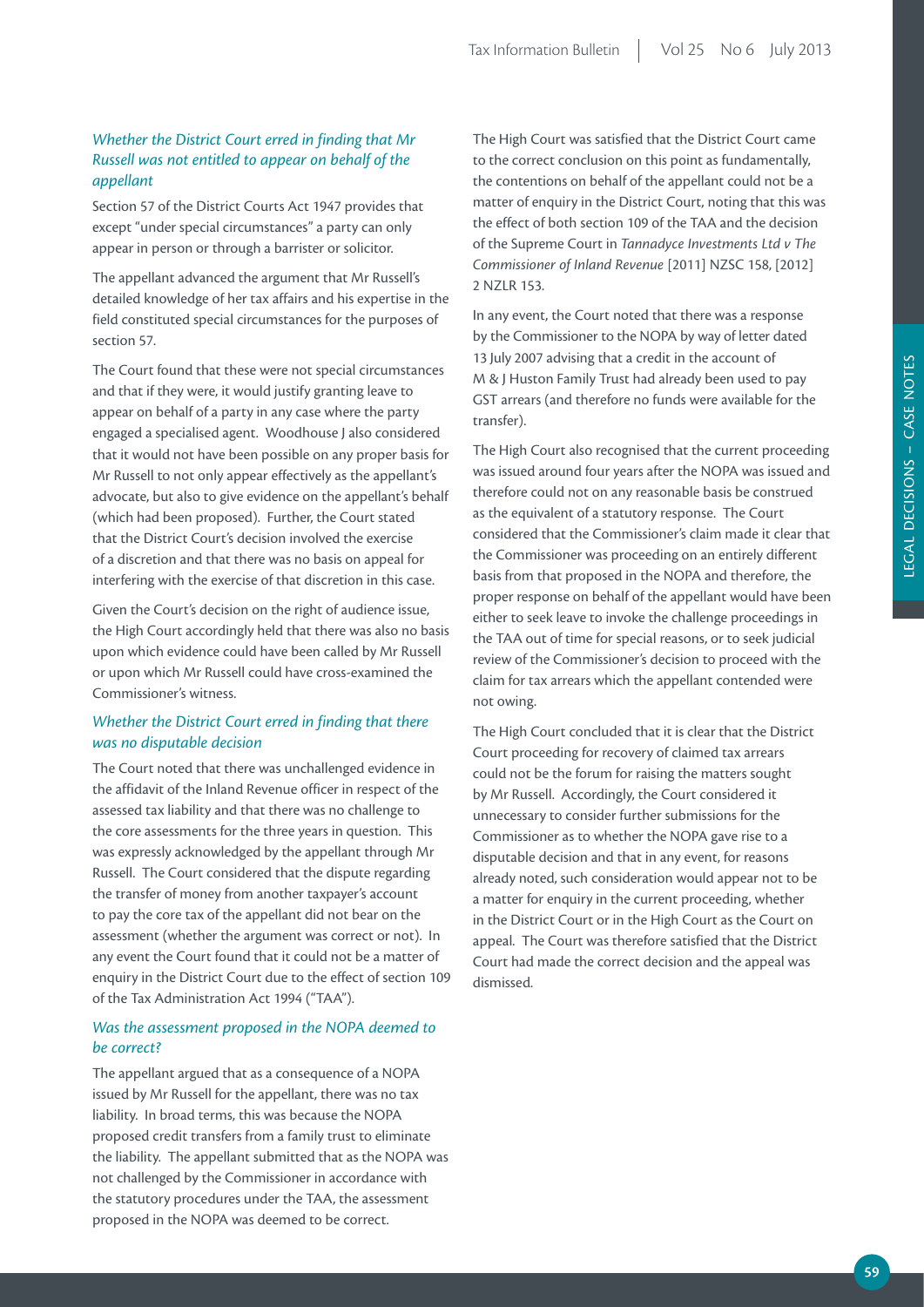Inland Revenue Department